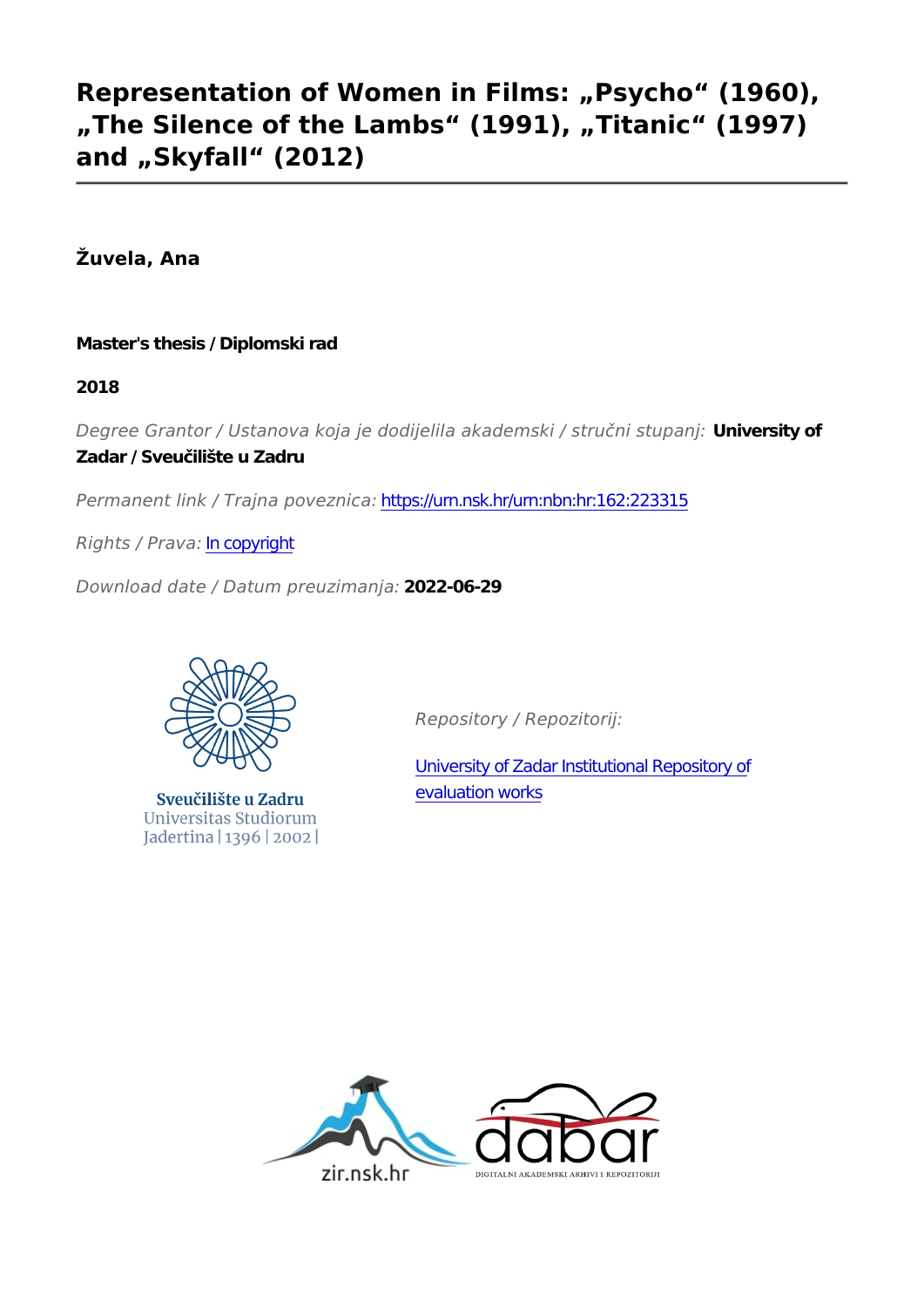# Sveučilište u Zadru

Odjel za anglistiku Diplomski sveučilišni studij engleskog jezika i književnosti; smjer: nastavnički (dvopredmetni)

**Ana Žuvela**

Representation of Women in Films: "Psycho" (1960), "The Silence of the Lambs" (1991), "Titanic" (1997) **and , Skyfall**" (2012)

**Diplomski rad**<br>Read AS STUDIORUM JAPE

Zadar, 2018.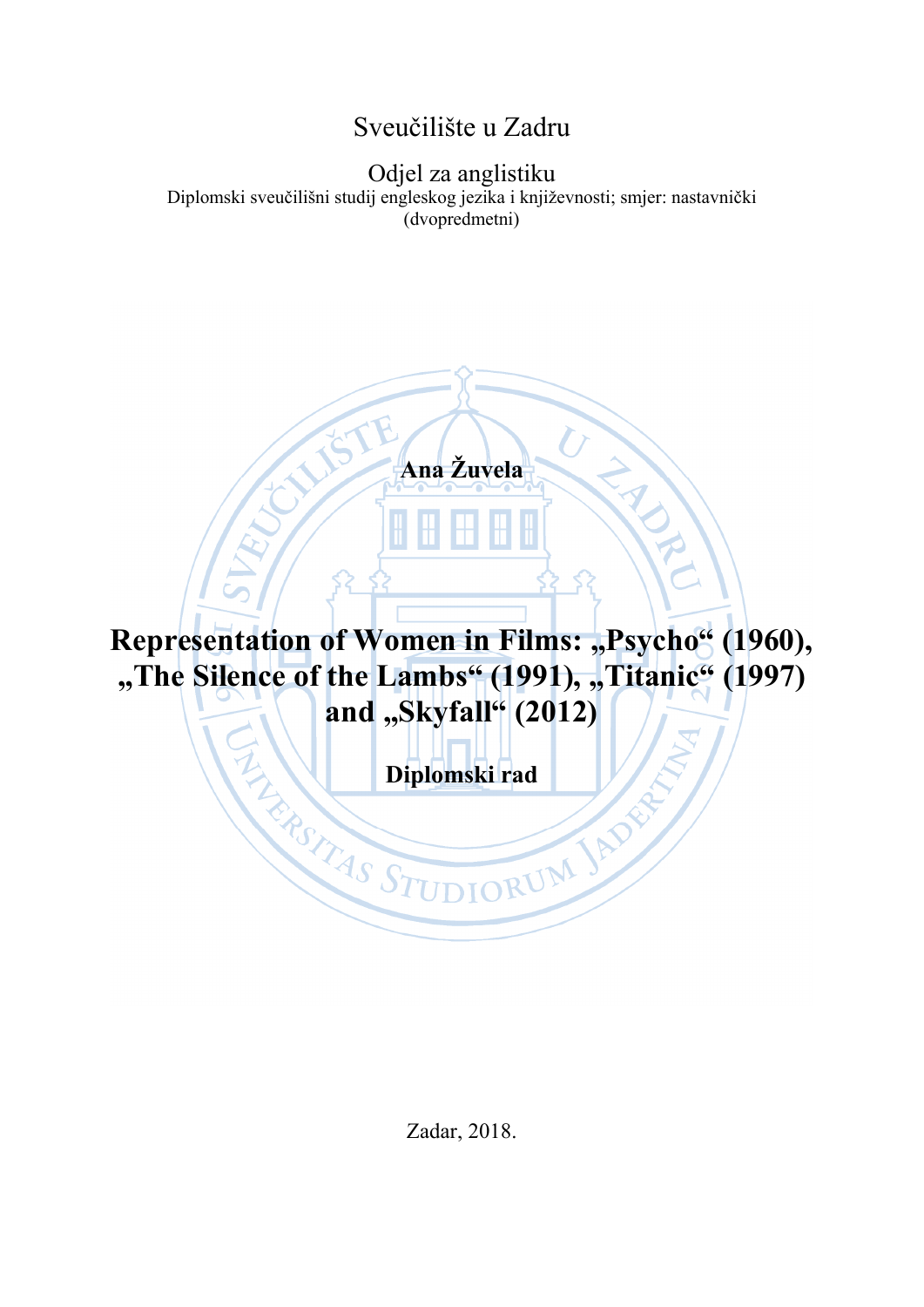## Sveučilište u Zadru

Odjel za anglistiku Diplomski sveučilišni studij engleskog jezika i književnosti; smjer: nastavnički (dvopredmetni)

Representation of Women in Films: "Psycho" (1960), "The Silence of the Lambs" (1991), "Titanic" (1991) and "Skyfall" (2012)

Diplomski rad

Student/ica:

Ana Žuvela

Mentor/ica: Izv. prof. dr. sc. Rajko Petković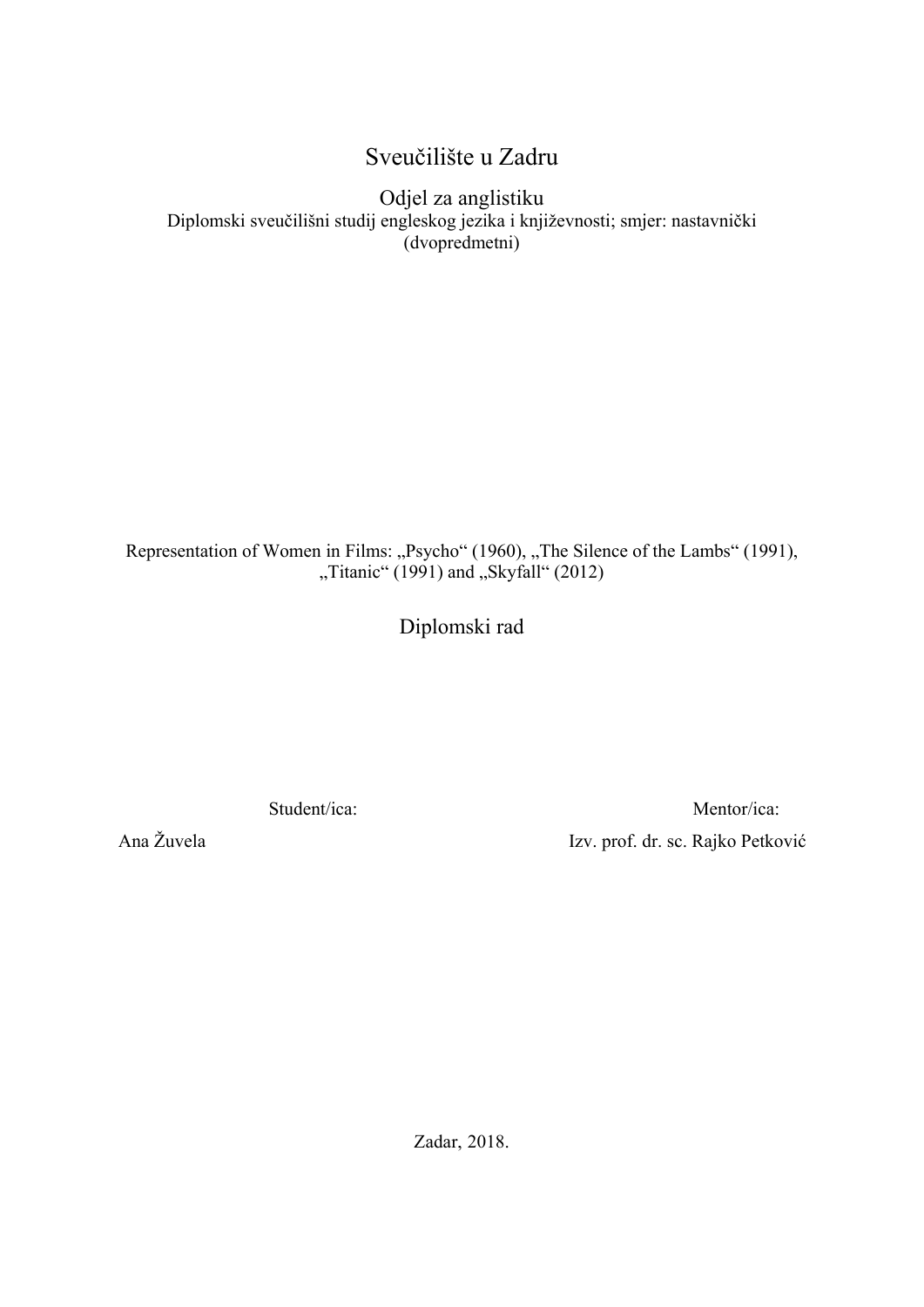

### **Izjava o akademskoj čestitosti**

Ja, **Ana Žuvela,** ovime izjavljujem da je moj **diplomski** rad pod naslovom Representation of Women in Films: "Psycho" (1960), "The Silence of the Lambs" (1991), "Titanic" (1997) and "Skyfall" (2012) rezultat mojega vlastitog rada, da se temelji na mojim istraživanjima te da se oslanja na izvore i radove navedene u bilješkama i popisu literature. Ni jedan dio mojega rada nije napisan na nedopušten način, odnosno nije prepisan iz necitiranih radova i ne krši bilo čija autorska prava.

Izjavljujem da ni jedan dio ovoga rada nije iskorišten u kojem drugom radu pri bilo kojoj drugoj visokoškolskoj, znanstvenoj, obrazovnoj ili inoj ustanovi.

Sadržaj mojega rada u potpunosti odgovara sadržaju obranjenoga i nakon obrane uređenoga rada.

Zadar, 6. srpnja 2018.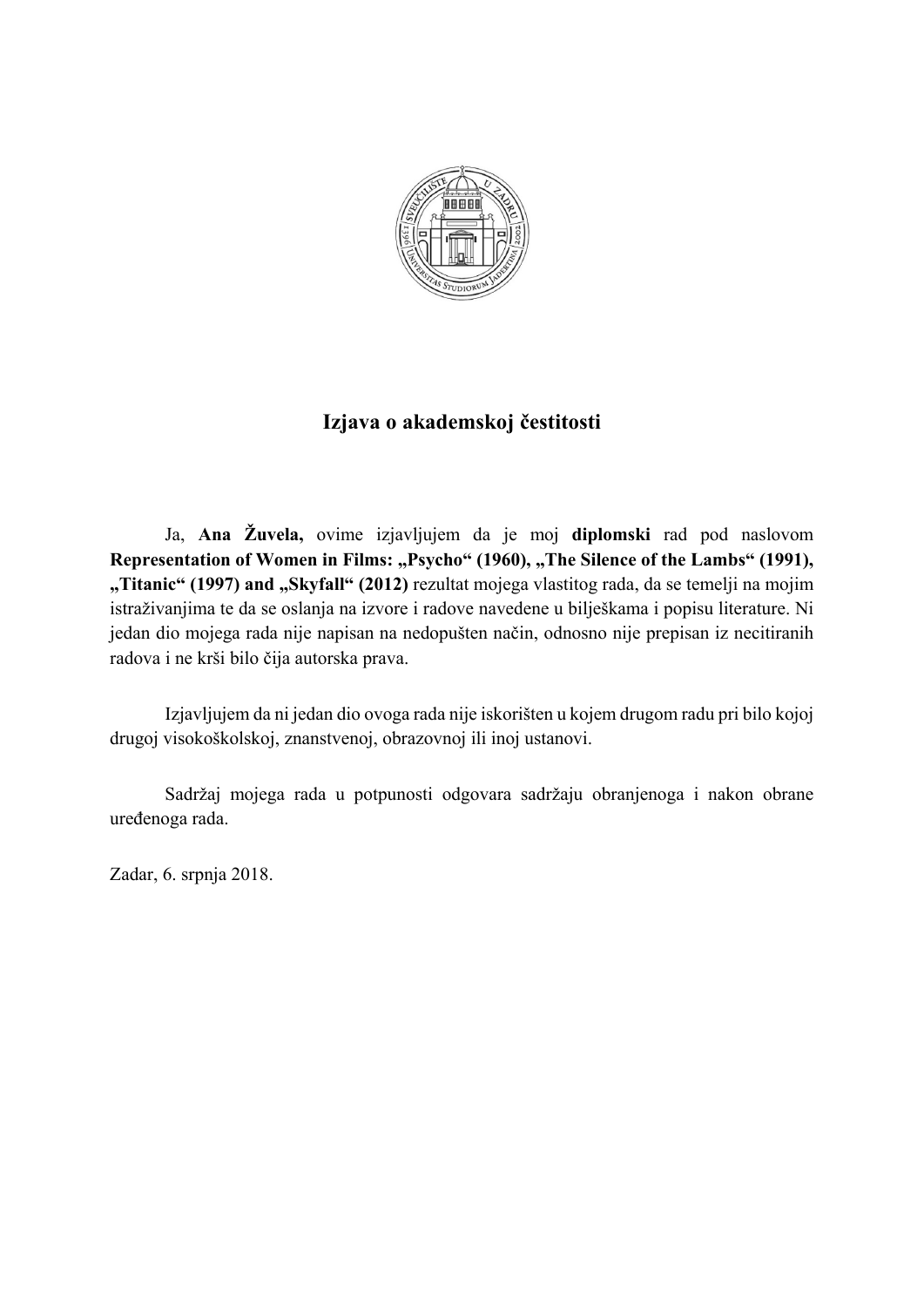| Table of Contents                                                                         |  |
|-------------------------------------------------------------------------------------------|--|
|                                                                                           |  |
| 1.2. Impact of Hollywood Movies on Making Cultural Norms (Gender) Stereotypes and         |  |
|                                                                                           |  |
| 1.3. Shift from Classical to Contemporary Hollywood Filmmaking - Has Anything Changed?    |  |
|                                                                                           |  |
|                                                                                           |  |
| 2.1. On Female Directors, Actresses, Female Roles in Films, Celluloid Ceiling and Academy |  |
|                                                                                           |  |
|                                                                                           |  |
|                                                                                           |  |
|                                                                                           |  |
|                                                                                           |  |
|                                                                                           |  |
|                                                                                           |  |
|                                                                                           |  |
|                                                                                           |  |
|                                                                                           |  |
| Representation of Women in Films: Psycho (1960), The Silence of the Lambs (1991),         |  |
|                                                                                           |  |
| Prikaz žena u filmovima: Psiho (1960), Kad jaganjci utihnu (1991), Titanic (1997) i       |  |
|                                                                                           |  |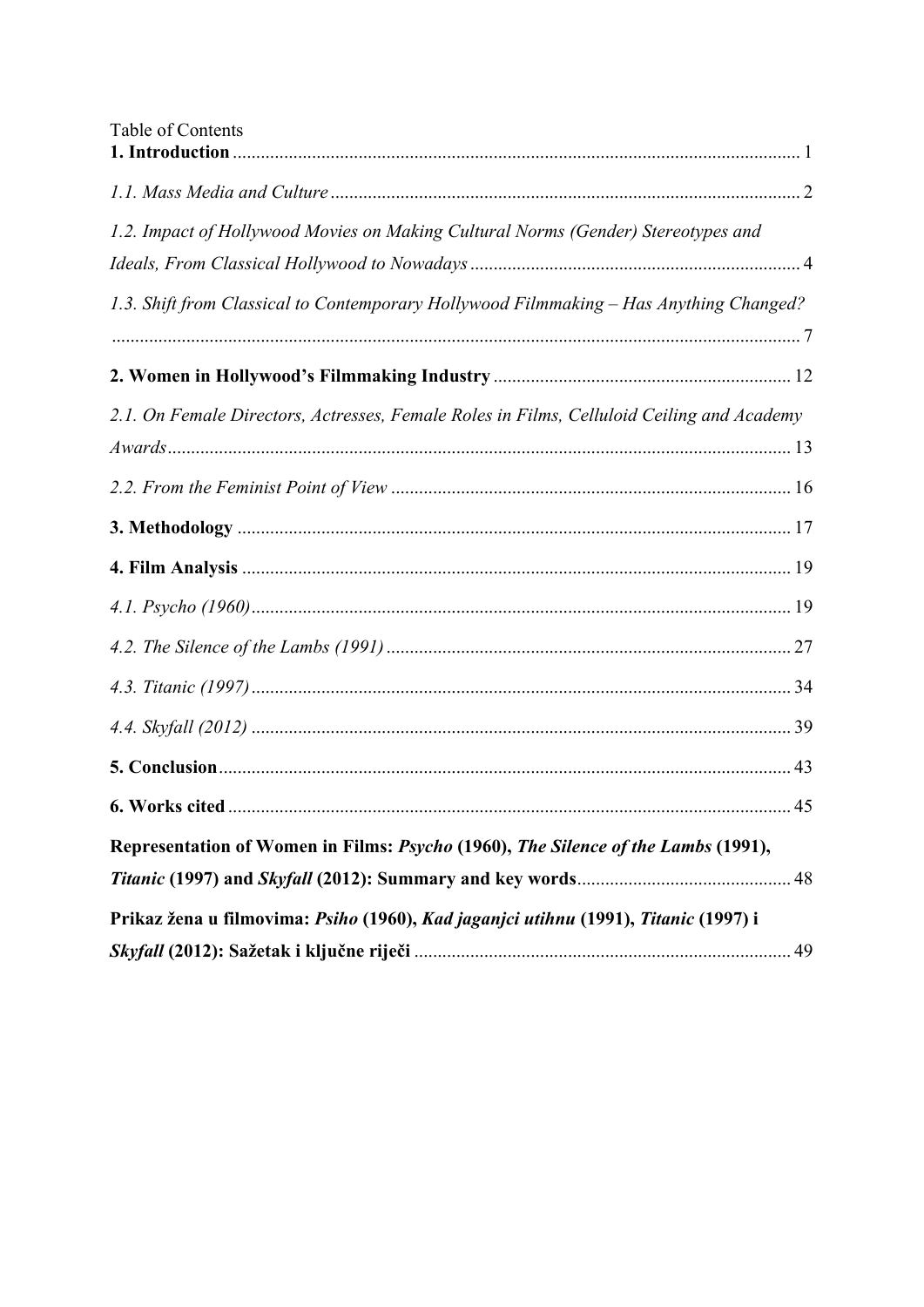### **1. Introduction**

Films and television have always had a great influence on the way people think, act and interact with each other, form their values and beliefs or make their fashion choices. Last, but not least, the massive influence of films is notable when it comes to social norms, not to mention rules of behaviour. Children are, from a very young age, acquainted with stories and fairy tales that in their most ideological way reflect on differences between good and evil, always with the same epilogues and different destinies that befall righteous and malevolent, for example *The Lion King* (1994), *Snow White and the Seven Dwarfs* (1937) and many other animated movies. Although somewhat less ideological when it comes to differences between good and evil and characteristics that characters may possess, due to necessary depiction of real life, most of the films of both classical and contemporary Hollywood retained happy endings in order to provide their audiences with the feeling of satisfaction and benefits that being fair and righteous brings. However, representation of women in films was often discussed, especially in films that belong to the Classical Hollywood period that used to depict women as passive observers of the action.

The focal point of this paper will deal with the analysis of representation of women in four films: *Psycho* (1960)*, The Silence of the Lambs* (1991)*, Titanic* (1997) and *Skyfall* (2012). Based on a thorough analysis of these films, this paper will try to determine how men and women are presented in the four sample films and whether the films in question strengthen or deny social stereotypes about women and women roles in films. Ever since the Golden Age of Hollywood, the presentation of women in films was restricted to two opposite poles, that is, women were shown either as passive, faithful wives and housewives who waited for their man to come home, or as femme fatales, women of attractive physical appearance who, determined to accomplish their aims, scheme, lie or cheat. In contemporary Hollywood, women roles have become more active and emancipated. However, there imposes a question to which extent do contemporary films, and especially those made in the end of  $20<sup>th</sup>$  and beginning of  $21<sup>st</sup>$  century,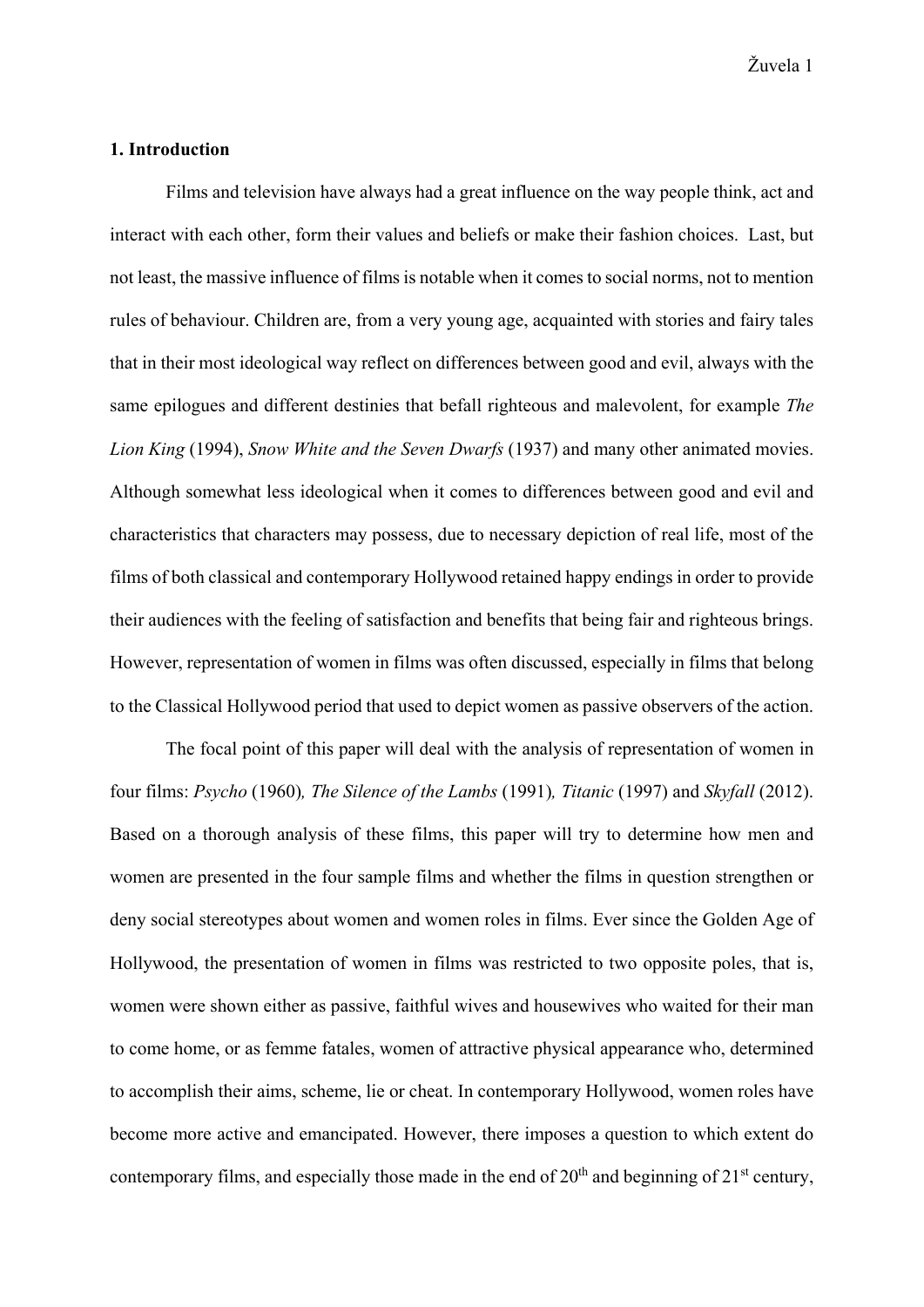work in favour or at the expense of emancipation of women, which is, after all, the main focus of this thesis.

#### *1.1. Mass Media and Culture*

Mass media has always had a great influence on forming social beliefs, norms and attitudes and thus it has always been an important factor when it comes to forming cultural identities of individuals. Its impact has grown over years and continues to grow, reaching its peak in today's world characterized by globalization, and the production of mass culture that imposes the Western culture as the dominant one. According to McRobbie (17), media have pushed their way into the fabric of our social lives – they enter into how we look and what we earn and even though we may not be aware of that, they remain present even when we are engaged in our everyday activities. One of the most important, if not *the most important* mass media when it comes to forming such beliefs and cultural identities, is film.

Throughout the years of its development, American film industry has created a massive empire, holding an unquestionable monopoly in the field and thus becoming the focal point of the production of popular culture. American movies account for more than 70% of films seen in most of Western Europe and have a 90% market share in many other countries around the world (Stille 1). It not only influenced fashion styles and choices, but as well penetrated deeply in the ways people think, judge, or form their own attitudes on some of the most important social issues such as gender, race, ethnicity, sexuality etc. According to Benshoff and Griffin (2009), most of the elements that are used in films in order to differentiate sex roles are at the same time broad cultural ones and thus, for over 100 years, films have been able to determine what is beautiful, what is sexy, what is manly, and how men and women should properly react in any given situation.

According to Dutt (3)**,** during the 1960s, society had encountered drastic changes in the role of women in social, cultural, political and economic sphere, which was unquestionably an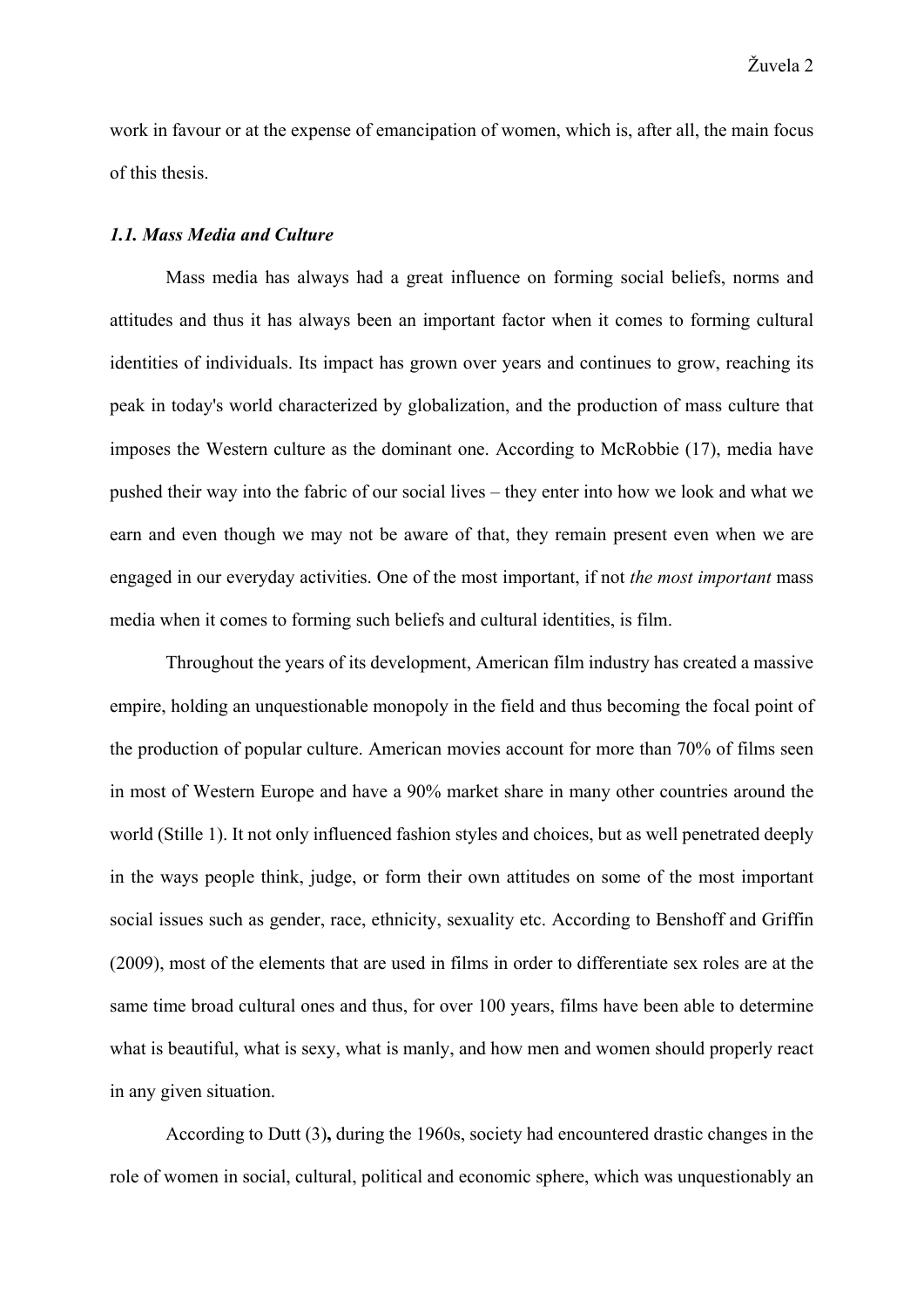improvement of female position in society, when compared to male. However, McRobbie (152) argues that, when it comes to changing modes of femininity, it is impossible to simply state evidence of progress of women being more independent than they were before. Instead, she suggests that there has been a female emancipation effected in the social institutions and can be seen in the field of commercial mass culture. Now, she argues, there is a greater degree of fluidity about what femininity means and how exactly it constructs social reality. Due to this fluidity, there is a greater degree of uncertainty in society about what it means to be a woman since women today are not only identified within a traditional gender position as mothers and housewives. Moreover, women today have found themselves at the crossroads between family and career or both. According to Benshoff and Griffin (2009) although women have a growing range of opportunities in all aspects of society, there is still a cultural expectation present that women should stay at home and raise children or, in case they choose to have both family and career, they should balance by doing both, while such pressure isn't put on men.

However, while women are faced with these ambiguities concerning their roles, men remained dominant in film industry even today in the 21<sup>st</sup> century, which is an alarming fact since, as mentioned previously, films have a great impact on forming personal identities of individuals, their actions and behavioural patterns. Although the primary goal of the film industry is to gain profit and entertain its audiences, its, possibly unintended function, is the influence it has on particular lifestyles, choices and attitudes of individuals, especially concerning some of the most debatable social issues such as gender, race, ethnicity or sexuality. Intended or not, the previously stated function of films should not be ignored, in fact, it should attract more interest of both researchers and the public.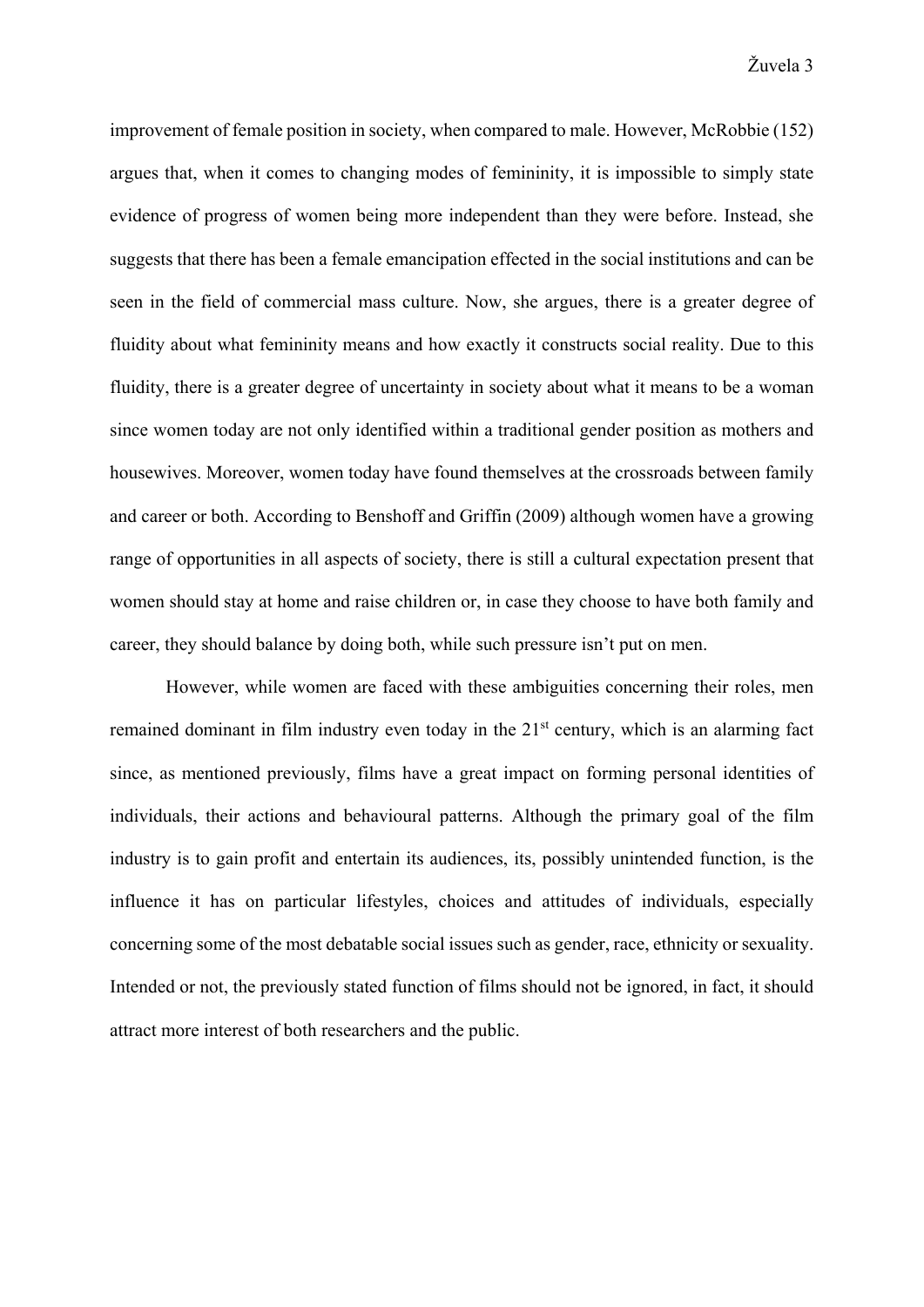### *1.2. Impact of Hollywood Movies on Making Cultural Norms (Gender) Stereotypes and Ideals, From Classical Hollywood to Nowadays*

Gender stereotypes have been present in the society even before films and television have conquered the entertainment world. From an early childhood age, boys and girls experience different parenting approaches and upbringing methods. While girls are taught to be gentle, sophisticated, decent and well-mannered, boys are taught to be strict, strong, independent and in control of their feelings. While approved girly toys are dolls, kitchen sets, vacuum cleaners and other household electronic devices and make-up, boys are supposed to play with cars and other forms of transportation, super-heroes and action figures, tools and guns.

Children have been raised to embody their stereotypical roles which they pass on to their children and grandchildren which results in an unbreakable circle of a seemingly subtle domination of society that has built and continues to build itself on the foundations of gender stereotypes. Girls are taught to be faithful wives, good mothers and housewives who have to dedicate their lives to their husbands and families and leave no space for career or any higher goals, while boys should be heads of the family, strict, but good fathers, hardworking men who have to be able to provide for their families. At first sight, it may seem as a characteristic of past times, but once we scratch the surface, we become aware that gender stereotypes have managed to find their way into a new millennium. Then there imposes a question why is that so and on how many societal levels gender stereotypes have managed to sustain and creep into the new millennium.

French sociologist Louis Althusser considered family as being one of many ideological apparatuses of the state. Althusser (47-49) developed a theory of repressive and ideological state apparatuses in order to explain the reproduction of the relation of production in capitalism. It is possible to draw a parallel here with film as an ideological apparatus and Althusser's idea of ideological apparatuses of the state such as family, education or church, all of them being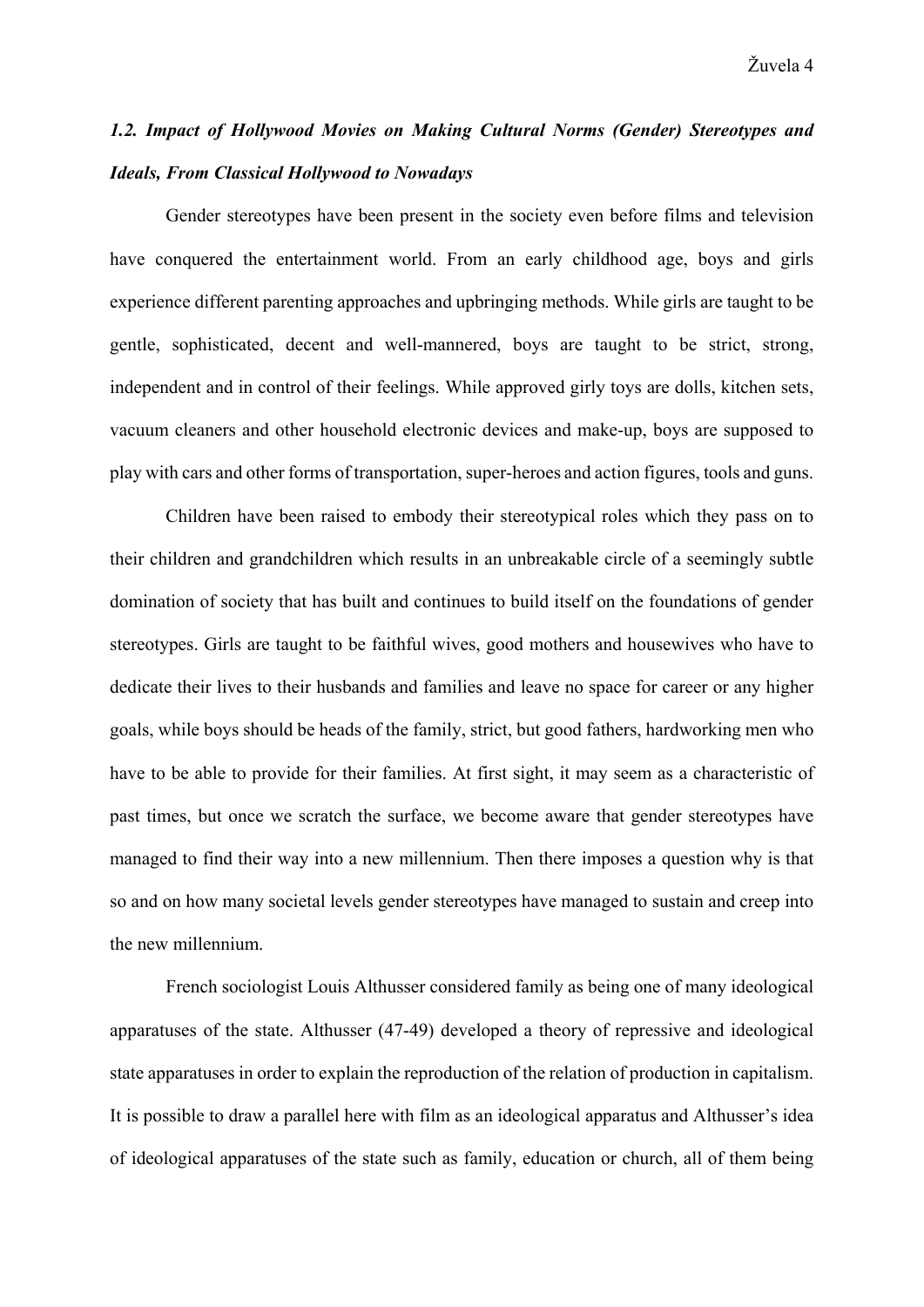social institutions that implement certain values crucial for the reproduction of the relation of production in capitalism that individuals continue to cherish and in that way help capitalism to sustain. This can be compared to films that create certain ideology or societally approved life goals that individuals should aspire to, which consequently help reproduce and sustain, among other acceptable and desirable societal regulations, stereotypical ideas of women and their roles in society.

There are many arguments that support the theory of film being one of the major ideological apparatuses of the century. One of the arguments is the phenomenon of censorship that was really influential during the 1930s, but lasted until 1960, also known as the Production Code. The influence that films had on the ways individuals acted and interacted had been noticed early in the 20<sup>th</sup> century, especially by Church and conservative parties. Due to fear of censorship, Hollywood developed the Production Code that had a great impact on the content of American films made at the time. This act wasn't a surprising result of long lasting debates about the censorship of popular culture that always revolved around the social control of its audiences. Veiled by the concern for youth and anxiety about the effects of entertainment on children, especially criminal behaviour of adolescent males or the sexual behaviour of adolescent females, the true issue revolved around deeper, class based anxiety and cultural power (Balio 41).

The Code's general principles were the following: 'No picture shall be produced which will lower the moral standards of those who see it. Hence the sympathy of the audience shall never be thrown to the side of crime, wrong-doing, evil or sin; Correct standards of life, subject only to the requirements of drama and entertainment shall be presented. The law had to be respected and upheld' (Balio 48). Among other restrictions given by the Code stand the following: crimes against the law shall never be portrayed in a positive light. The sanctity of marriage shall be upheld and low forms of sex relationships shall be presented as unacceptable.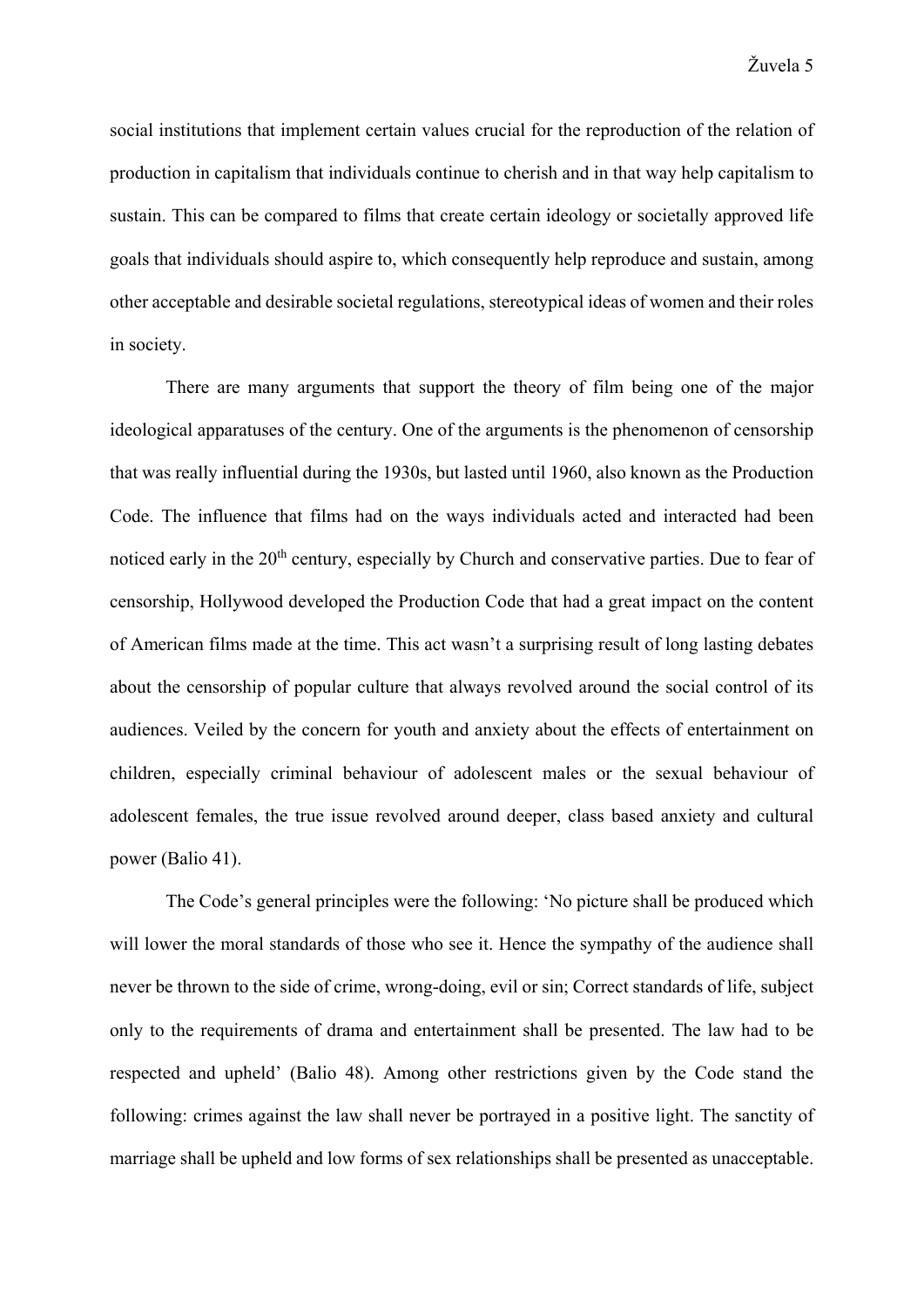Obscenity in any form or suggestion is forbidden, as well as pointed profanity or any other vulgar expressions. Complete nudity and references to sexual behaviour aren't permitted. Religion shall not be ridiculed in any way. Repellent subjects such as brutality, branding or cruelty to children or animals etc. must be carefully treated within the limits of good taste.<sup>1</sup>

The restrictions given by the Code were highly respected by filmmakers who aimed at having a successful career. The Code became a filmmaking law and every successful film of the era was made according to its clearly set boundaries. Hence, films made at the time represented particular ideology approved by the society of the time, including the matter of gender roles, importance and sanctity of marriage, which undoubtedly established certain hostility and judgement towards infidelity or divorce. According to Basinger (4), female characters of the movies at the time were desperate to get married, however, getting married meant women had to become housewives without any other career choices, they were supposed to be sexually desirable and know how to satisfy men, but at the same time they were supposed to be innocent and pure; they needed to be glamorous and beautiful all the time to gain attention of men or envy of other women, but they were considered greedy and spoiled if they coveted expensive clothes and jewellery. Conceivably, this could be a result of ambiguities of female roles that women encountered throughout the past century.

Although, as Basinger points out, audience at the time knew that on-screen twists and happy endings had nothing to do with real life, 'woman's films both held women in social bondage and released them into a dream of potency and freedom' (Basinger 6). Further, she argues, if it is true that Hollywood films repressed women and sought to teach them what they ought to do, they first had to bring to life the opposite of their morality. In other words, in order

<sup>1</sup> http://www.artsreformation.com/a001/hays-code.html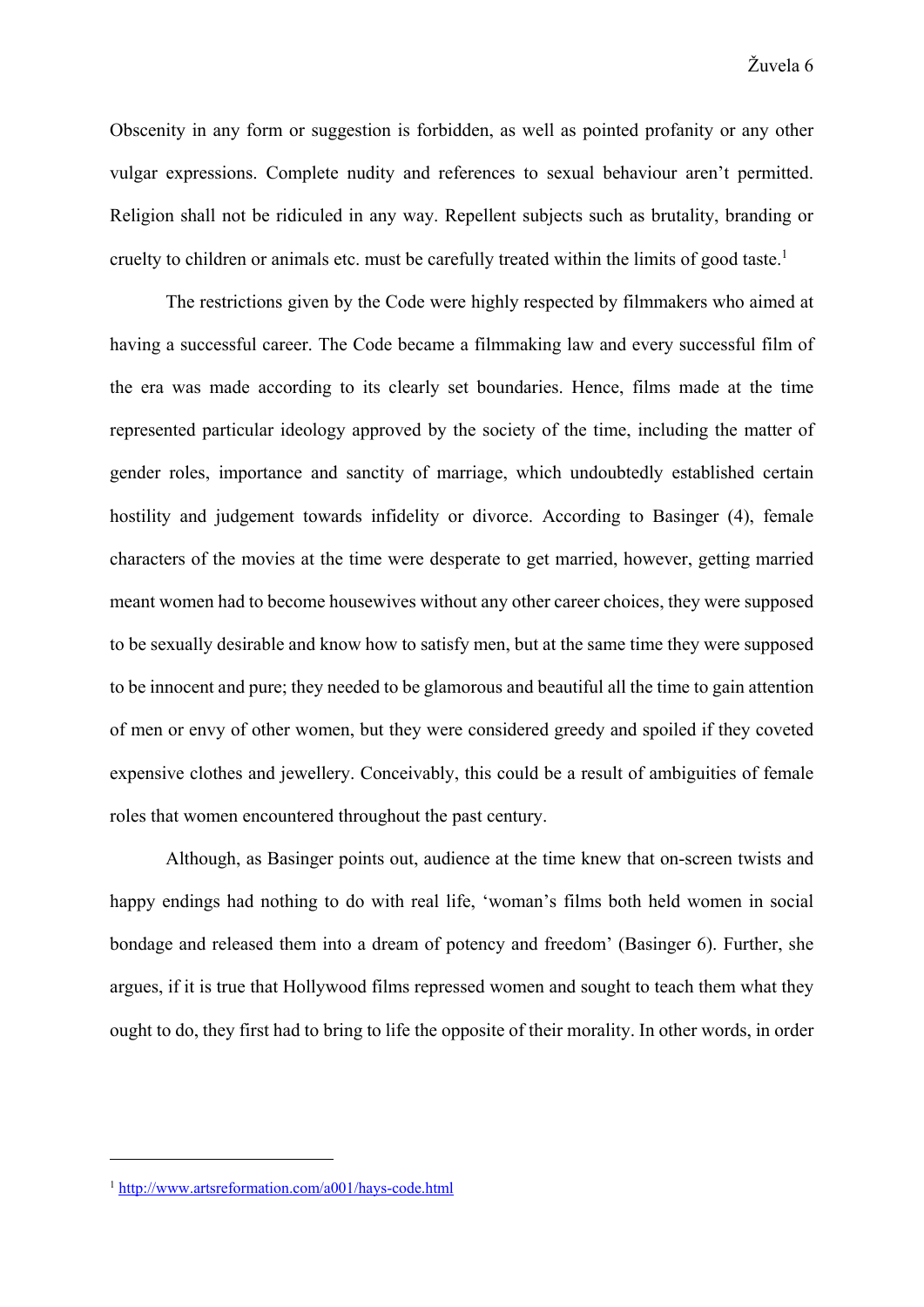to convince women that marriage and motherhood were the right path, films had to show women making the mistake of doing something else.

However, even though audience was and still is aware of the fiction brought up by movies, they still show a tendency to get captured by its alluring ideologies. It is no difference even today in woman's films, popularly known as 'chick flicks', in representing women who are single at the beginning of the film, financially independent, living in urban settings and seemingly strong without having their significant other by their side, but throughout the film the 'heroine' meets Mr. Right and her whole life begins to revolve around him, for example *Bridget Jones's Diary* and its sequels, *Sex and the City* television show and two film sequels etc. One may draw a conclusion here that women's final purpose of existence is to find, seduce and keep an honest man in order to find the complete satisfaction life can offer. But it is not just an issue with the so-called 'chick flicks' when it comes to presentation of women in films. Women are seldom presented as strong and independent, capable of carrying the burden of complicated situations by themselves and often are presented as objects or reasons for the main twist of the film. To support this claim, one should take a look at the number of female heroines and compare it to male ones – Superman, Spiderman, Batman, Ironman, Punisher, Blade, Deadpool, Black Panther, Captain America, Thor against Electra, Catwoman and Wonder Woman. The further part of the paper will discuss the topic of women being underrepresented in films, as opposed to men, more thoroughly.

#### *1.3. Shift from Classical to Contemporary Hollywood Filmmaking – Has Anything Changed?*

The term 'Classical Hollywood' signifies the period between 1917 and 1960, although it can be said that the style itself took a swing in 1930s, or to be more specific, after 1927, a year that designated the end of the silent period and after which all films of Hollywood's production were sound films (Bordwell, Staiger, Thompson 1). The period itself laid the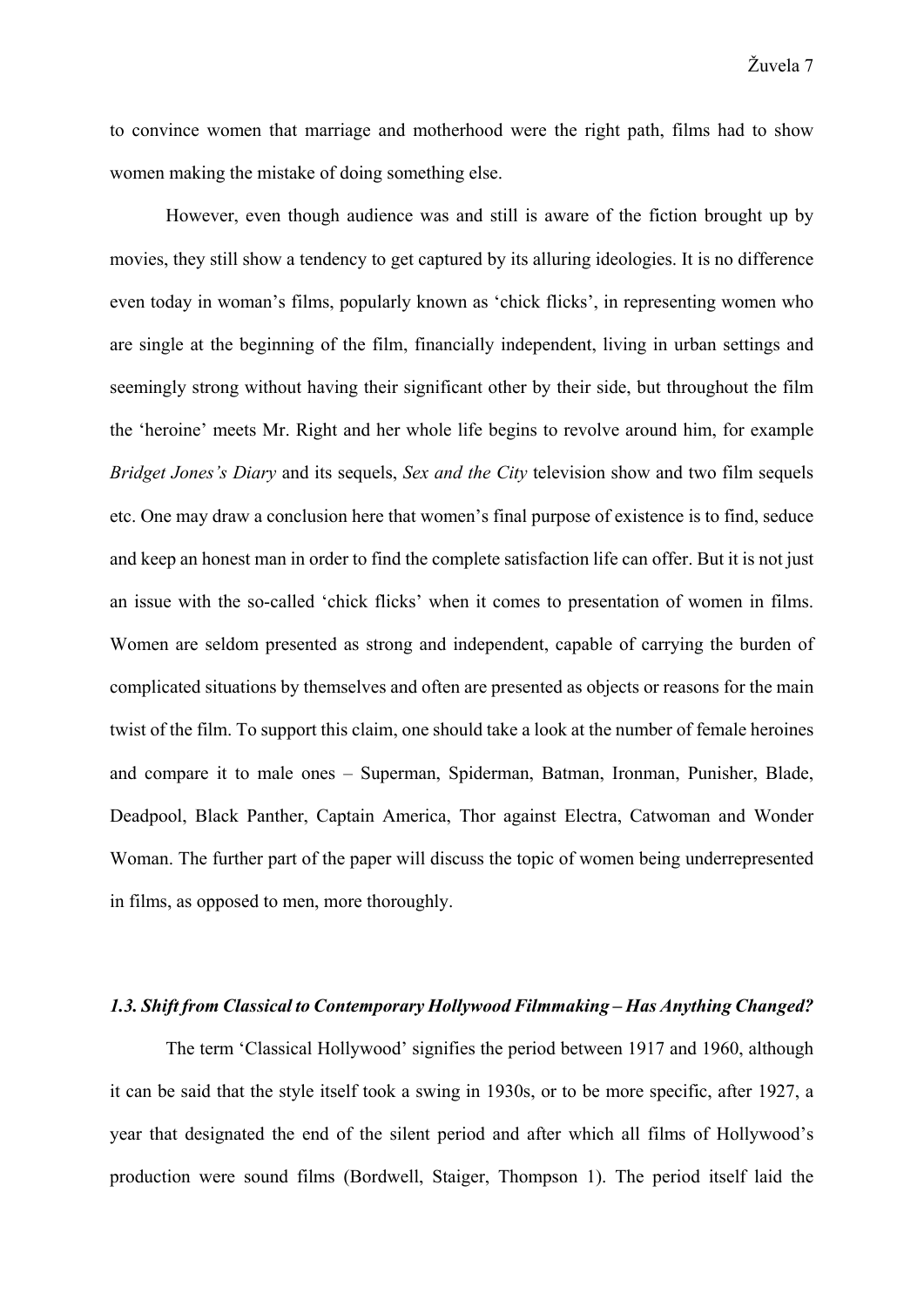foundations for Hollywood filmmaking style in years to come – a standardized style that is popularly known as *the classical style*. The term 'standardized' meant that the style implied some filmmaking norms that should be respected if a filmmaker wanted to make a successful feature, but still, he/she wasn't completely constrained by it –the filmmaker can always add some of his/her own special choices or characteristics in order to leave his/her noticeable signature. In other words, the style can metaphorically be referred to as a recipe for making a delicious pie – the most important ingredients are inevitable and necessary to make it, although some additional ingredients can be added in order to enrich its taste.

However, since all the filmmakers of Classical Hollywood were obliged to respect the classical style, it resulted in predictable and similar features: 'In the final analysis, we loved the American cinema because the films all resembled each other.' – in François Truffaut's words (Bordwell, Staiger, Thompson 3). Among technical norms such as time, space, sound, etc., classical Hollywood style included following practical or socio-political norms of the time. Already established as such, Classical Hollywood style remained dominant until 1960, but its ground rules exist and are respected today. Nonetheless, the constancy of style resulted in Classical Hollywood cinema as being an extremely male-centred cinema with depiction of women being limited to two possible ways – as the girl next door who is patiently and faithfully waiting for her beloved man to come home or as femme fatale – an extremely dangerous woman who schemes, driven by desire to succeed in her intentions.

Since this chapter of the paper deals with comparison of the depiction of women in classical and contemporary Hollywood, it would be useful to start from the beginning – 1930s, that are by many scholars defined as the Golden Age of Hollywood.<sup>2</sup> While analysing some of the most popular films of 1930s, Li (306) has come to the conclusion that, although the

<sup>&</sup>lt;sup>2</sup> The Great Depression, the coming of sound, first significantly successful features.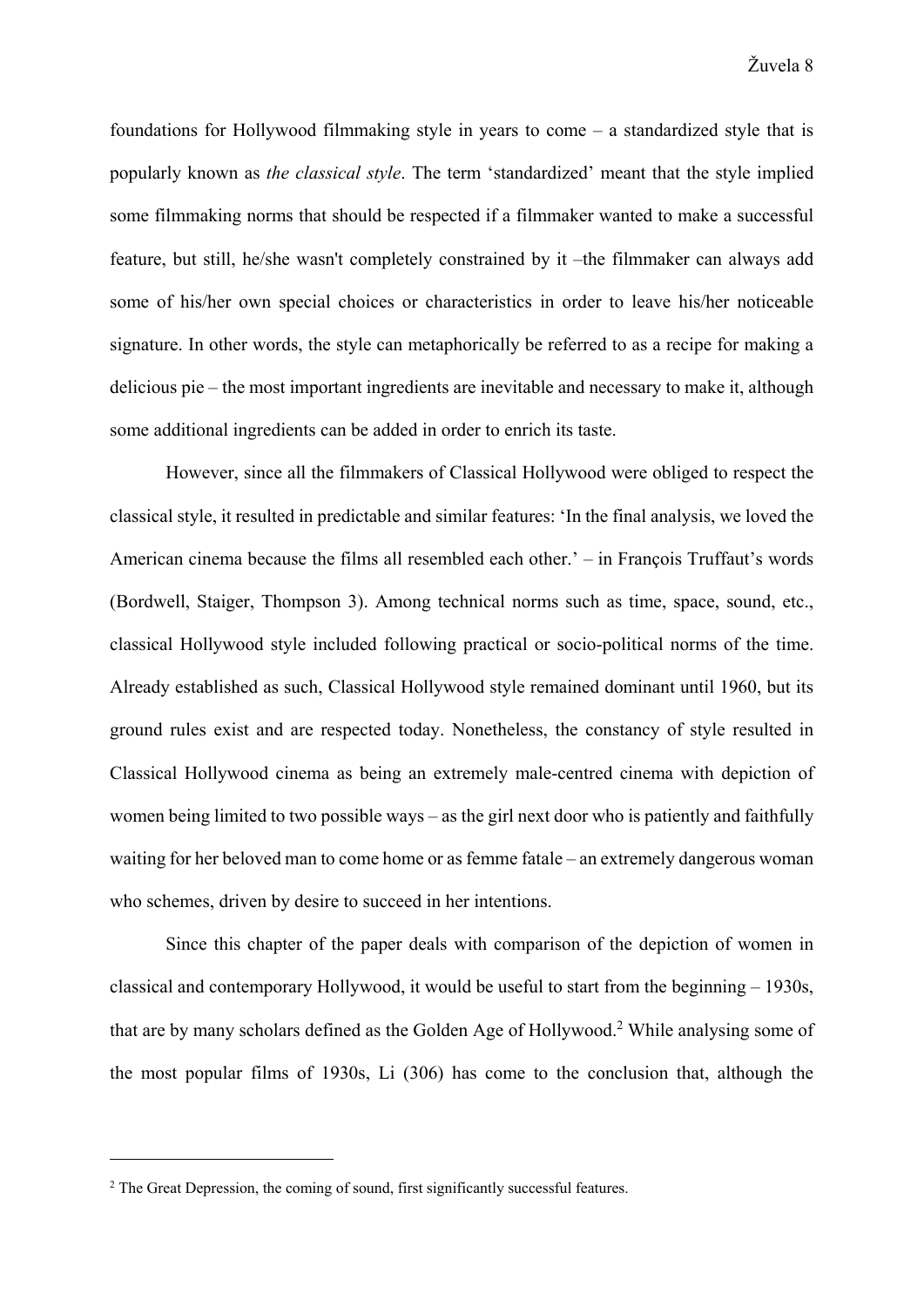depiction of women had changed during the Golden Age, when compared to Silent Era,<sup>3</sup> they were still subjected to male dominance. For example, Julie in *Jezebel* (1938) is a rebellious young girl, but in the end, she ends up sacrificing herself to male dominance, manipulative Scarlet O'Hara in *Gone with the Wind* (1939) eventually realizes that she would have been happy if she had cherished the love she had from her husband and family. Li concludes that although the roles of women have changed since the silent era, the portrayal of women in Golden Age of Hollywood was full of generalizations. Despite the fact that women in films of the time had independent thinking and began to show their light of wit, it still wasn't excessive enough to threaten men's dominance since they still needed men's support for a better living status.

In her book *A Woman's View: How Hollywood Spoke to Women,* J. Basinger analyses and compares four films made during World War II with women in leading roles. Basinger compares *China* (1943) and *Dragon Seed* (1944) to *The White Cliffs of Dover* (1944) and *Mrs. Parkington* (1944). While the first two films 'stress women's freedom and independence, allowing their female stars to put aside the roles of motherhood, marriage, and love as they undertake activities that would more commonly be undertaken by men, the other two tell stories about women whose main interest in life has been the men they first fell in love with, the sons they bore them…' (Basinger 26) This is a very interesting contrast, not to mention that all four films were made in 1944. This again supports the idea of ambiguity of female roles in society that women encountered at the time. However, Basinger points out that even though two films are non-traditional and two are traditional, women in all four cases were strong, determined, capable and smart enough to outwit other characters and accomplish their goals. Nevertheless,

<sup>3</sup> During Silent Era women were often depicted as victims.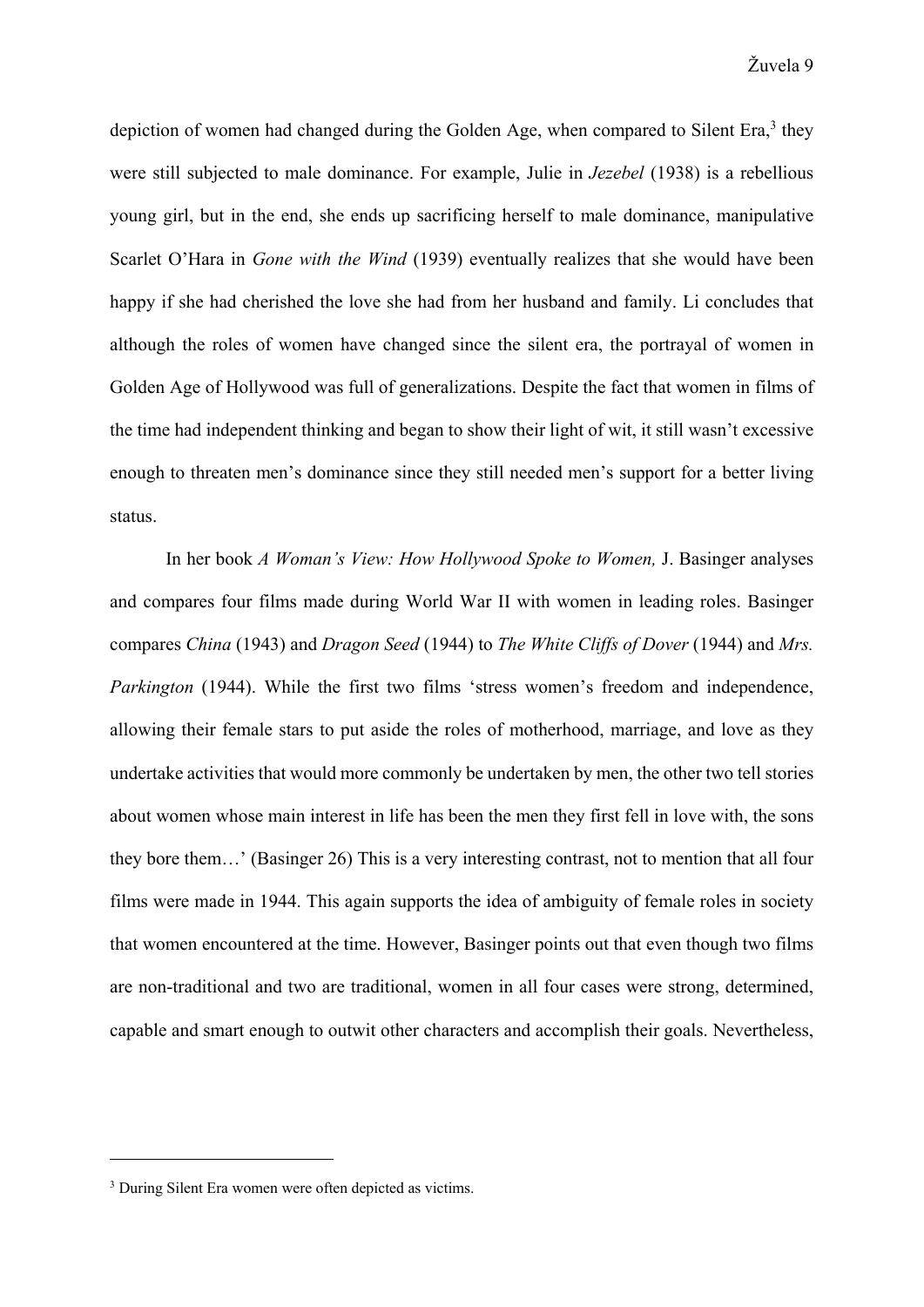although the films showed the potential of female strength, Hollywood couldn't escape its habit to treat minorities<sup>4</sup> as weaker and more vulnerable (Basinger 28).

The main issue of the image of women presented in films is concerned with overt stereotyping and/or victimizing of the woman's role which seems to be deeply implemented in the roots of filmmaking. According to Basinger (36), this is a result of women of 1930s and 1950s having to conform to an accepted pattern of social and moral behaviour in real life that was later inevitably transcended to films. Consequently, women in films became identified through their relationship with male characters. A conclusion can be drawn here that both authors agree that the portrayal of women in films has slightly improved during the Golden Age of Hollywood, when compared to the Silent Era. However, both authors pointed out obvious stereotyping when it comes to women roles, as well as clear inferiority of women towards men.

Determined to establish what image and idea of 'woman' derives from mainstream Hollywood films, Nulman (2016) analysed top 12 box office films made between 1990 and 1999, and from 2000-2009 within the US market, assuming that movies with highest grossing had the largest audience. The list of the 1990s includes: *Titanic, Star Wars: Episode I, Jurassic Park, Forrest Gump, The Lion King, Independence Day, The Sixth Sense, Home Alone, Men in Black, Toy Story 2, Twister* and *Lost World: Jurassic Park*. The list of the 2000s included: *Avatar, The Dark Knight, Shrek 2, Pirates of the Caribbean: Dead Man's Chest, Spider Man, Transformers: Revenge of the Fallen, Star Wars: Episode III, Lord of the Rings: The Return of the King, Spider Man 2, The Passion of the Christ, Lord of the Rings: The Two Towers* and *Finding Nemo.* 

Nulman (4) concludes that women are rarely central characters and normally have romantic or maternal links to the central characters (*Titanic, Twister, Home Alone, Sixth Sense*).

<sup>4</sup> Chinese woman is raped – a *woman* of different race.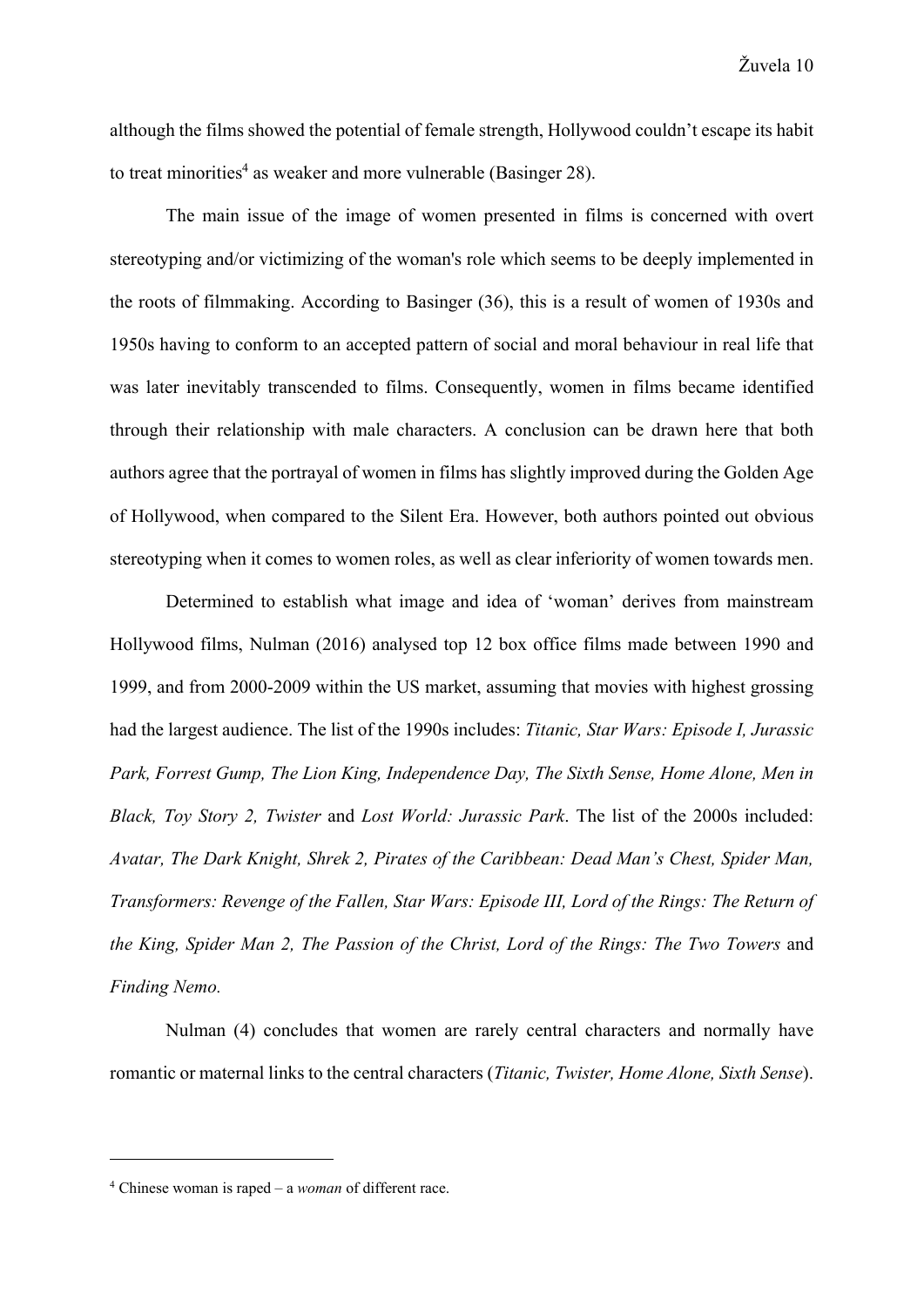The other connection between movies that Nulman analysed was the adventurous spirit of female characters (both *Jurassic Park* films, *Pirates of the Caribbean, The Lord of the Rings*  etc.), although still in shadows of male characters. For example, there are 2 important female characters in *The Lord of the Rings –* Arwen, the lady of Rivendell and Eowyn, the niece of the king of Rohan. Arwen disobeyed her father and refused to leave Middle Earth – instead, she went after Aragorn and hobbits and in the end ended up being the crucial character in saving Frodo's life. At one point of the film, she catches Aragorn, one of the most important male characters of the trilogy, off guard and puts a sword blade on his neck thereby validating her superiority. Furthermore, she is known as a better horse rider than Aragorn and saves Frodo from being caught by the Nazgul and consequently being turned into one. However, she is represented as a fragile character since her strength is bound to the strength of The Ring and now we get to another common factor of the films Nulman analysed – women characters were both rescuers and needed to be rescued. Nulman (5) here provides the examples of *Independence Day* and *Men in Black*, but the situation with Arwen and the gradual fading of her strength can be also named as one (Aragorn loves her and wants to destroy The Ring to save the life of a beloved woman).

Nulman (5-6) compares common characteristics found in the films of 1990s and 2000s to those of the 1980s with the intention to notice possible changes in representation of women. The sample is chosen by the same principle (Box Office). For this purpose, he analysed *Ghostbusters, Indiana Jones and the Temple of Doom, Raiders of the Lost Ark, Tootsie, Beverly Hills Cop, Top Gun, Back to the Future, E.T.: The Extra-Terrestrial, Star Wars: Return of the Jedi, Star Wars: The Empire Strikes Back, Batman* and *Indiana Jones and the Last Crusade.*  He concludes that in this case, women as characters in the films listed above play peripheral roles since in none of the listed films is a female the central character. Another common characteristic of the films of 1990s and 2000s – women as love interests and mothers – is noticed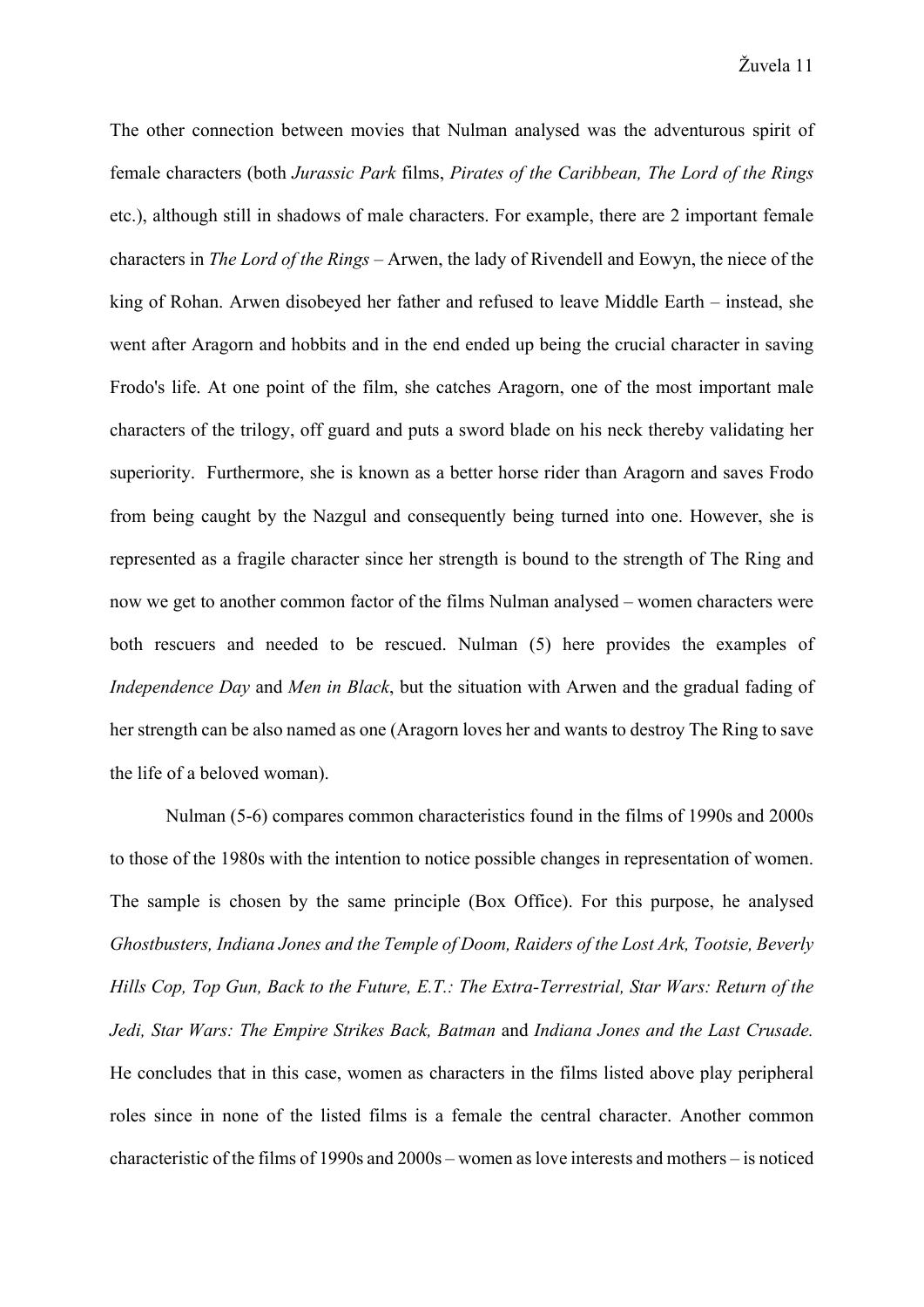in the films of 1980s (*Star Wars, Back to the Future, Indiana Jones* etc.), as well as the third common feature – adventure seeking female characters (*Indiana Jones* films, *Star Wars* films etc.). As for the last common characteristic determined by Nulman (6), female characters in films of the 1980s are often being rescued, whereas women characters don't act as rescuers.

From this brief history of representation of women in Hollywood films since the beginning of classical Hollywood, one may draw a conclusion that the presentation of women in films *has* improved to some extent, however, the changes in question, even though a positive sign, are still minor changes, a small step for women in film within 80 years of filmmaking.

### **2. Women in Hollywood's Filmmaking Industry**

 'In the silent era, the primary stage for women to actively show strength was writing. Women worked as scenarists..., had a greater share of directing assignments – there were over thirty women directors prior to 1920, more than any other period of film history, and they were considered equal to, if not better than, their male colleagues' (Li 303). However, when Hollywood entered the sound era, so did the female position change. Almost all female scenarists disappeared from Hollywood. It was believed that women were successful in their job as scenarists in the Silent Era since writing a silent film was like writing a novel and women were considered to be very good at it, but writing a script was described as writing a play and allegedly, women were not good at it. Another possible reason is that male workers in the industry simply refused to partner with women in filmmaking. These explanations undoubtedly remind of the traditional division of labour – professions and vocations that are exclusively male or female. What happened to female workers in the industry ever since will be discussed more thoroughly in the following chapter of the thesis.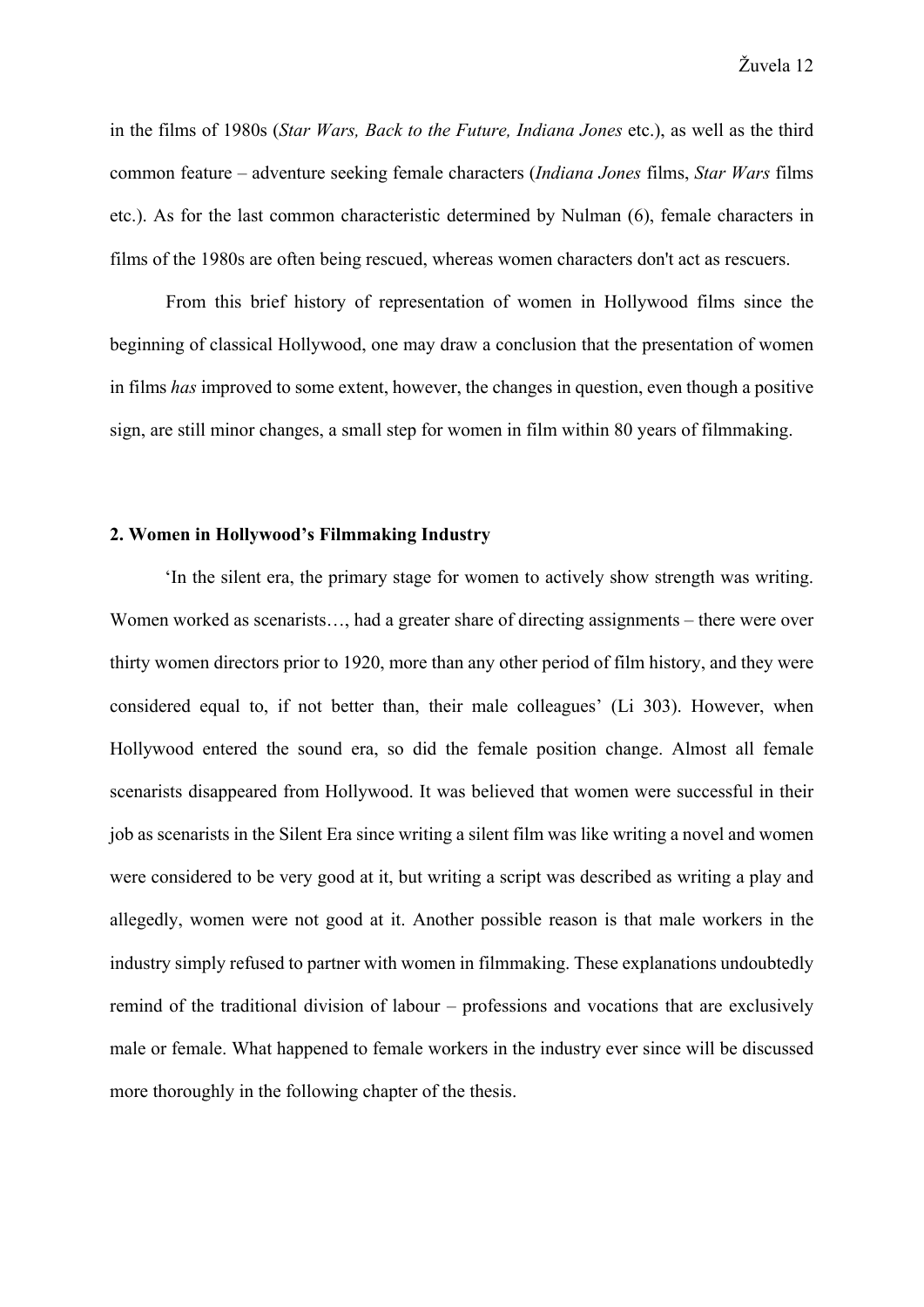### *2.1. On Female Directors, Actresses, Female Roles in Films, Celluloid Ceiling and Academy Awards*

'Kathryn Bigelow makes history as first woman to win best director Oscar' – there stood a title of the article at the online site of 'The Guardian' on March 8, 2010.<sup>5</sup> Kathryn Bigelow's Iraq war film *The Hurt Locker* (2008) won six awards, including best picture and best original screenplay and made its director the first woman ever to win an Academy Award for best director. It took female directors 83 years to win the first Academy Award for best director.<sup>6</sup> Bigelow was only the fourth woman to be nominated for best director, with Sofia Coppola, Jane Campion and Lina Wertmüller. It may seem as a surprising fact, however, women are underrepresented in films and significantly outnumbered in important positions by their male co-workers.

According to Lauzen (1), in 2015, women comprised 19% of all directors, writers, producers, executive producers, editors, and cinematographers working on the top 250 American grossing films, an increase of 2% from 2014. Out of those 19%, women accounted for 9% of directors, which means that 91% of movies made in America in 2015 had no female director. Women fared best as producers (26%), editors (22%), executive producers (20%), writers  $(11\%)$ , directors  $(9\%)$  and cinematographers  $(6\%)$ . Lauzen  $(2)$  points out that women comprised 11% of writers working on the top 250 films of 2015, which represents a decrease of 2% from 1998, however, the percentages of executive producers, producers, editors, and cinematographers have increased.

The analysis of the top 100 American grossing films of 2015 has shown that women comprised 16% of all directors, writers, executive producers, producers, editors, and cinematographers working on the top 100 films of that year. Although the percentage of female

<sup>5</sup> https://www.theguardian.com/film/2010/mar/08/kathryn-bigelow-oscars-best-director

<sup>6</sup> First Academy Award ceremony was in 1927.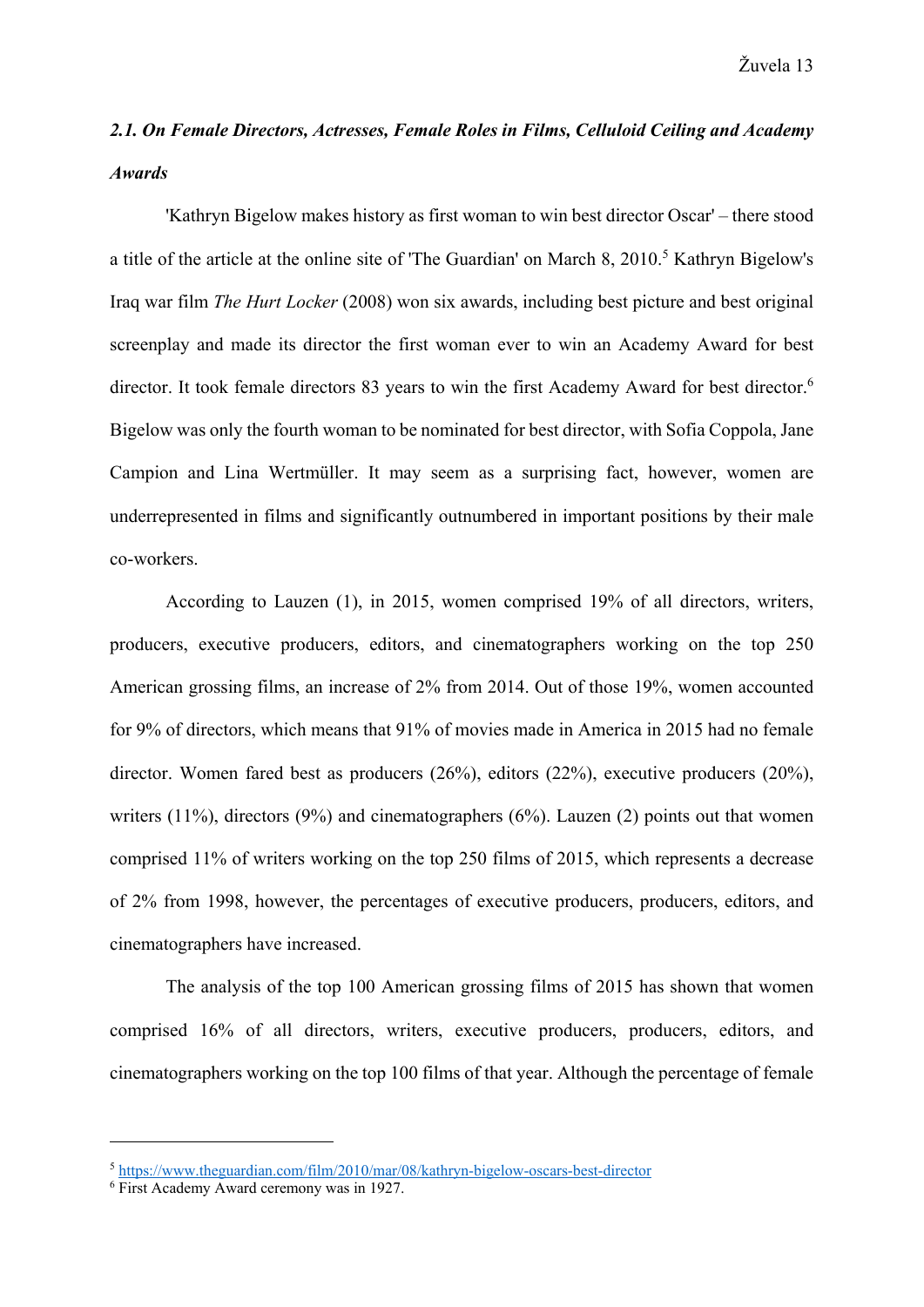directors was almost insignificant, when data from 2015 is compared to those from 1980, 1990, 2000 and 2010, the percentages have increased for almost every role mentioned above, except editors where the numbers remained the same (Lauzen 3).

Another research, conducted by Smith, Choueiti and Pieper in 2016, dealt with the analysis of 800 most popular films made between 2007 and 2015. The analysis included both actors and workers behind the screen. Across the 100 top-grossing films of 2015, out of 4 370 speaking and/or named characters analysed, 68.6% were male and 31.4% were female, while the data has also shown that only 32% of those films depicted a female as the lead or co-lead character, an increase of 11% when compared to films made in 2014 (Smith, Choueiti, Pieper 1). Another important information derived from this research, that will be touched upon later in further chapters of the thesis, is the data concerning characters wearing sexually revealing clothing, nudity or physical attraction. In all of the mentioned situations, the percentages were much higher on female side – sexually revealing clothing (30.2% female, 7.7% male), nudity (29% female, 9.5% male), while women were more likely (12%) than men (3.6%) to be referred to as physically attractive (Smith, Choueiti, Pieper 1). This point will be later discussed in the chapter concerning 'pleasure in looking, also known as *scopophilia*.

As for the workers behind the screen, out of 1 365 directors, writers, and producers of the 100 top-grossing films of 2015, as mentioned previously, 81% were men and 19% women. Of 107 directors, 92.5% were male, while 7.5% were female. When all 800 films are taken into consideration, among 886 directors, women comprised only 4.1% (Smith, Choueiti, Pieper 1).

 In his book *Media, Gender and Identity: An Introduction* (2002), Gauntlett provides a brief history of screening women and men in films. According to Gauntlett (50), the 1950s were almost exclusively focused on male heroes who led the story, were assertive, confident and dominant, while women, although having important roles in films, were much more likely to be depicted as frightened, in need of protection and direction than men, and the situation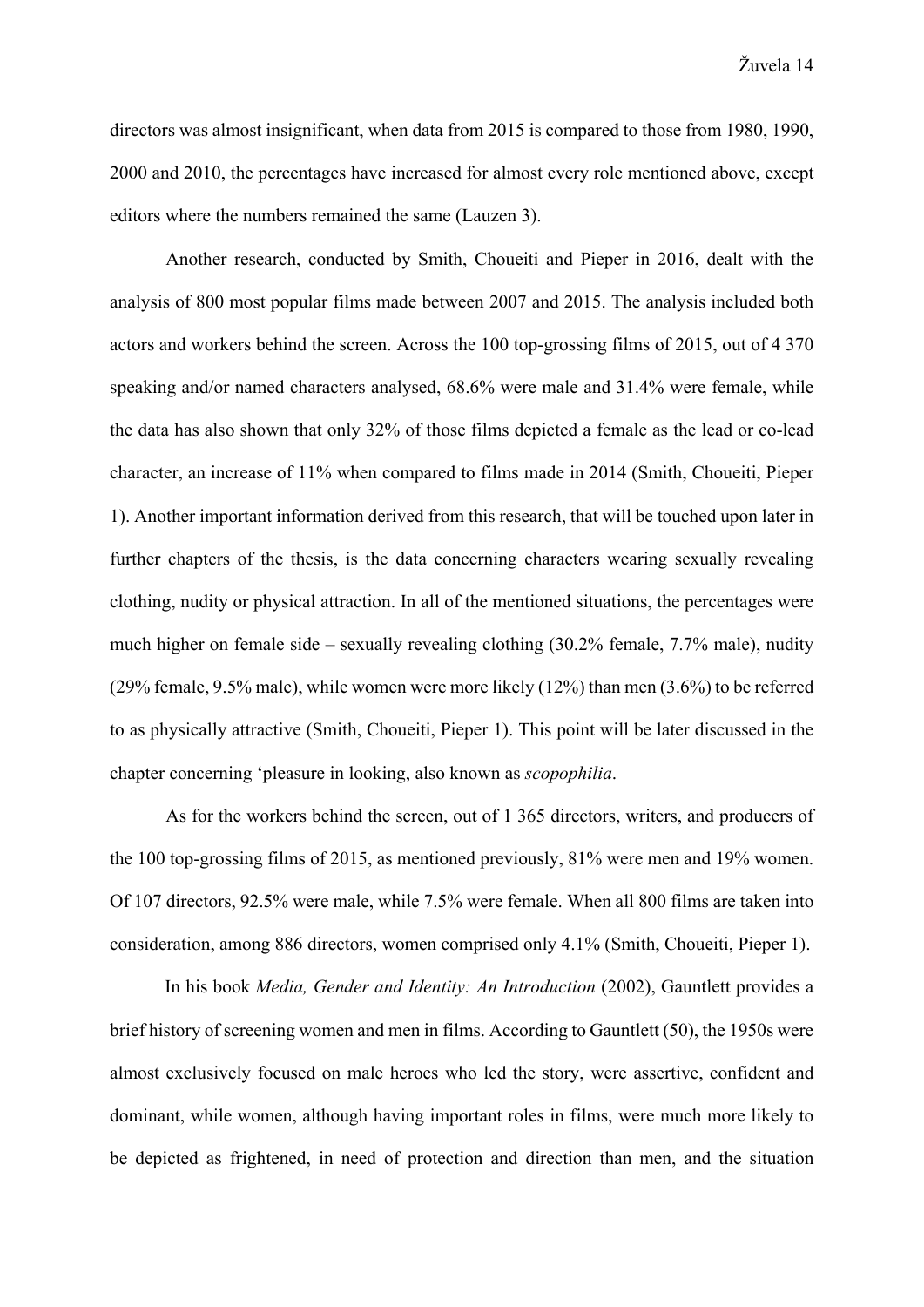remained the same throughout the 1960s. 1970s introduced *Star Wars* and brave princess Leia, however, she was a princess in need for rescue. The 1980s brought stronger Ripley in *Aliens*  (1986) and brave Sarah Connor in *The Terminator* (1984), yet the reliable heroic male still featured prominently in most films, for example the *Indiana Jones* series (1981, 1984, 1989), the *Rambo* series (1982, 1985, 1988), *Die Hard* (1988) etc. (Gauntlett 50). Gauntlett (73) draws a conclusion that the films of the decades prior to 1990s 'tended to give men all the primary clever and resourceful roles, which made them the lead characters, whilst women, although there were exceptions, usually got to be love interests and helpers'.

Yet, he argues, 1990s and new millennium brought something new to cinematic world – male action heroes began to work alongside a 'more-or-less equally powerful female action heroines', such as *The Matrix* (1999), *Tomorrow Never Dies* (1997), *X-Men* (2000), *Mr. & Mrs. Smith* (2005), or even films that centred around leading female action heroines such as the *Scream* trilogy (1996-2000), *Alien Resurrection* (1997), *Charlie's Angels* (2000), *Tomb Raider*  (2001) and other. However, the results of the research stated above show otherwise, while Lang<sup>7</sup> points out that women in films are still valued based on their relationships with male characters (mother, wife, mistress). In addition, Murphy (8) argues that women are portrayed as 'dependent on other characters, over-emotional and confined to low-status jobs when compared to enterprising and ambitious male characters (Bussey and Bandura cited in Murphy 2015).

Relying upon several authors (Gauntlett, Coleman, Orr and other), Murphy (9) suggests an explanation of why gender stereotypes and traditional views of women continued to penetrate the media – due to the influence of post-feminism that emerged in the mid-1980s as a response to the end of feminism, or as anti-feminist ideology. Post feminism, she continues, assumes that the first waves of feminism took care of oppressive institutions and that now it is

<sup>7</sup> http://variety.com/2015/film/news/women-lead-roles-in-movies-study-hunger-games-gone-girl-1201429016/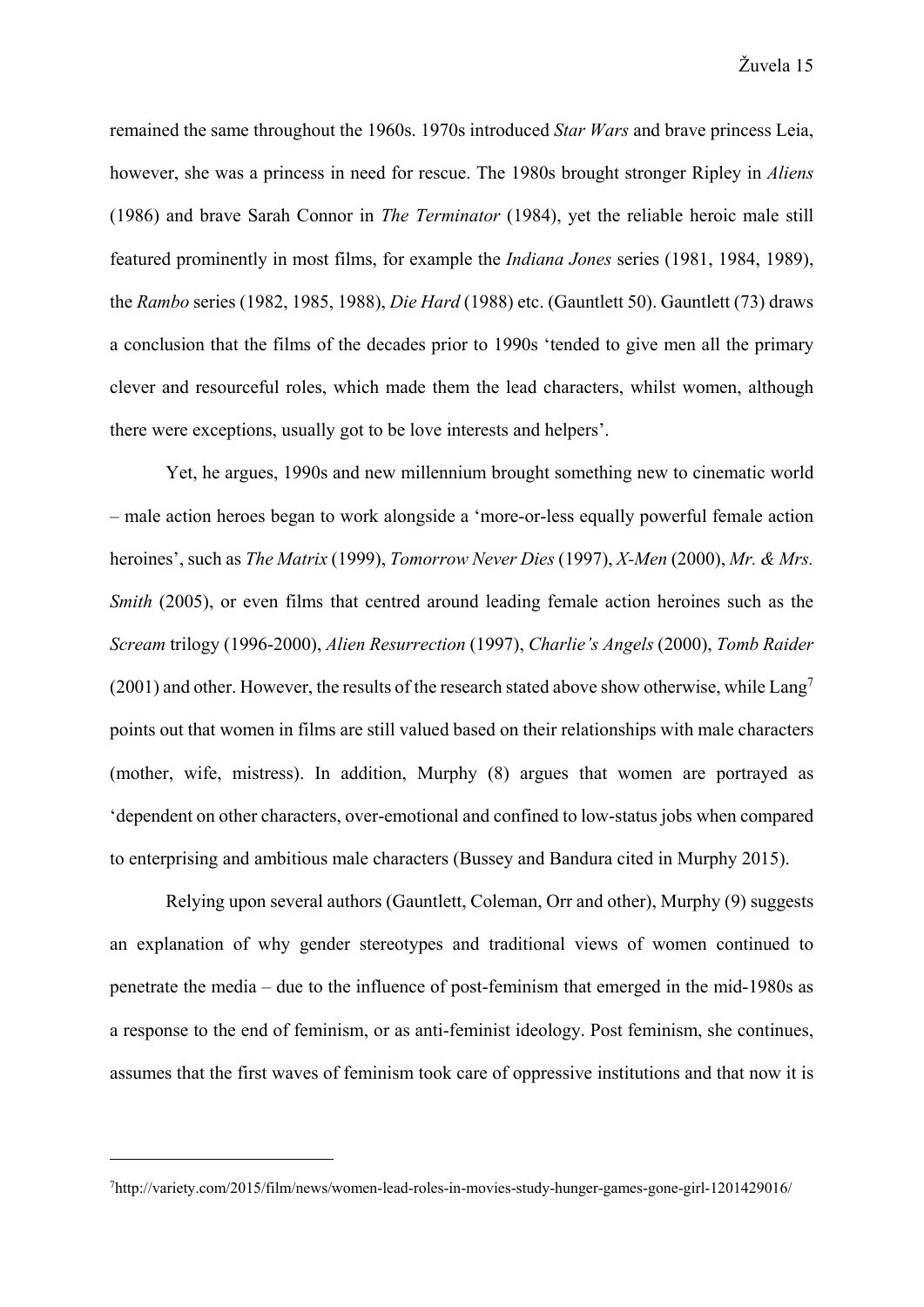up to individual women's personal choices to reinforce the societal changes that have occurred. Here, according to Murphy (9) lies a reason why women in films are 'caught between competing demands to be strong and independent while retaining their femininity' (Ferris & Young cited in Murphy 2015).

#### *2.2. From the Feminist Point of View*

 Feminism as a social movement has had an enormous impact on film theory and criticism. According to feminists (Smelik 491), cinema is a cultural practice that represents myths about women and femininity, as well as about men and masculinity. What is central to feminist film theory and criticism are the issues of representation and spectatorship. In their attempts to understand the omnipresent power of patriarchal imagery on film, the feminists turned to structuralist theoretical frameworks such as semiotics and psychoanalysis. While psychoanalysis was the dominant paradigm in feminist film theory, the understanding of sexual differences was restricted to binary principles.

When Claire Johnston, who was among the first feminist critics who offered a sustained critique of stereotypes from a semiotic point of view, offered her findings, a wide range of new perspectives, identities and possible spectatorships emerged. Relying on Roland Barthes's notion of myth, Johnston investigated the myth of woman in classic cinema. Johnston has come to a conclusion that the sign 'woman' represents the ideological meaning that 'woman' has for men (Smelik 491). In other words, women in classical films have been presented and identified in their relation to male characters, while by herself, 'woman-as-woman', doesn't exist. Smelik points out that there's been an important theoretical shift that enabled theorists to understand cinema as a device for constructing a particular, ideological, view of reality, rather than the one reflecting true reality.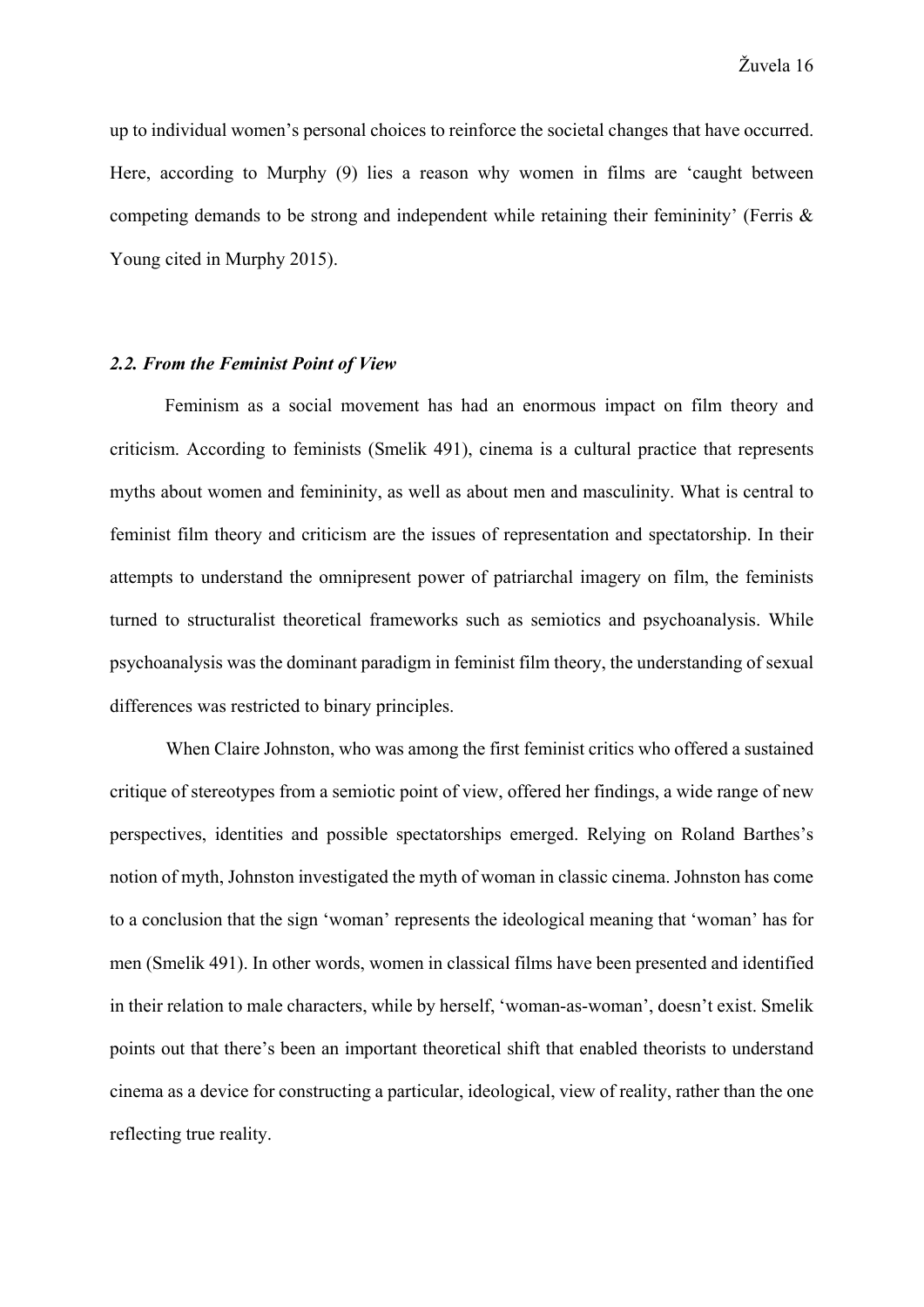Laura Mulvey, on the other hand, by using psychoanalysis, has developed a theory of the male look or gaze and through the notion of *scopophilia*, the term that revolves around 'taking other people as objects, subjecting them to a controlling and curious gaze' (Mulvey 835). In the case of movies, pleasure in looking has been split between active male and passive female characters. In other words, men are active observers, while women are passive, objectified bodies simultaneously looked at and displayed. To support this theory with contemporary examples, one may think of the James Bond franchise in which, in over 60 years of its existence, women (known as 'the Bond girls') have been extremely objectified by Bond's piercing and lustful gaze. Female vulnerability in the franchise has been evident in their marriage status (James Bond is fond of married women) and their weakness to resist a seductive, dominant male character. In this case, woman is again objectified as a means to achieve sexual pleasure. Furthermore, female passivity is visible in their constant need for being rescued by Bond himself. This topic will be further discussed through the example of the movie *Skyfall*  (2012), a film from the franchise with the highest Box Office grossing.

 Approximately at the same time when Laura Mulvey wrote her famous essay, John Berger's survey of Western paintings has put to light the tradition of representing women as men's properties. Berger has come to a conclusion that, instead of portraying women realistically, as complex and individualistic human beings, the paintings transformed women into objects of male desire (Benshoff and Griffin 2009). The authors agree that Berger's observations can be easily applied to films since cinema, along with television, magazines, advertisements, is yet another powerful mass media that creates idealized images of women.

#### **3. Methodology**

The list of films that are going to be analysed for the purpose of this thesis consists of: *Psycho* (1960)*, The Silence of the Lambs* (1991), *Titanic* (1997) and *Skyfall* (2012). The choice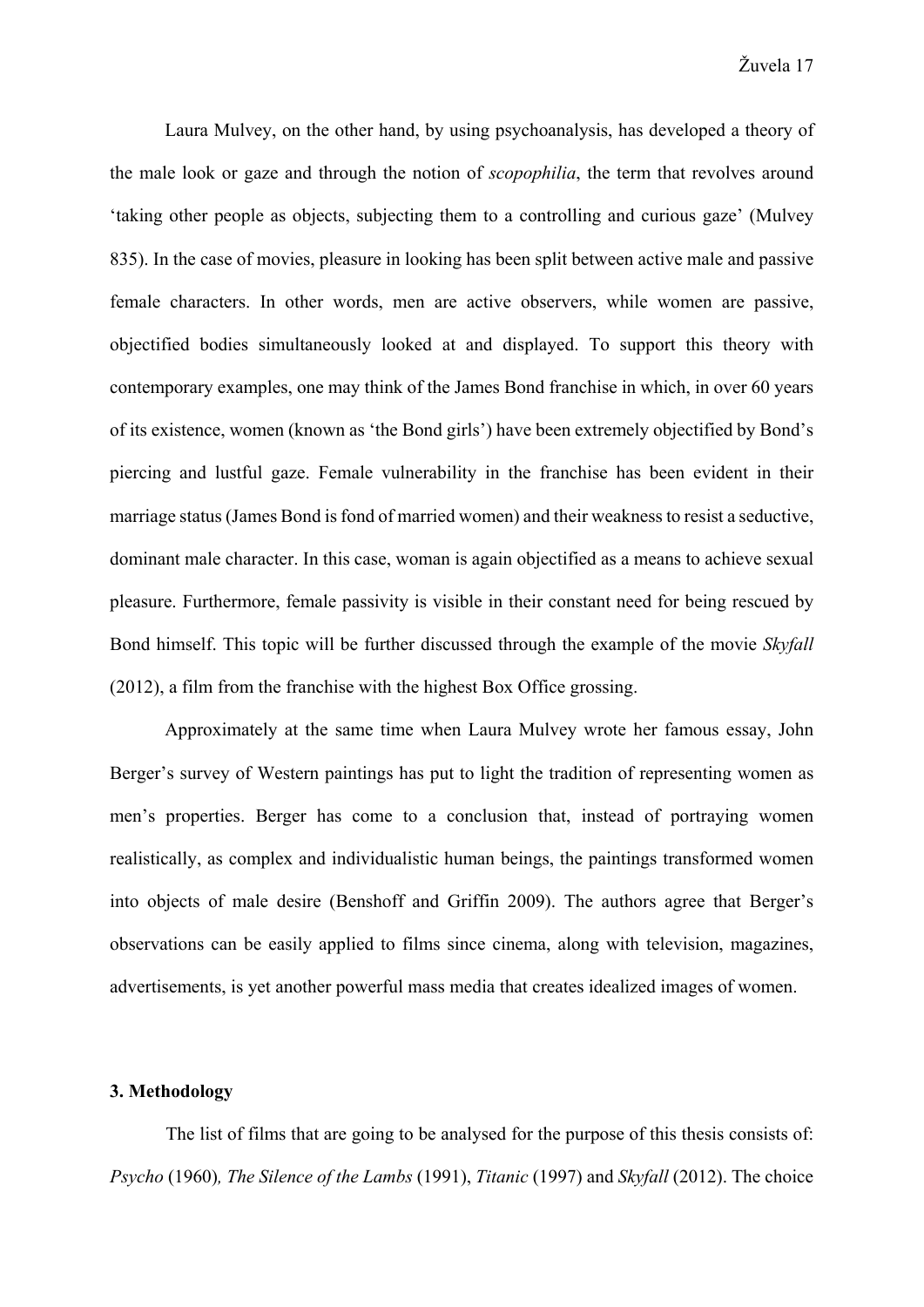of the sample was intentional, based on success, popularity, influence and significance that above mentioned films had for the filmmaking period they belong to, or even filmmaking in general. The data retrieved from the Internet Movie Database,<sup>8</sup> also known as IMDb, an online database of information related to world films, television programmes, including cast, production crew, plot summaries and ratings, has shown some remarkable information about the films in question.

Alfred Hitchcock's *Psycho* (1960) received four Oscar nominations (including best actress in supporting role and best director), won Golden Globe for best supporting actress and received a number of other award and nominations and stands at the 34<sup>th</sup> place of top rated films.<sup>9</sup> *The Silence of the Lambs* (1991) by Jonathan Demme won five Oscars (including best picture, best actor in leading role, best actress in leading role and best director), another 54 rewards and is 24th film on the list of top rated movies on IMDb.10 James Cameron's *Titanic* (1997) won 11 Oscars (including best picture and best director), another 111 rewards and many other nominations. By winning 11 Academy Awards,<sup>11</sup> *Titanic* is known as the film with the greatest number of Oscars won in the history of filmmaking and shares this place with *Ben-Hur*  (1959) and *The Lord of the Rings: The Return of the King*. Furthermore, the story of *Titanic* is the globally known catastrophe, as well as one of the most famous love stories ever shown on film. Last, but not least, *Skyfall* (2012), by Sam Mendes, has reached the highest Box Office grossing of all the films made in the franchise (26 films) and won two Oscars and another 65 rewards.12

The films in question are analysed through case study. According to Gomm, Hammersley and Foster (3), the term 'case study' refers to the kind of data that are collected

<sup>8</sup> https://www.imdb.com/

 $9$ https://www.imdb.com/title/tt0054215/?ref =nv sr\_1

<sup>&</sup>lt;sup>10</sup>https://www.imdb.com/title/tt0102926/?ref $=$ n $\overline{r}$  sr<sup>1</sup>

 $11$ https://www.imdb.com/title/tt0120338/?ref $=$ nv\_sr\_1

 $12$ https://www.imdb.com/title/tt1074638/?ref $=$ nv\_sr\_1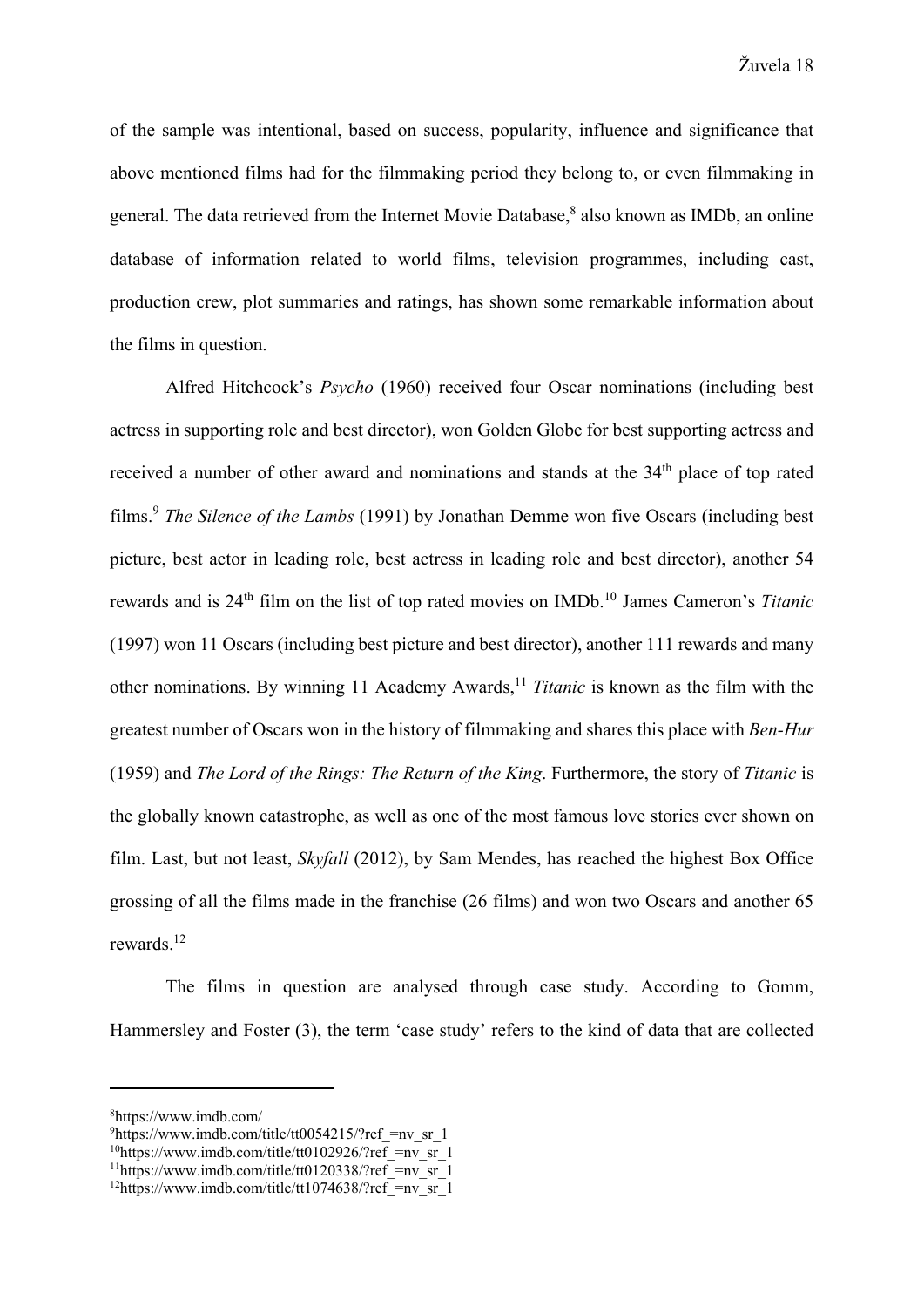for the purpose of a specific research, how they are analysed and interpreted. Frequently, but not always, it is a method that revolves around collecting unstructured data and qualitative analysis of those data. This specific method is a preferred strategy when researcher sets out to answer 'how' or 'why' questions (Yin 1). The analysis will also rely on theoretical frameworks of several authors including Erving Goffman, Laura Mulvey, and Roland Barthes.

#### **4. Film Analysis**

This chapter, divided into four main parts, offers a thorough analysis of four films: *Psycho* (1960), *The Silence of the Lambs* (1991), *Titanic* (1997) and *Skyfall* (2012). The main focus of the analysis is the presentation of women in the previously mentioned films, however, this chapter will also touch upon some other debatable issues represented in their narratives.

#### *4.1. Psycho (1960)*

*Psycho* is undoubtedly one of Alfred Hitchcock's greatest filmmaking achievements that once again proved and established his reputation of a remarkable filmmaker due to several reasons. First of all, it can be said, without any hesitation, that *Psycho* laid the foundations for contemporary psychological horrors and created and popularized horror as a genre. Symbolically, the film was made in 1960, a year that assigned the end of Classical Hollywood and around which the Production Code ceased to dictate what was supposed or allowed to be shown on film. Moreover, Hitchcock has managed to go around the Production Code and *Psycho* is known as the film that was first to picture a naked woman in the shower, inside the bathroom, the most intimate room of the house.

 The plot of *Psycho* revolves around the encounter between the main female role of the film, a secretary Marion Crane who ends up in a secluded motel after having stolen a greater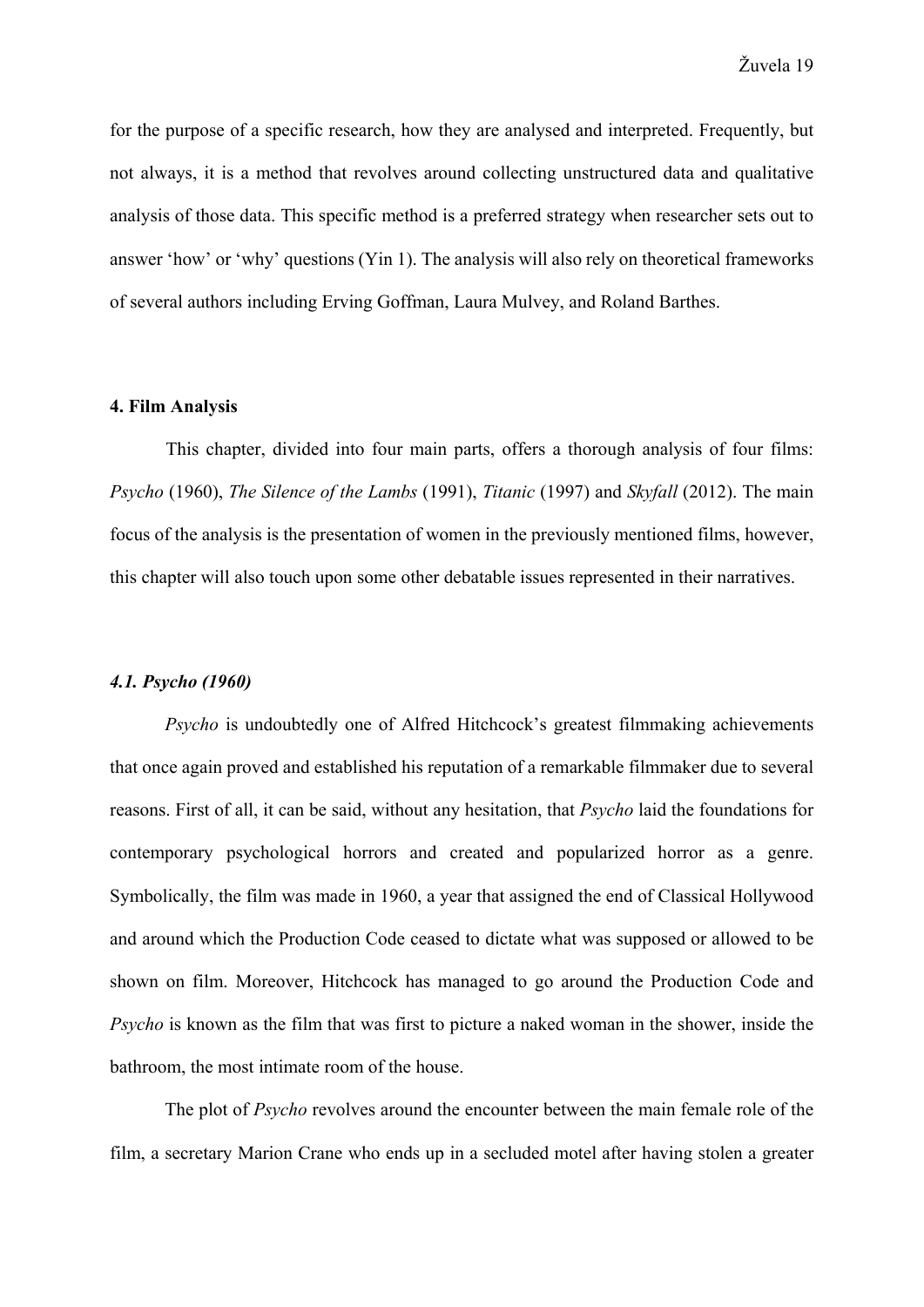amount of money from her employer, and a disturbed motel owner, Norman Bates, and its bloody aftermath. Having fought with dominant male characters in her life (her boss, her lover), Marion decides to steal the money from her boss and flees from Phoenix in a rush, which immediately seems as a wrong and a not-well-thought plan. On her way to nowhere, she encounters a patrol officer in front of whom she gets very nervous and feels like her deed has come to light and she will be punished accordingly. After having switched her car, she ends up driving on the highway on a rainy night and decides to stop at the motel where she meets the owner Norman Bates. After a short conversation with Norman, during which she finds out about his ill mother and her superiority in the mother-son relationship, Marion leaves to her room to take a shower and sleep, completely unaware that this was going to be the last night of her life. In the infamous shower scene, Marion is murdered by, what it appears to be, a shadowy figure of Norman's mother. The plot after Marion's death continues with her sister Lila, her lover Sam from the beginning of the film and a private detective Arbogast attempting to investigate what happened to Marion. In the unexpected epilogue, the audience learns a shocking true - the skeleton of Mrs. Bates is hidden in the basement of the house and a mysterious shadowy figure of, what it appears to be Mrs. Bates, is actually her son Norman, dressed as a woman, impersonating his mother.

According to Matthew Cohen,<sup>13</sup> *Psycho* is a story of gender and power where both central characters (Marion and Norman) express dissatisfaction with their respective relationships (Marion with her boyfriend Sam and Norman with his mother), which throughout the film results in inner conflicts of both characters who struggle with implications of gender and power in their personal lives. Hitchcock uses the Bates Motel as an experimental setting where traditional gender roles can be challenged, enabling Marion and Norman to play out their

<sup>13</sup>https://stuff.mit.edu/afs/athena.mit.edu/org/w/wgs/prize/mc09.html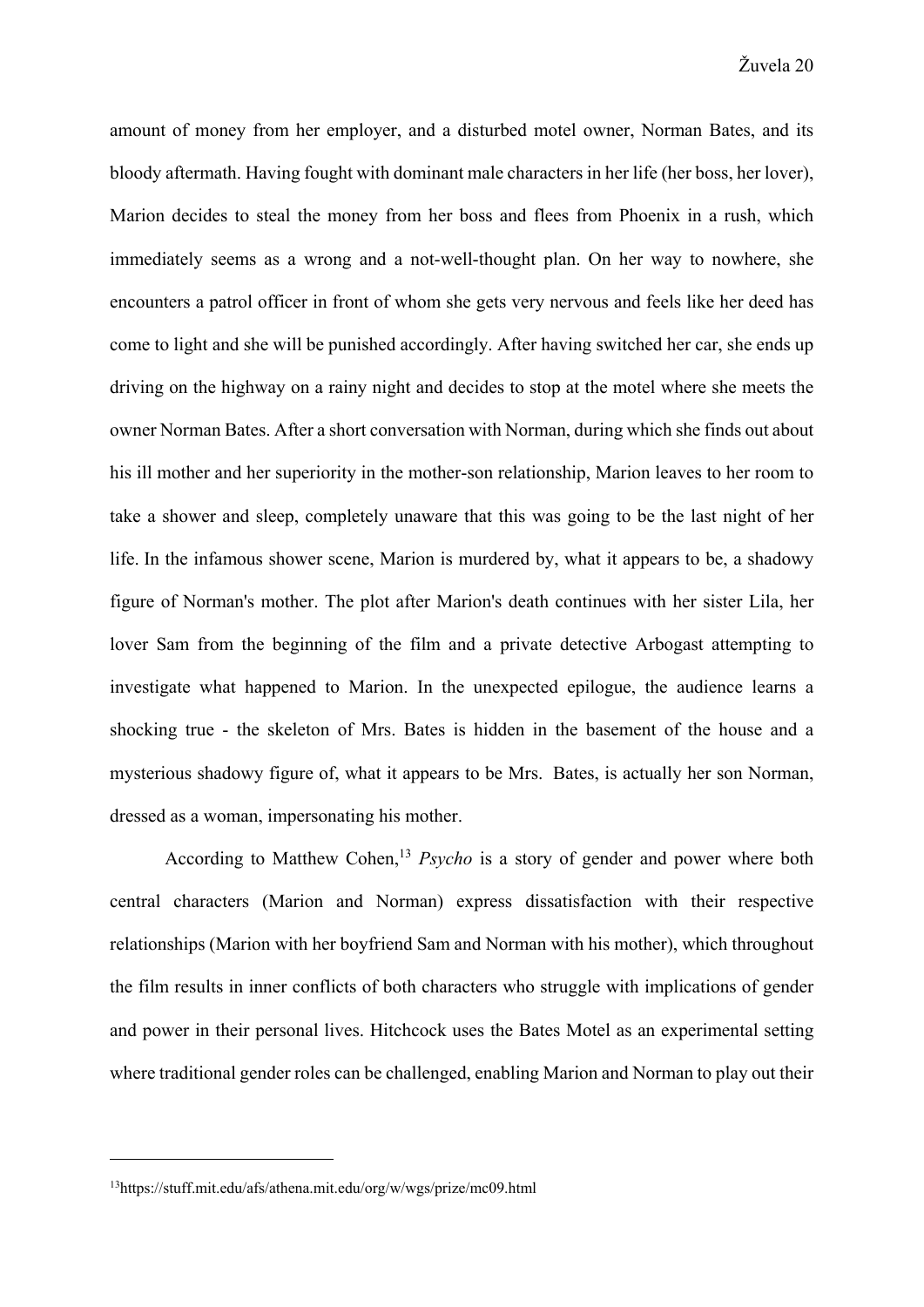internal conflicts, using each other as test subjects.<sup>14</sup> The issues of gender and power stretch throughout the film. 'Once more we find that from the very beginning Hitchcock wants us to see that women are objects of sexual desire that are to be sought after. Marion is shirtless twice within the first eleven minutes of the film' (Elliot).<sup>15</sup> Furthermore, Cohen<sup>16</sup> points it out in the first scene of the film, depicting Marion and Sam in the hotel room, with Marion lying on the bed in an obviously submissive position, with her lover Sam Looming above her as the dominant male character. This can be connected to Erving Goffman's findings of the analysis of a corpus of display advertisements by which he intended to establish how women and men were frequently depicted in advertisements in social scenes in which women were usually presented as subordinated (Bell and Milic 204). This analysis became an integral part of his well-known book *Gender Advertisements.*

 Based on his analysis, Goffman offers six dimensions through which women in advertisements are presented as inferior to men: relative size, feminine touch, function ranking, family, the ritualization of subordination and 'licensed withdrawal'. The dimension of ritualization of subordination will here be used to analyse Marion's submissive position on the bed, with Sam Looming as the dominant male character above her. Namely, this point is concerned with women being pictured in lower positions – they are more often pictured on floors and beds than men. Goffman (41) associates this to women being vulnerable and in constant need of male protection, as well as with a conventionalized expression of sexual availability. Considering the nature of the scene, the message that is carried out through the position of characters is obvious: Marion is in a subordinate position due to her feelings and her inability to hide them, which is why she agrees to meet with Sam 'in a place like this' and consents to physical relationship, or in other words, she becomes sexually available.

<u>.</u>

<sup>14</sup>https://stuff.mit.edu/afs/athena.mit.edu/org/w/wgs/prize/mc09.html

<sup>15</sup>https://eng3122.wordpress.com/group-3-main/gender-roles/hitchcocks-gender-roles-psycho-by-ben-elliott/  $16$ https://stuff.mit.edu/afs/athena.mit.edu/org/w/wgs/prize/mc09.html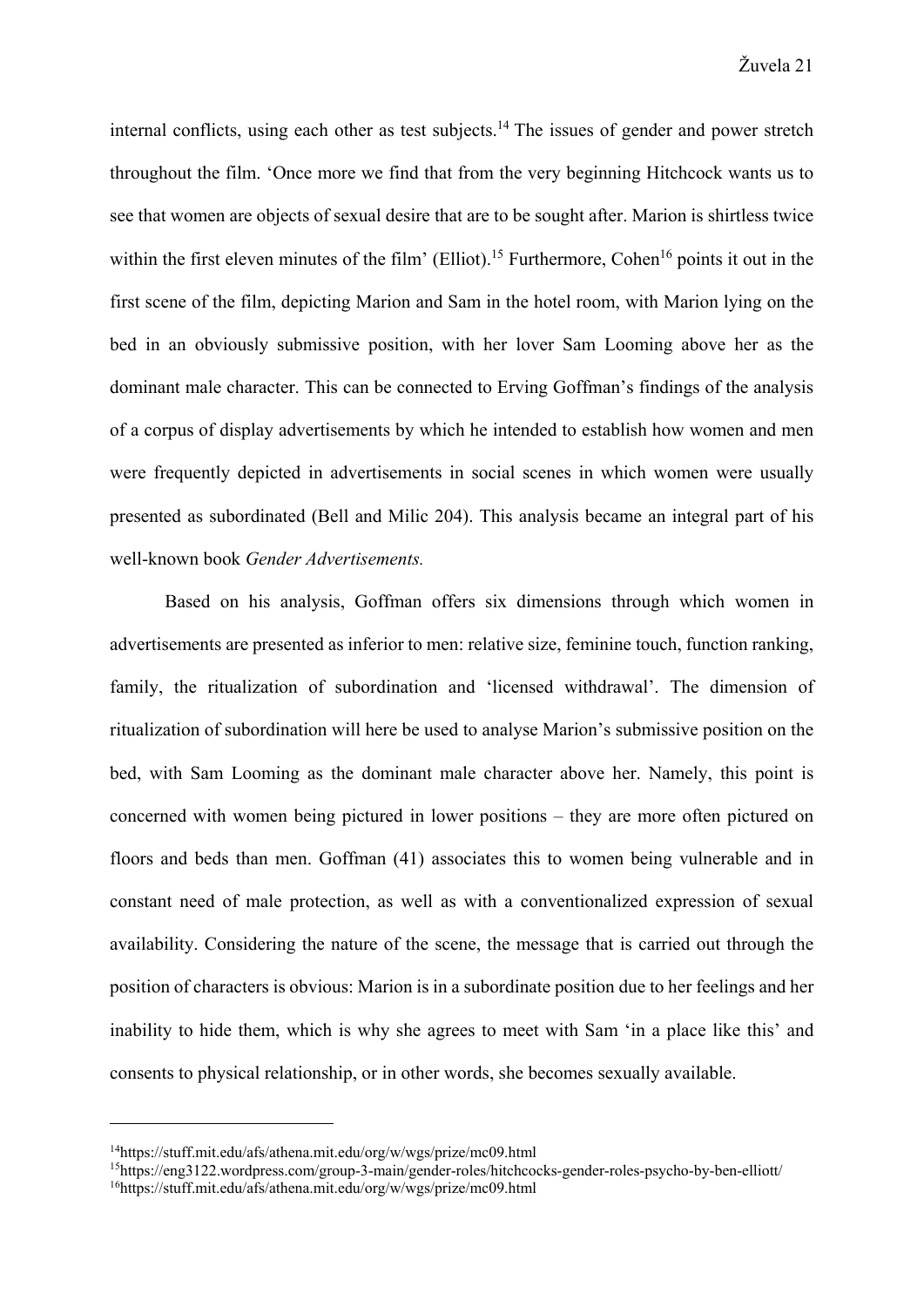However, Marion is clearly showing dissatisfaction with the nature of her relationship with Sam by telling him she hates to see him 'in a place like this', referring to their current 'love nest'. Attempting to restore her feminine purity, she tells him that she will only see him from then on under proper circumstances: 'We can see each other. We can even have dinner, but respectably. In my house with my mother's picture on the mantel and my sister helping me broil a big steak for three.' Hitchcock provides a contrast to the pure female in the deeply lustful Sam who replies: "And after the steak, we can send sister to the movies, turn Mama's picture to the wall..."17 His reply supports the argument of female objectification - she is not suitable for marriage or a more serious relationship, but only for a physical (sexual) one, which implies that women, Marion in this case, are seen as objects of desire, rather than as human beings capable to feel and love. Marion then expresses her desires to get married, thereby affirming her aspiration to comply to traditional views of women and gender roles. Annoyed by Sam's desire not to establish a romantic relationship, Marion gets dressed and leaves the hotel room. This scene is an excellent example of Marion's inner struggles with gender roles and power - she is submissive to a male character and she expressed her feelings, thereby exposing her vulnerability, while Sam succeeds to hide his feelings (as men traditionally are supposed to do), however, she shows malcontent and proves that she is capable of standing her ground.

While Hitchcock used the Bates Motel as a separated location for challenging traditional gender roles, he uses the hotel room at the beginning of the film to clearly emphasize them.<sup>18</sup> The setting of the beginning of the film and partial nudity of characters<sup>19</sup> leave very little space for speculations about what happened between those two characters in the room right before the camera obstructed their privacy, and heighten the audience's awareness of the strictly

<u>.</u>

<sup>17</sup>https://stuff.mit.edu/afs/athena.mit.edu/org/w/wgs/prize/mc09.html

<sup>18</sup>https://stuff.mit.edu/afs/athena.mit.edu/org/w/wgs/prize/mc09.html

<sup>&</sup>lt;sup>19</sup> Sam's bare-chestedness that emphasizes his masculinity and Marion's lacy lingerie that expresses her femininity.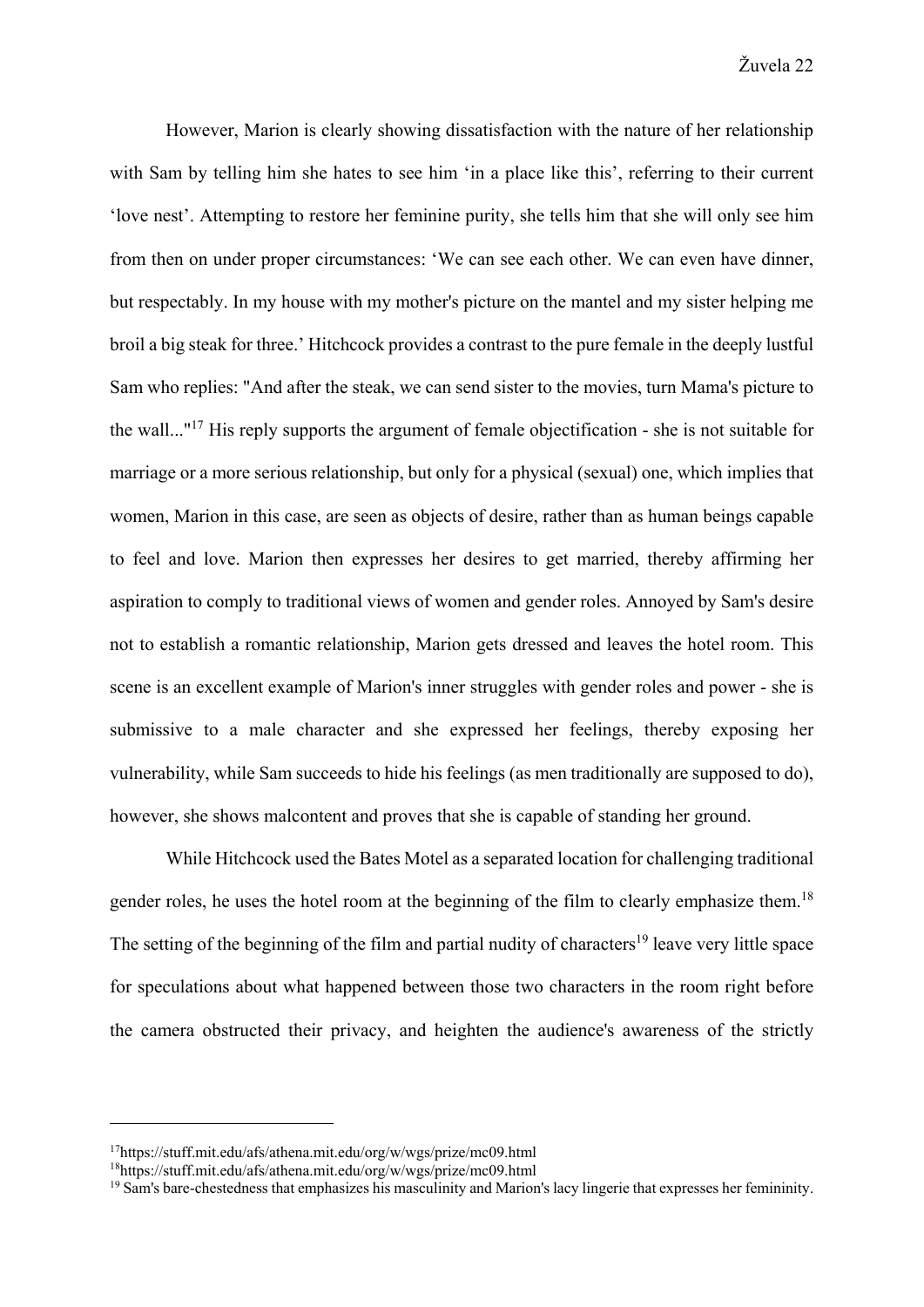defined gender roles of the two characters.<sup>20</sup> The traditional gender hierarchy is again emphasized at Marion's work place, firstly by showing Marion and her co-worker Caroline working as secretaries<sup>21</sup> for a male lawyer, which is an excellent example of Goffman's dimension of function ranking – a realization that women and men, when portrayed together in advertisements, often tend to be shown at higher-lower level ranking relationships, jobwise, with male almost exclusively depicted at higher positions (in this case a lawyer) and women at lower positions, as assistants (in this case a secretary). Furthermore, gender issue is not only expressed through Marion carrying out duties of a secretary, but also through Mr. Cassidy who attempts to assertively woo Marion by bragging about his financial status and his ability to 'buy happiness'.22

Already annoyed by her lover's attitudes, Marion is triggered to escape her maledominant surroundings. In the scene that follows, Marion attempts to escape the chains of maledominant society and decides to switch her gender role, which is expressed through her act of stealing Mr. Cassidy's 40 000 \$, since money represents a symbol of power which is proved to be in the hands of men - this symbolism is evident in Mr. Cassidy's attempt to seduce Marion by demonstrating his power by showing off with his wealth. Furthermore, Cohen<sup>23</sup> points out the symbolism of the black lingerie Marion is showed in while packing. Namely, black lingerie, dark dress and black purse are contrasted to her white outfit at the beginning of the film and represents her determination to abandon her traditional gender role and her attempt to gain a more masculine one. However, this can be also explained through Basinger's (6) point about expected consequences that befall women who decide to leave their traditional roles and

<sup>&</sup>lt;sup>20</sup>https://stuff.mit.edu/afs/athena.mit.edu/org/w/wgs/prize/mc09.html<br>
<sup>21</sup> a typical female job, as frequently showed on film<br>
<sup>22</sup>https://stuff.mit.edu/afs/athena.mit.edu/org/w/wgs/prize/mc09.html

 $^{23}$ https://stuff.mit.edu/afs/athena.mit.edu/org/w/wgs/prize/mc09.html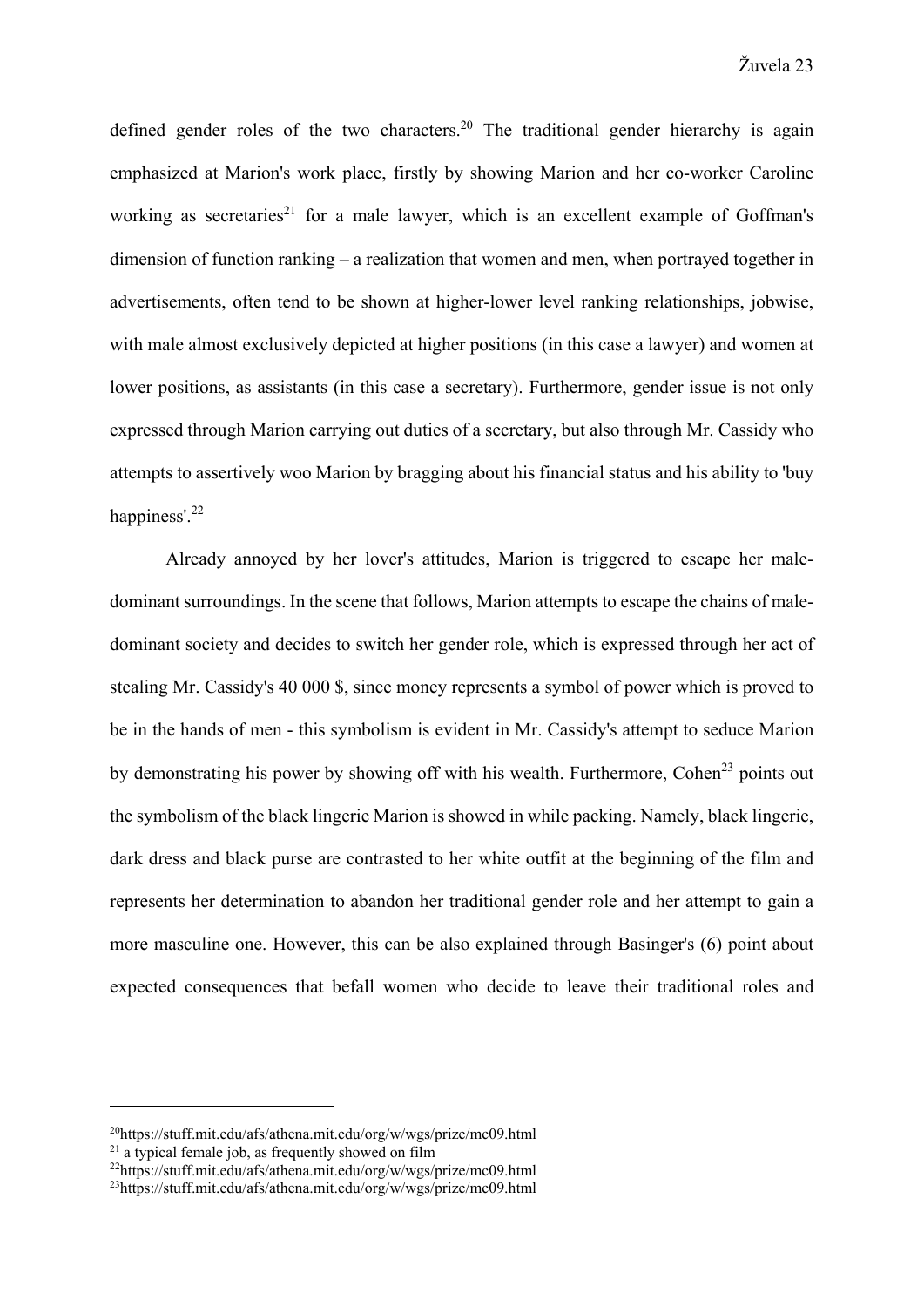aspirations about marriage and motherhood and venture into something 'inappropriate'. In other words, it can be said that her decision to steal the money and escape had anticipated her doom.

However, even though Marion did take the money and escaped, Hitchcock showed her discomfort with her new self, as she is clearly upset by the sight of her boss while she attempts to leave Phoenix; she acts very nervous in the presence of the police officer who finds her suspicious and follows her to used car dealership where she is again upset by suspiciousness of the salesman. It seems like Marion fears that everyone around her she met after she took the money, knows what she had done and that she is completely incapable of hiding her wrong deed. On the other hand, Norman, who committed a much more dreadful crime, seems to be confident about covering his crime that he acts relaxed when questioned by Arbogast and even makes jokes. This again expresses male superiority over women and greater ability of men to hide their feelings (fear, anxiety), which once more reaffirms traditional gender roles.

Marion's anxiety can be the result of her failure to manage her new persona and implies that women are not born to be assertive and that they are biologically incapable of knowing how to handle a greater amount of money. Another scene proves this argument: when Arbogast, Lila and Sam discuss Marion's disappearance, Arbogast says: 'Oh, someone has seen her, all right. Someone always sees a girl with \$40,000' – implying that it is extraordinary and very uncommon to see a woman managing a greater sum of money, while it is not the case with men, and at this point, gender and power intertwine again. Furthermore, Marion's anxiety and insecurities concerning her new roles is evident in the scene in which she drives on the highway and imagines what is going to happen and how everyone around her will react once they understand she took the money and fled. Camera is fixated on her face and the audience can see the expression of terror while she thinks about it. However, at the point when she thinks of Mr. Cassidy's reactions, a small smirk begins to form on her face proving again that she feels satisfied for disgracing a man who flippantly attempted to woo her by bragging about his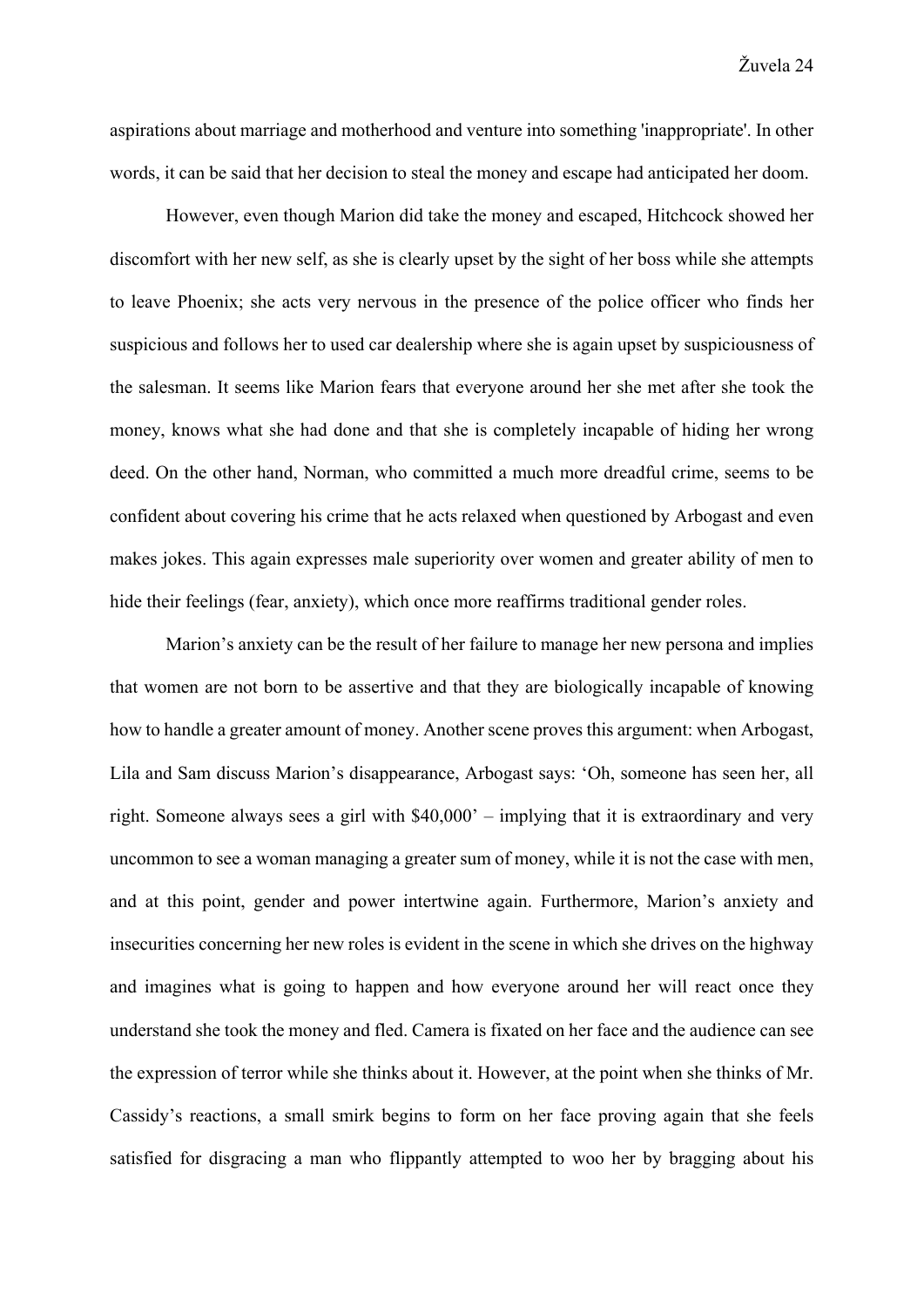fortune (Cohen).<sup>24</sup> It is evident that Marion's persona has changed. In the scene when she drives and thinks about what her boss will say once he realizes she fled with the money, she imagines him thinking she had worked for him for 10 years and that he thought of her as a trustworthy secretary. But this new Marion can't be trusted. She began to lie. 'She lies about the money, her desire to switch cars, and eventually her hometown and name when she checks in to the Bates motel' (Elliot).<sup>25</sup> Lying about her name possibly symbolizes her change: she wants to get rid of everything that could remind her of old Marion. However, as hopeless romantic as woman could be, she picks her alias as 'Marie Samuels', showing that she is not completely capable of getting rid of her feelings and her true identity.26

Arriving at the Bates Motel, Marion meets its owner Norman Bates and the two immediately begin to play the game of gender and power. As soon as Marion overhears Mrs. Bates yelling at her son, she understands that she has come to a place where gender roles can be challenged and attempts to be more assertive towards Norman – she even invites him to have dinner together in her room(Cohen).<sup>27</sup> However, Norman refuses and suggests Marion to eat in his office, which she accepts. Marion's arrival provides Norman with an opportunity to play the game of gender and power. Under the constant oppression of dominant mother and without any contact with the rest of the world, Norman covets to express his own masculine persona with Marion and decides to put her into a room next to his office so that he can secretly observe her and intrude her private space.

The peeking scene is a true example of Laura Mulvey's notion of *scopophilia*, also known as the male gaze. As briefly mentioned in the previous chapters, the term *scopophilia*  refers to pleasure in looking while 'taking other people as objects, subjecting them to a

 $^{24}$ https://stuff.mit.edu/afs/athena.mit.edu/org/w/wgs/prize/mc09.html

<sup>25</sup>https://eng3122.wordpress.com/group-3-main/gender-roles/hitchcocks-gender-roles-psycho-by-ben-elliott/ 26 Marie as Marion, Samuels as her boyfriend Sam.

 $^{27}$ https://stuff.mit.edu/afs/athena.mit.edu/org/w/wgs/prize/mc09.html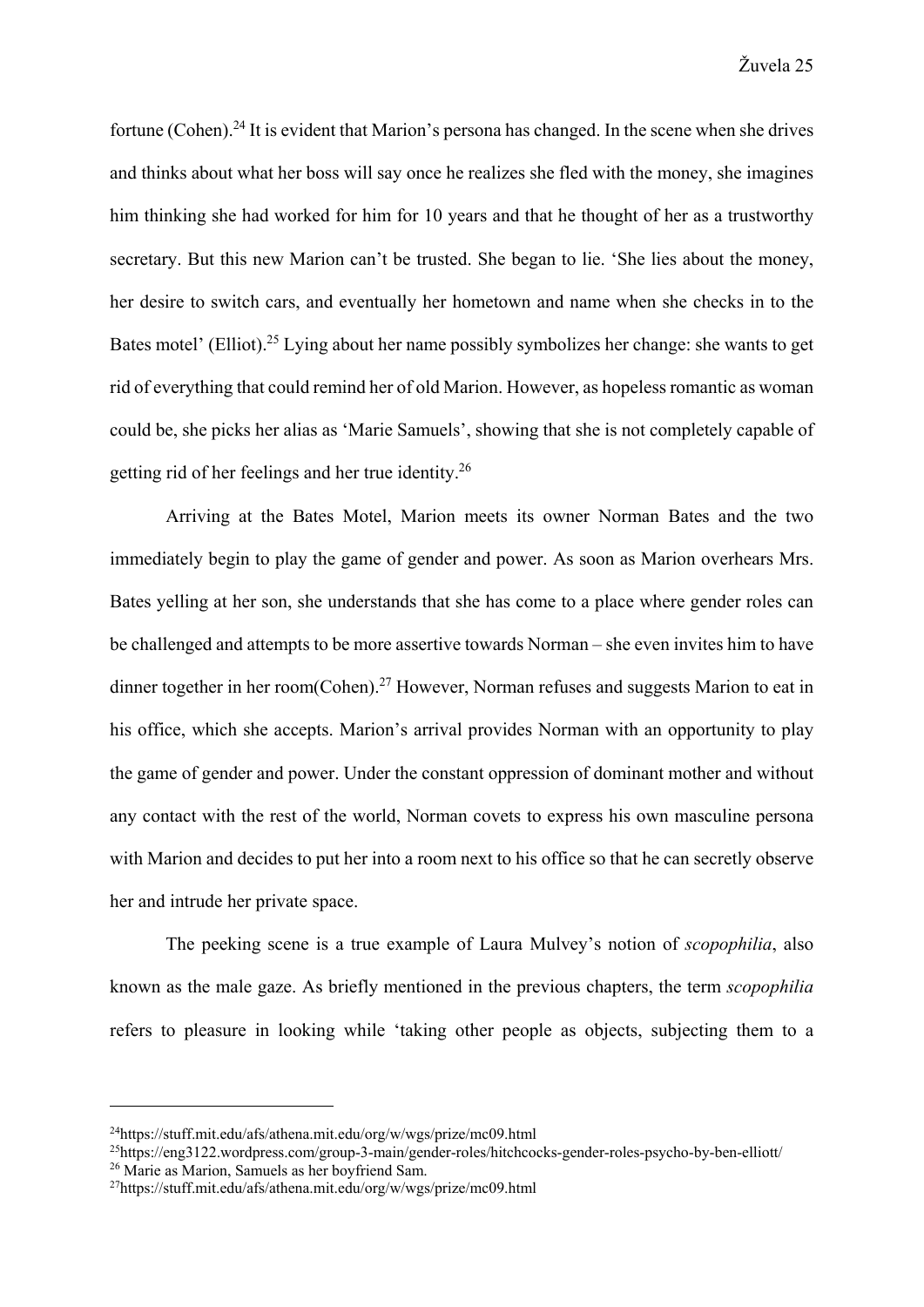controlling and curious gaze' (Mulvey 835), or even more, seeking pleasure in using another person as an object of sexual stimulation through sight. Mulvey (837) based the notion of *scopophilia* on active male characters and passive female characters that are simultaneously looked at and displayed and as such, woman is the leit-motif of erotic spectacle within a narrative film. Following Mulvey's ideas, Norman is an active observer, while Marion is a passive object – not a person, but an objectified female body who exists only to arouse the male spectator. Marion, unaware of the fact that her privacy is exposed, takes off her clothes and enters the shower. At that point, Marion is as vulnerable as she could be, naked, weak, and unprotected, when Norman, seeking courage to invade her private space, dresses like his mother, and repeatedly stabs her to death. According to Cohen,<sup>28</sup> the shower scene can be understood as a symbolic rape, which represents the 'ultimate and most brutal assertion of power'.

Attempting to cover up Marion's murder, Norman acts like it is his ultimate duty to protect his ill mother. It seems like murdering Marion enabled him to feel like a man and he wants to reaffirm his dominance by showing another characteristic of a true male character – the one of the protector. His need to protect his mother is again evident in killing Arbogast, hitting Sam and attempting to kill Lila. The role of the male protector and a female character that needs to be saved is also visible when Lila finds Mrs. Bates's skeleton hidden in the basement, screams and is attacked by Norman, dressed like his mother, but eventually is rescued by Sam who manages to overpower him (Elliot).<sup>29</sup>

*Psycho* is built on the struggles between gender and power and even though its main female character attempts to escape the traditional definitions of gender roles, and tries to be an active creator of the story, she fails in her ventures and ends up murdered during the first half

<sup>28</sup>https://stuff.mit.edu/afs/athena.mit.edu/org/w/wgs/prize/mc09.html

<sup>29</sup>https://eng3122.wordpress.com/group-3-main/gender-roles/hitchcocks-gender-roles-psycho-by-ben-elliott/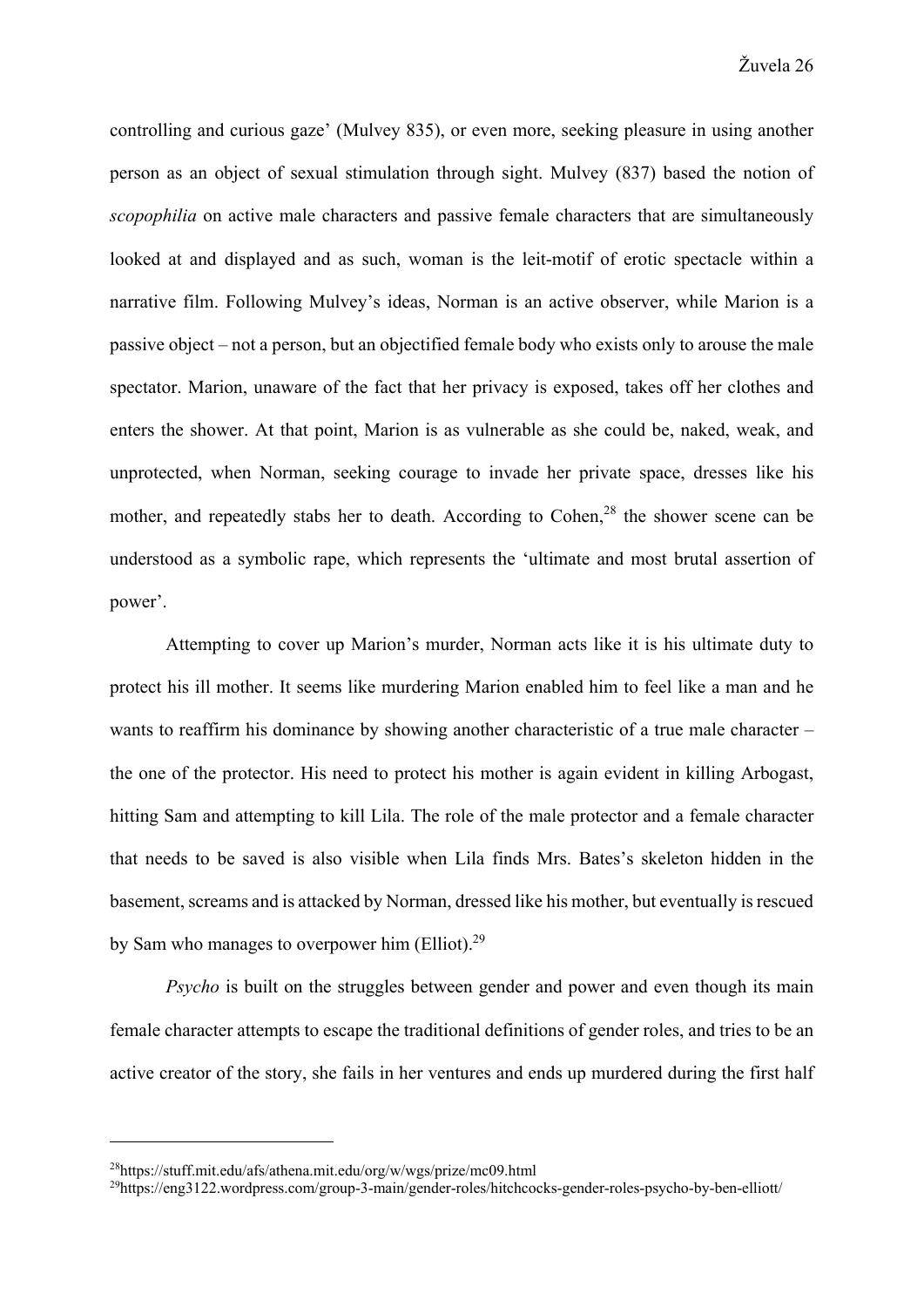of the film. It is possible to conclude that *Psycho* is yet another film that teaches women what happens if you go astray, instead of remain obedient to tradition.

#### *4.2. The Silence of the Lambs (1991)*

*The Silence of the Lambs* (1991) by Jonathan Demme is, according to many scholars and film critics, one of the most appreciated films ever made. Anthony Hopkins' amazing portrayal of Hannibal Lecter in less than 20 minutes of screen time, enabled him to win an Academy Award for the best actor in leading role in 1992. However, the importance of this particular film for the topic of this thesis lies in its deconstruction of 'the habitualised, naturalised representations of gender differences and the roles of women in film (…) as passive objects or victims who are shown as deviant if they reject their natural passivity' (Dubois 297). Furthermore, Wall (1) argues that, while the audience superficially saw *The Silence of the Lambs* as yet another typical psychological thriller with confrontations between the good guy (Clarice Starling) and bad guys (Hannibal Lecter and Buffalo Bill) and its final outcome, the film carries a deeper meaning with sexism and feminism as its main topics. Furthermore, Wall (1) continues 'while the classic movie uses stereotypes, blurred gender roles, and sexist points of view to show opposition towards sexism, *The Silence of the Lambs* tries to break sexist boundaries in society today, while still using sexist examples to prove the point" (Wall 1). This chapter of the thesis will be based on the analysis of presentation of women, with special emphasis on the situations which bring sexism to question.

FBI trainee, Clarice Starling, is assigned to interview an incarcerated cannibal and former psychiatrist Hannibal Lecter, whose insights and psychoanalytical abilities could help FBI catch and imprison a psychopathic serial killer known as 'Buffalo Bill', who is at his killing spree and has so far killed and skinned five women. Lecter agrees to help Clarice solve the case, but in exchange for important information, he demands Clarice to provide him with personal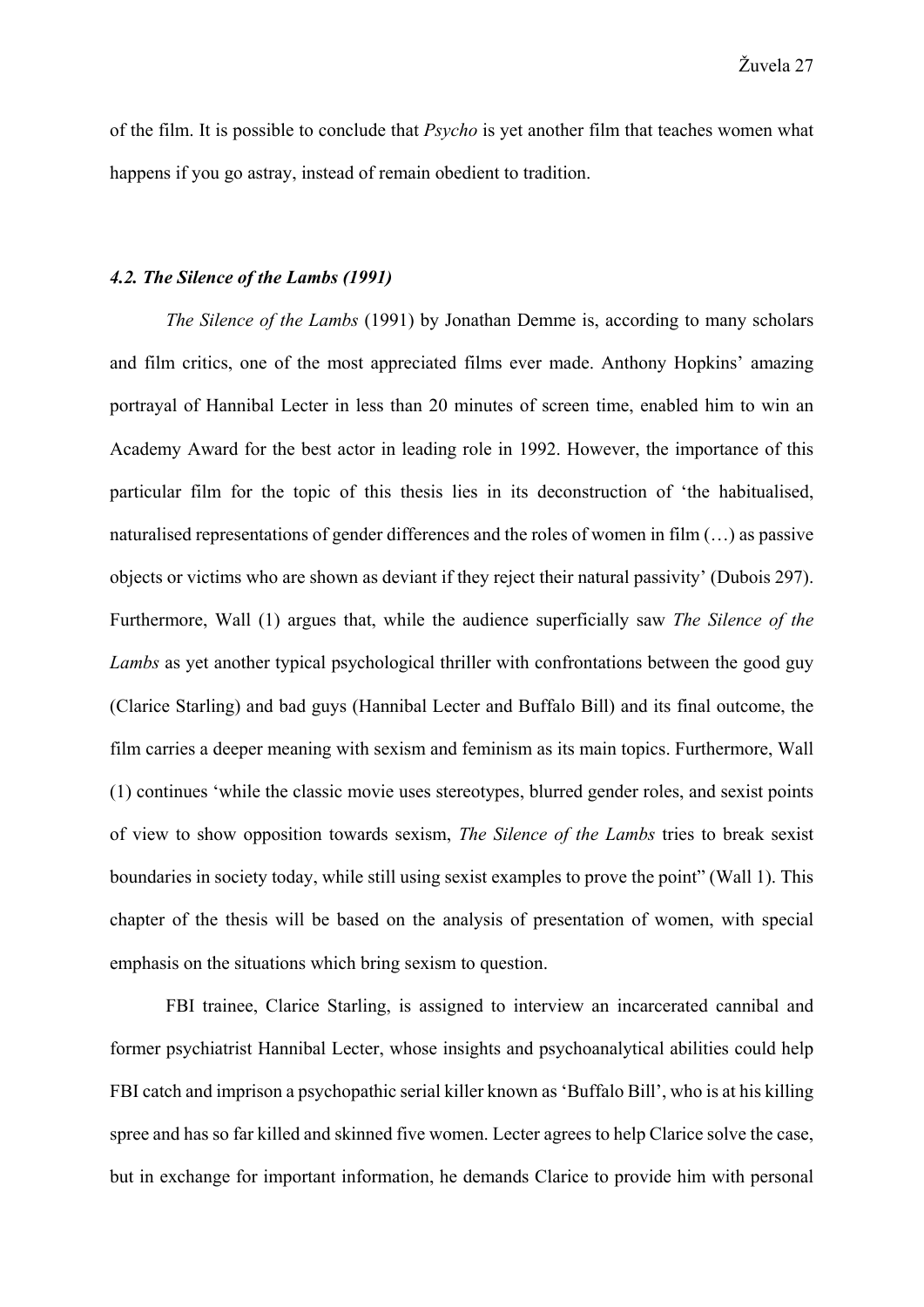information about her own life, thereby leading her into a psychological game. Time becomes precious and every minute counts once 'Buffalo Bill' kidnaps the Senator's daughter who FBI tries to find before it's too late.

The opening scene of the film shows the setting in the secluded forest, wreathed in mist and a young woman running through it. The setting immediately identifies the film as horror/thriller and alarms the spectator to expect that something bad is going to happen to the running female character. However, as the scene continues, we notice that the female character wears a sweatshirt of the FBI Academy and runs through the training ground. According to Wall  $(1)$ , this is the part when we realize that the female character in the woods is not yet another stereotypical lady victim in the film, but a strong young woman with a promising FBI career. Furthermore, the opening scene affirms the previously mentioned statement by Wall, according to which *The Silence of the Lambs* aims to break sexist boundaries while using sexism to prove the point. The setting of the opening scene sets the film within the frames of the thriller/horror genre and reveals a female character. Already established thriller/horror conventions suggest that the audience should expect the female character in the opening scene to come across a serial killer in the woods and get murdered. However, *The Silence of the Lambs* moves away from the common conventions and places FBI trainee/agent Clarice Starling as the main hero of the film: 'Starling is an attractive woman of unexceptional size doing what used to be thought of as a man's job … She is a rare heroine, a woman who goes about her work the way men do in movies, without seeming less a woman' (Salamon cited in Thornham 217).

The opening scene provides the audience with some information about her character: unlike many female characters the audience is used to in thriller/horror films, Clarice Starling is a strong woman, dexterous and persistent, equal to her male colleagues. When being summoned to Crawford's office, Clarice comes back from her early morning training and on her way to her boss' office she meets other male and female trainees. At this point, we notice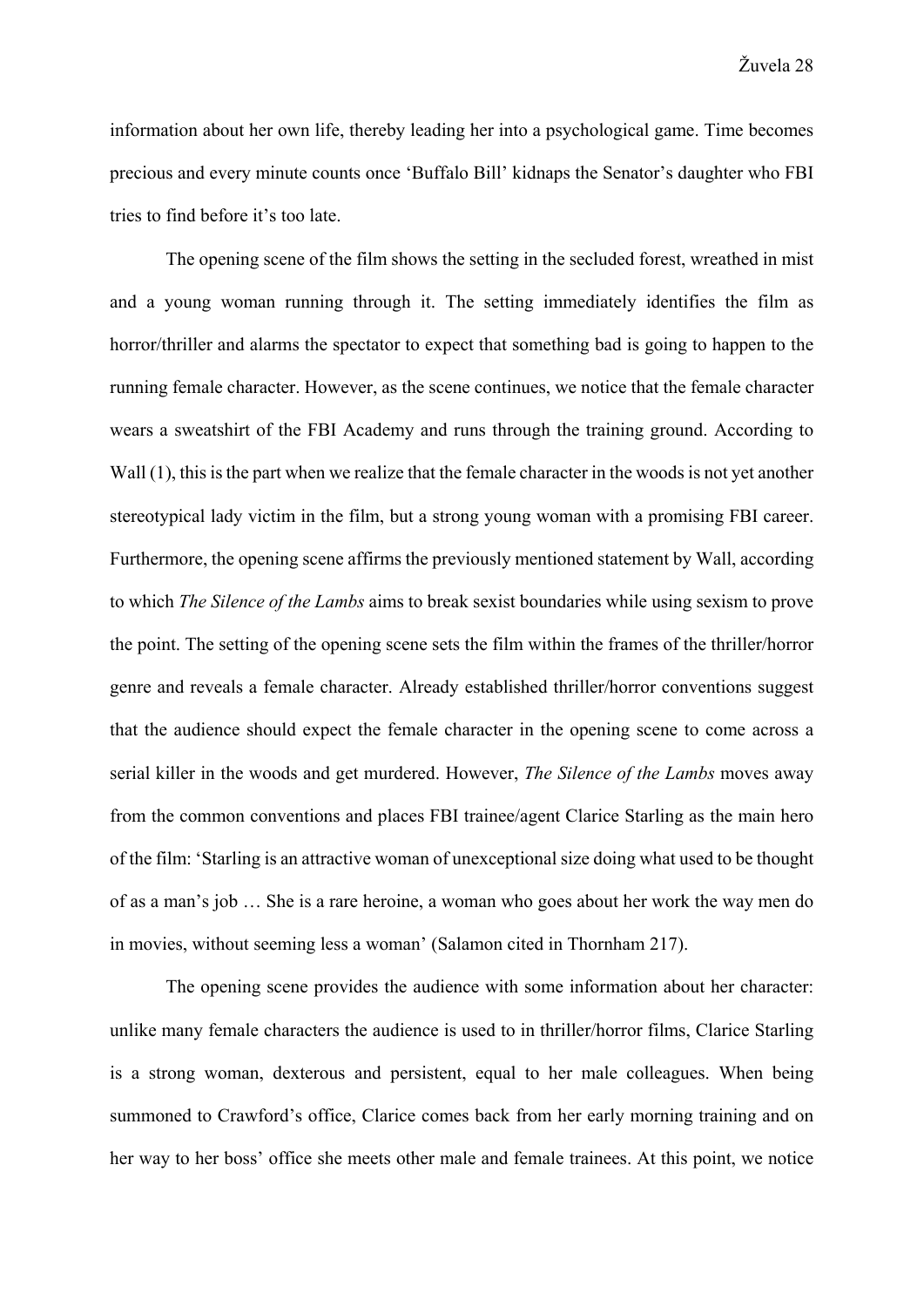that all the trainees are dressed the same – there are no differences between male and female clothing, suggesting gender equality. When she enters the elevator, she joins several male characters, all dressed in red T-shirts, while she is wearing a grey sweatshirt and we can see sweat around her neck. This scene breaks the gender conventions again with several male characters dressed neatly in the same outfit, while Clarice has a messy pony-tail and a sweaty sweatshirt. She is significantly shorter than all the men in the elevator, but she remains in the middle of an elevator, in front of all the male characters and watches the elevator door closing. Another interesting detail in the scene is the contrast between the colours of Clarice's sweatshirt and T-shirts of men in the elevator. Namely, red is a more feminine colour, while grey is men's colour, however, the unusual contrast of the clothing is yet another hint that this film breaks gender roles and conventions. Upon her arrival to the Behavioral Science Services, Clarice meets both male and female agents dressed in suits, which is another confirmation of gender equality in the film.

Throughout the film, female characters are often exposed to male gaze. Elsaesser and Buckland (256) suggest several scenes in which the male gaze is evident: before the autopsy scene, Clarice is faced with several male co-workers observing her - almost as if she doesn't belong or isn't fit to belong there, suggesting again what has been previously mentioned, according to Thornham (217) that woman is brought to do a man's job - while her supervisor Crawford continues to observe her during the autopsy. However, she establishes her superiority in the following scene prior to the autopsy, when she asks all the men in the room to leave. Although she had to ask them twice to leave the room, she managed to impose herself as authority to several male police officers. Furthermore, Clarice is also being looked at in the previously mentioned scene at the beginning of the film when she enters the elevator full of men – her size and femininity are contrasted with significantly taller men. Another scene which exposes Clarice to male gaze is the one when she attempts to interview Lecter, but due to dark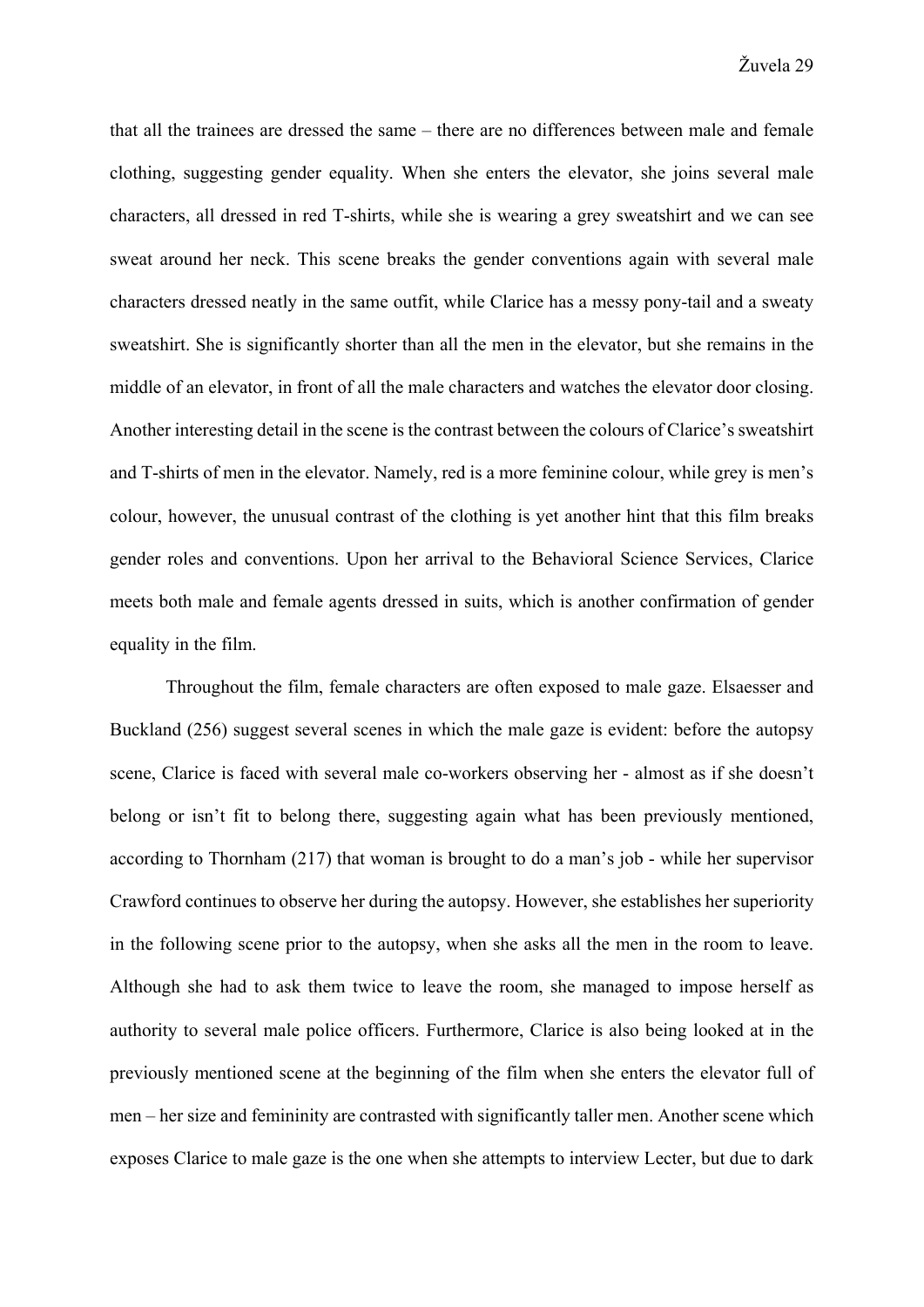cell, she is unable to even recognize his figure, let alone his face. However, the hall is lightened and Lecter is able to watch her from the dark. Finally, 'Buffalo Bill', equipped with night-vision goggles, watches Clarice trying to find her way in the complete darkness of his lair. Even though the mentioned scenes may mark the film as being in favour of sexism and objectification of women, Elsaesser and Buckland (256) conclude that the male gaze in question is based on 'mastery and the possession or position of knowledge'.

In contrast to male gaze, which is desirable for both characters and the spectator, when woman turns into an active looker, her act is usually punished (Dubois 300). In most instances, the punishment comes in the form of death (hearing a noise and going out to check it or straying into a dark alley, which is often typical of horrors or thrillers). However, Clarice is never punished for looking. Moreover, her bravery is always 'rewarded' – when she enters by herself in the dark storage, she finds Lecter's clue, when she finds courage to pass through the cell block and talk to Hannibal, he helps her by providing her with useful information, and finally, when she goes to 'Buffalo Bill's' house without any backup, she becomes the true heroine of the film and kills the villain. Finally, as Dubois (301) concludes, 'in a neat deconstruction of the usual ending of the scene in the darkness of Gumb's lair, Starling whirls round to face the camera. She shoots not only Gumb, but *us,* challenging the way in which films of this genre typically cast the audience as partners in crime'. In other words, Clarice punishes the audience for 'enjoying' the male gaze.

It can be said that the male gaze is getting more and more invasive and intrusive as the film progresses to its climax and the final scene in which Clarice is alone in the dark in 'Buffalo Bill's' lair, in an unknown territory. However, this can be understood as challenges that are being put before Clarice in order for her character to fully progress by the end of the film when she finally kills the main villain, saves Senator's daughter and becomes the true heroine. According to Dubois (305), at the end of a classical horror film, after the great monster or a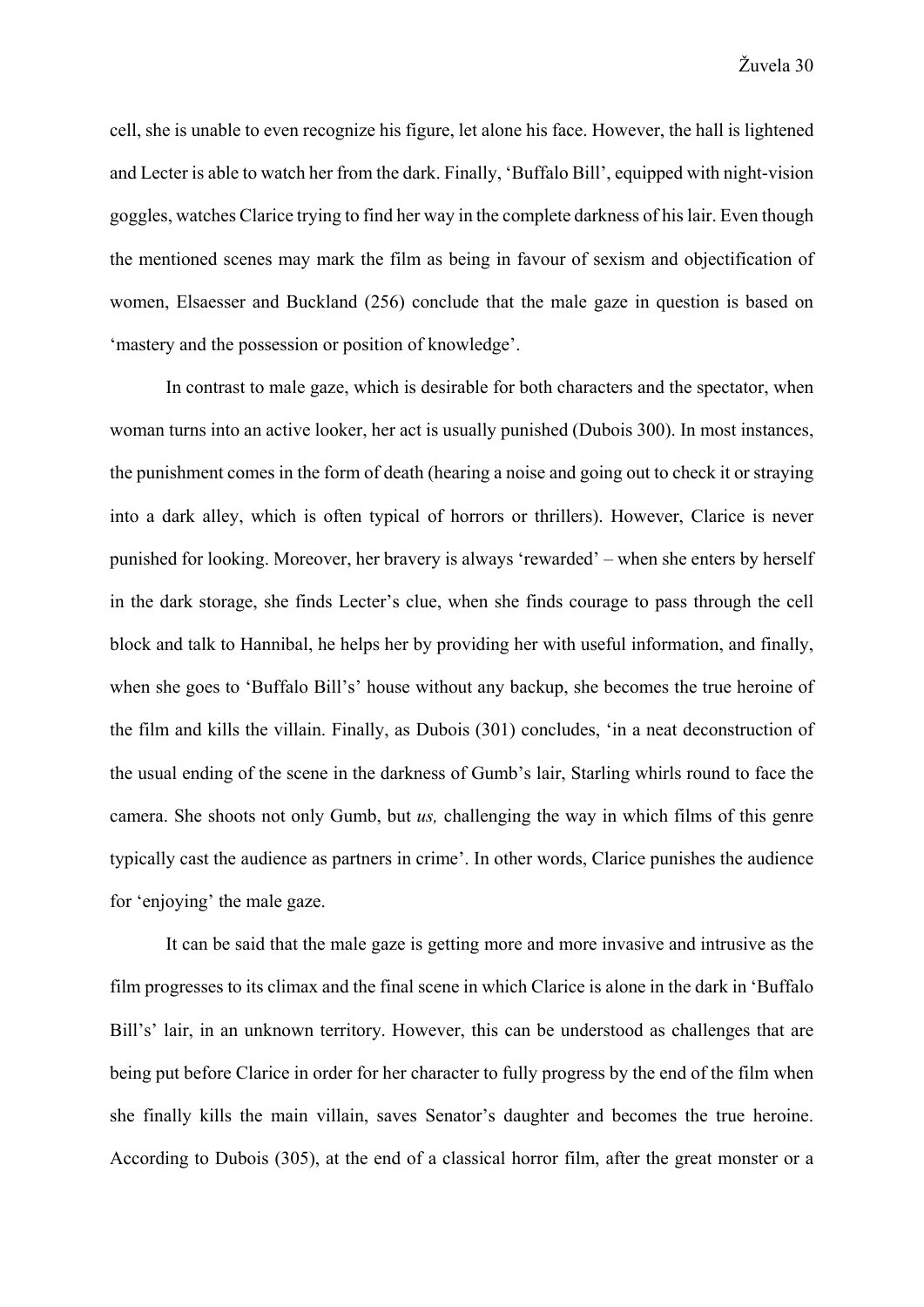killer is destroyed or incarcerated, hero and heroine finally get together. As Dubois puts it, women by the end of the film usually abandon their career-based ambitions and find the true source of their happiness as mothers and wives. However, this is not the case with *The Silence of the Lambs*. At the end of the film, Hannibal Lecter is free and follows terrified Chilton to a tropical island, while Clarice doesn't get married. Instead, she graduates from FBI academy and becomes an FBI agent. The ending can be interpreted as Clarice's final transformation – from the cocoon of her insecurities, fears and bad childhood memories, into a skilful FBI agent.

When in Crawford's office, Clarice looks at the board full of articles about the serial killer 'Buffalo Bill' and photos of naked and mutilated female bodies. It is possible to see the horror on her face, but she continues to look at them when interrupted by Crawford. The absence of expected emotions evoked by 'Buffalo Bill's' killing spree confirms that Clarice is not a female character one would expect in a thriller/horror film. After entering the office, Crawford sits at his desk, hands crossed behind his head and slightly leans backwards, establishing his masculine dominance, and starts to read her accomplishments out loud, with Clarice sitting humbly across the table and avoiding eye contact while listening to him. This particular scene reveals Crawford's superiority, however, this could be due to the fact that she is an FBI trainee, while he is the head of the Behavioral Unit, rather than due to him being a dominant male character and Clarice a submissive woman.

When in Asylum, Clarice is being openly hit on by Chilton and the audience is able to recognize on her face that she feels unpleasant and even a bit offended for being seen as a sexual object. However, by carefully choosing her words, she politely, but clearly refuses his proposals. While walking Clarice to Lecter's cell, Chilton suggests that sending her to interview Lecter was Crawford's 'clever move' since she is a 'pretty, young woman to turn him on', but Clarice, already annoyed by Chilton's persona, ignores his comments on her physical appearance and answers that she graduated from UVA, which is 'not a charm school',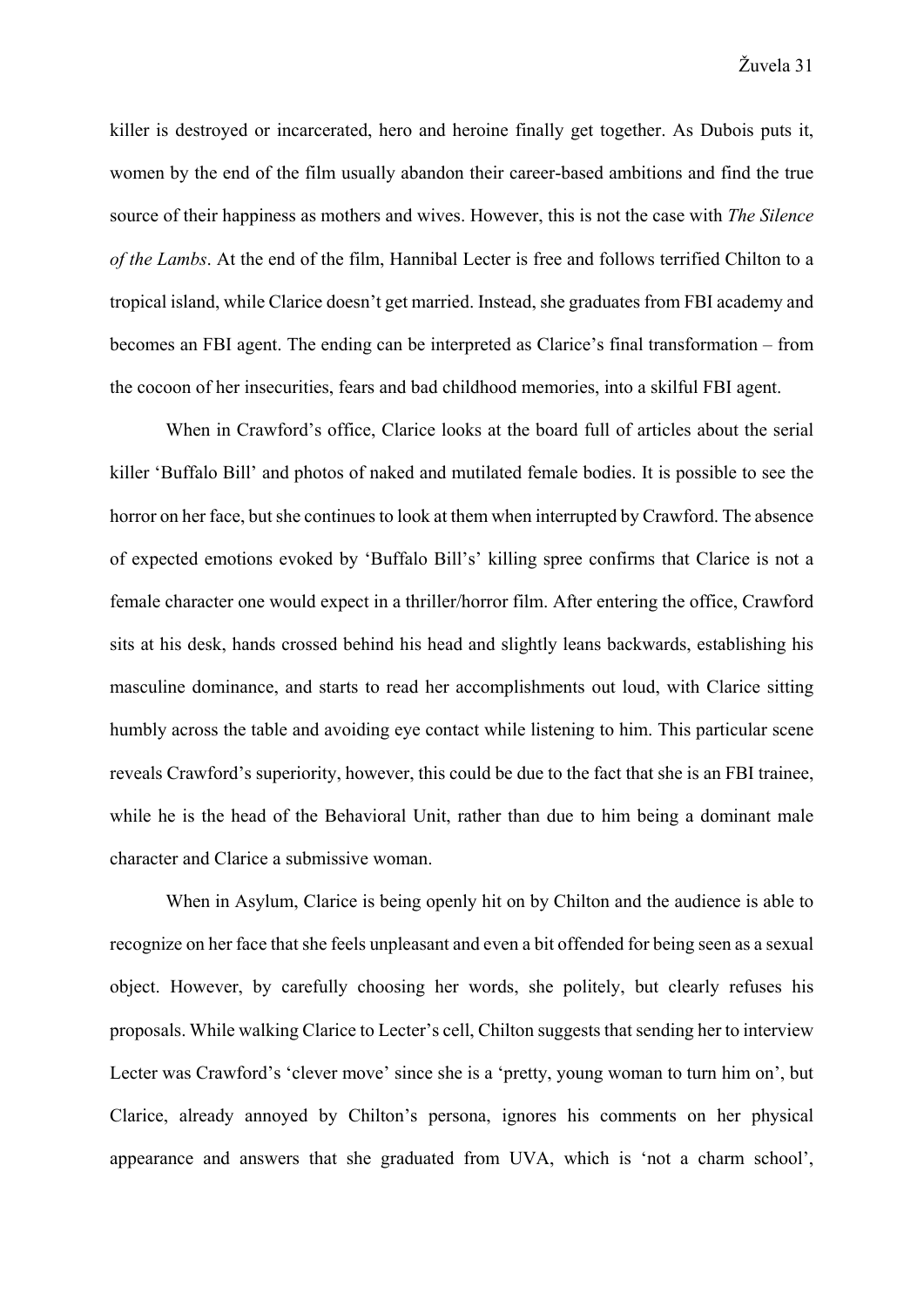suggesting that she is more than a young beautiful woman and this is another example of how the film breaks sexist boundaries.

While walking through the cell block to get to Lecter's cell (the last one on the left), Clarice is faced with rather rude, inappropriate and vulgar comments made by Lecter's inmates.30 She is repulsed by the situation, but continues to walk to Lecter's cell without responding to such comments. Lecter is different than his inmates. He seems as a person completely in control of his urges, although, as pointed out by Chilton, he hasn't seen a woman in 8 years of his imprisonment. However, although Lecter talks politely, Clarice is clearly feeling uncomfortable in his presence which is evident in her eyes wandering around the room, when compared to Lecter's eyes that are kept fixated on her, almost like a lion's face is fixated on the prey it is about to attack. It is obvious that Lecter attempts to establish his dominance in their relationship by asking her a question concerning Miggs's inappropriate comment a few seconds ago and by identifying the skin cream and the perfume she uses sometimes, 'but not today'.

His dominant position in their conversation is not established through his masculinity, but rather through their encounter that resembles the encounter between the predator and a helpless lamb. His superiority is again confirmed when he refuses to fill in the questionnaire and quickly makes a psychological profile on Clarice, but when Miggs throws his semen at her while she is leaving the cell block, thereby labelling Clarice as a sexual object, Lecter is disgusted by his act, calls her back and provides her with information that can help the case, which can be understood as an apology for Miggs's discourtesy, or, if we take a look at the big picture, it can be seen as a disapproval of sexism and seeing women as sexual objects. According to Dubois (299), 'in the film which constantly emphasizes the subtle and insidious

<sup>&</sup>lt;sup>30</sup> One of Lecter's inmates (Miggs) even grabs the cell door like a caged wild animal that can't control its urges and says: 'I can smell your cunt'.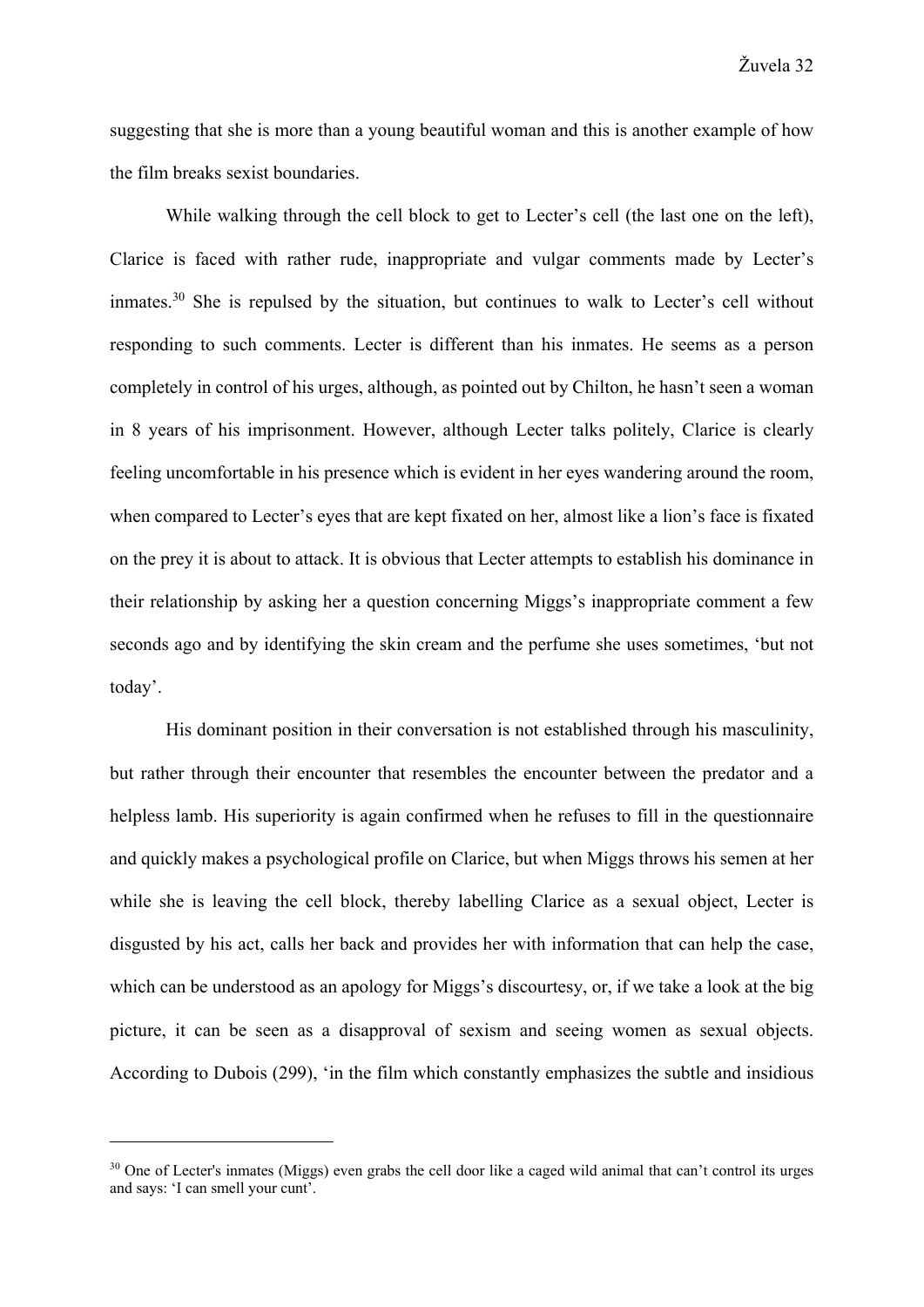pressures men put upon women with their gaze, Starling is constantly ogled, chatted up, towered over, sexually harassed, and made to feel like a freak when she doesn't respond in the preferred, coyly 'feminine' manner'. Later on, Dubois (299) explains that, due to Clarice's cool reaction to Miggs's comments, he throws his semen at her in order to reassert his masculine superiority upon her.

In the scenes that follow, Clarice is depicted as smart, strong and hardworking. She was able to decipher Lester's clue to information that could help the case, showing that she is competent to become an FBI agent. She has proved to be resourceful and handy with tools as well, in the scene in which she manages to open the stuck door of the storage by herself, without the help of an old man who rented it out or his driver who refuses any kind of physical labour instead of driving. The scene in which she lifts the door with the car lifter is another true example of how this film deconstructs gender boundaries and conventions. However, the ending of the film confirms what has been discussed throughout this chapter – *The Silence of the Lambs*  is not an ordinary horror/thriller film and acts as a true 'deal breaker' when it comes to sexism and gender conventions. Clarice Starling, a woman of small physical strength, but of a very sharp mind, has managed to solve Lecter's puzzles and find and kill 'Buffalo Bill', save the Senator's daughter, all by herself and turned out to be the greatest heroine of the film.

Transformation is one of the main topics of the film, as suggested with the death's head moth across Clarice's mouth on the film's poster. As the film progresses, the audience learns that the serial killer 'Buffalo Bill' is in fact a cross-dresser who skins his victims in order to make himself a female suit. According to Dubois (301), in the scene in which we learn Gumb's motif, he is shown setting up a camera and dancing to a song with a blonde scalp of one of his victims on his head as a wig, make-up, nipple piercing, wearing nothing but a silk wrap. Before he moves away from the camera that only shows his face, and reveals the rest of his body, he reaches towards his genitals and tucks them between his legs. Dubois (302) suggests that the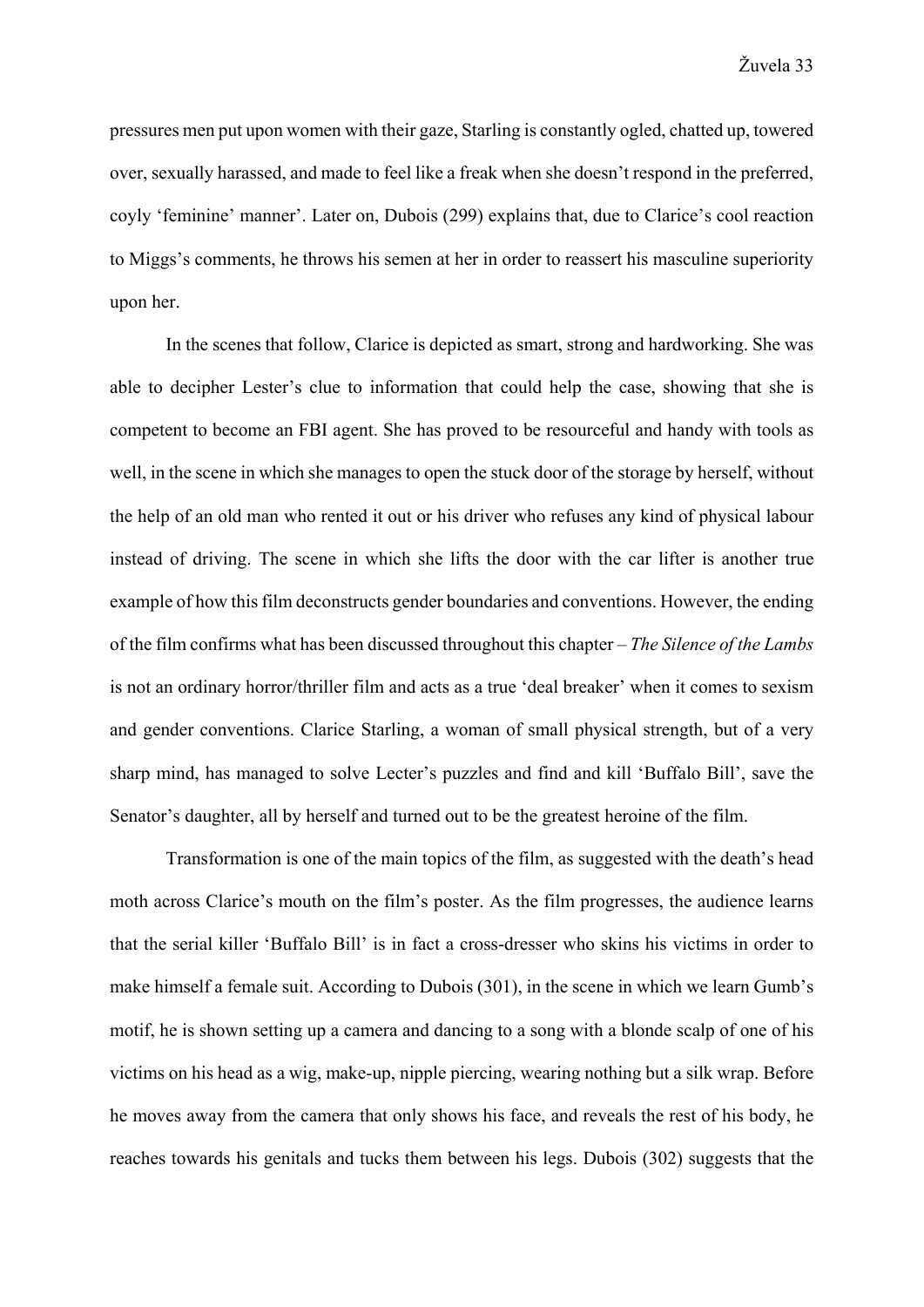act of hiding his genitals is a reference to usual covering of male genitals in films. However, once his genitals are tucked in and invisible in front of the camera, his full body is revealed, which, according to Dubois (302), suggests the accepted convention of showing full female nudity in films. Furthermore, at one point of the film, Lecter describes Gumb as a person who 'hates his own identity' and Dubois suggests that by doing the act of tucking his genitals, he performed a painless castration. Gumb is fascinated with the natural ability of transformation, something such easily available and natural to the animal world, and so inaccessible to humans. This is why he probably nurtures and loves his moths, feeds them honey and at the same time admires and envies them. Gumb's hatred towards his own identity as a male and a desire to become a woman is unexpected and unacceptable in patriarchal society and so are the anomalies concerning gender roles, however, *The Silence of the Lambs* presents it to its audience and scores.

Another point that Dubois (301) makes is the connection between the main villains in *Psycho* and *The Silence of the Lambs*. By making himself a 'woman suit', Gumb echoes Norman Bates. Apart from cross-dressing, Dubois recognizes another common characteristic of the two villains. Namely, it is embedded in society to judge a character's sexuality or gender based on some economical means of representation. However, Dubois argues that in both cases it was gender that was ambiguous, with sexuality being irrelevant for that matter. It wasn't the sexual orientation that troubled the two villains, but rather their 'resistance to straightforward categorisation' (301).

#### *4.3. Titanic (1997)*

*Titanic* (1997), as many would agree, is one of James Cameron's greatest filmmaking accomplishments. According to McGee (21), although there are different opinions on the quality of the film and some may call it a 'work of genius', while others think of it as of an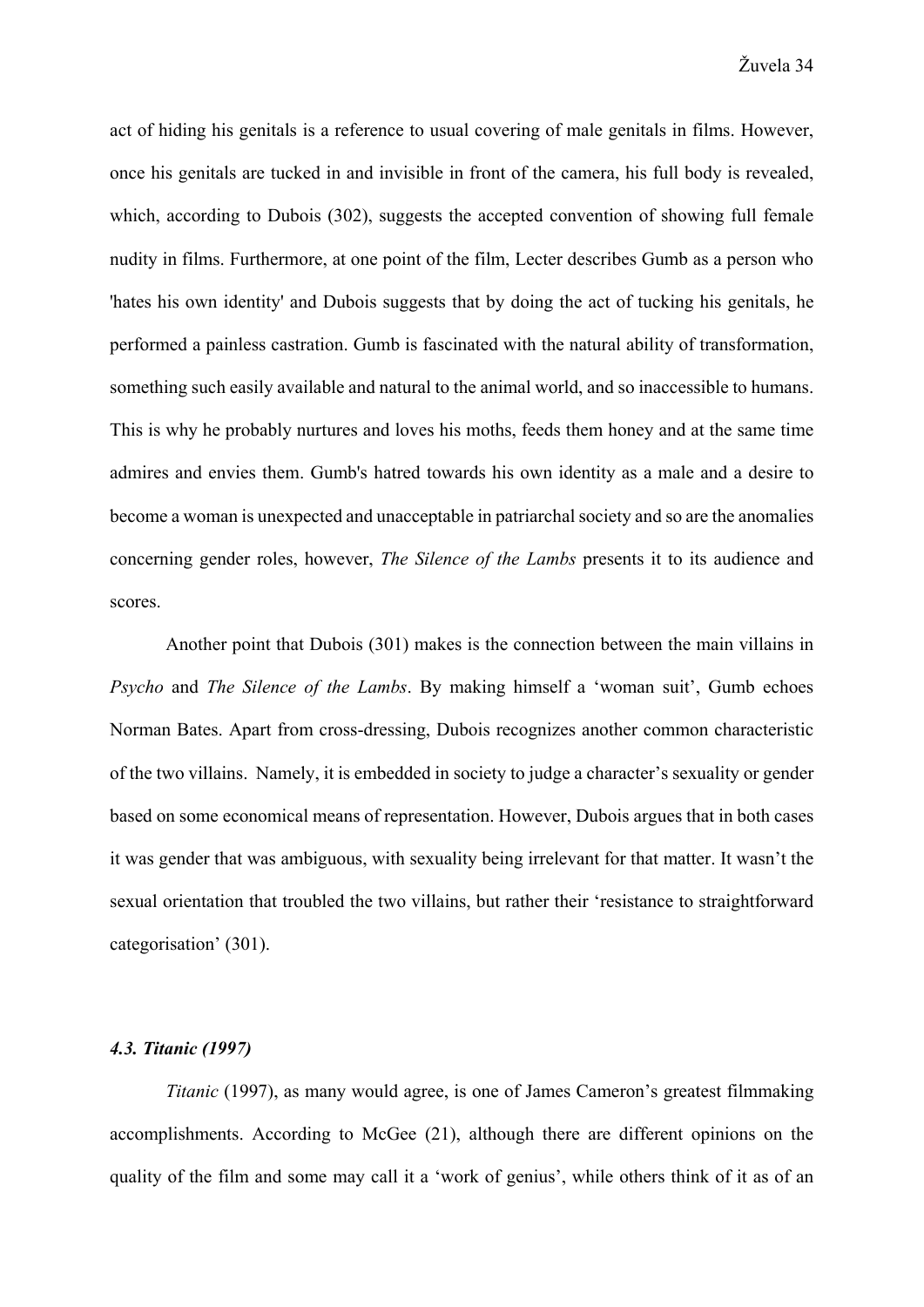'assemblage of cheap tricks and romance', it is undoubtedly a product of mass culture. The story of what was supposed to be the greatest ship of the beginning of the  $20<sup>th</sup>$  century, became the most tragic catastrophe ever known. In 3 hours and 14 minutes of a well-known classic of American cinema, James Cameron managed to create an astonishingly authentic reconstruction of *Titanic's* first and last travel and at the same time tell one of the greatest love stories ever known. *Titanic's* undisputed success is evident in its record breaking win at the Academy Awards in  $1998$ <sup>31</sup>

The plot of *Titanic* follows events that befall Jack Dawson and Rose DeWitt Bukater, two young people who, at first sight, have nothing in common, after they board the "unsinkable" *Titanic*. Rose is a rebellious young girl from upper class family who travels to America with her mother and her fiancé Cal Hockley. Rose is forced by her mother to stay engaged and eventually marry Cal in order to secure her and her mother a comfortable life, however, she despises the idea of getting married to someone like Cal and defies her mother for making her do so. Desperate, Rose wants to commit suicide by jumping off the ship, when stopped by Jack, a lower-class young man who shows her the beauty and simplicity of life that is not constrained with rules of acceptable behaviour expected from a lady. The film follows their fatal love story that ends tragically, in the middle of Atlantic Ocean, where, Jack dies, selflessly attempting to save Rose's life.

Krämer (604-605) finds a connection between *Titanic* and Cameron's previous superexpensive action spectacles. Even though the film provided its audience with physical action that the audience expected to see in James Cameron's new blockbuster, this one was slightly different than its predecessors. *Titanic* has shown tensity and spectacular physical action after the first half of the film. However, as Krämer points out, the film contains much more

 $31$ https://www.imdb.com/title/tt0120338/awards?ref=tt\_awd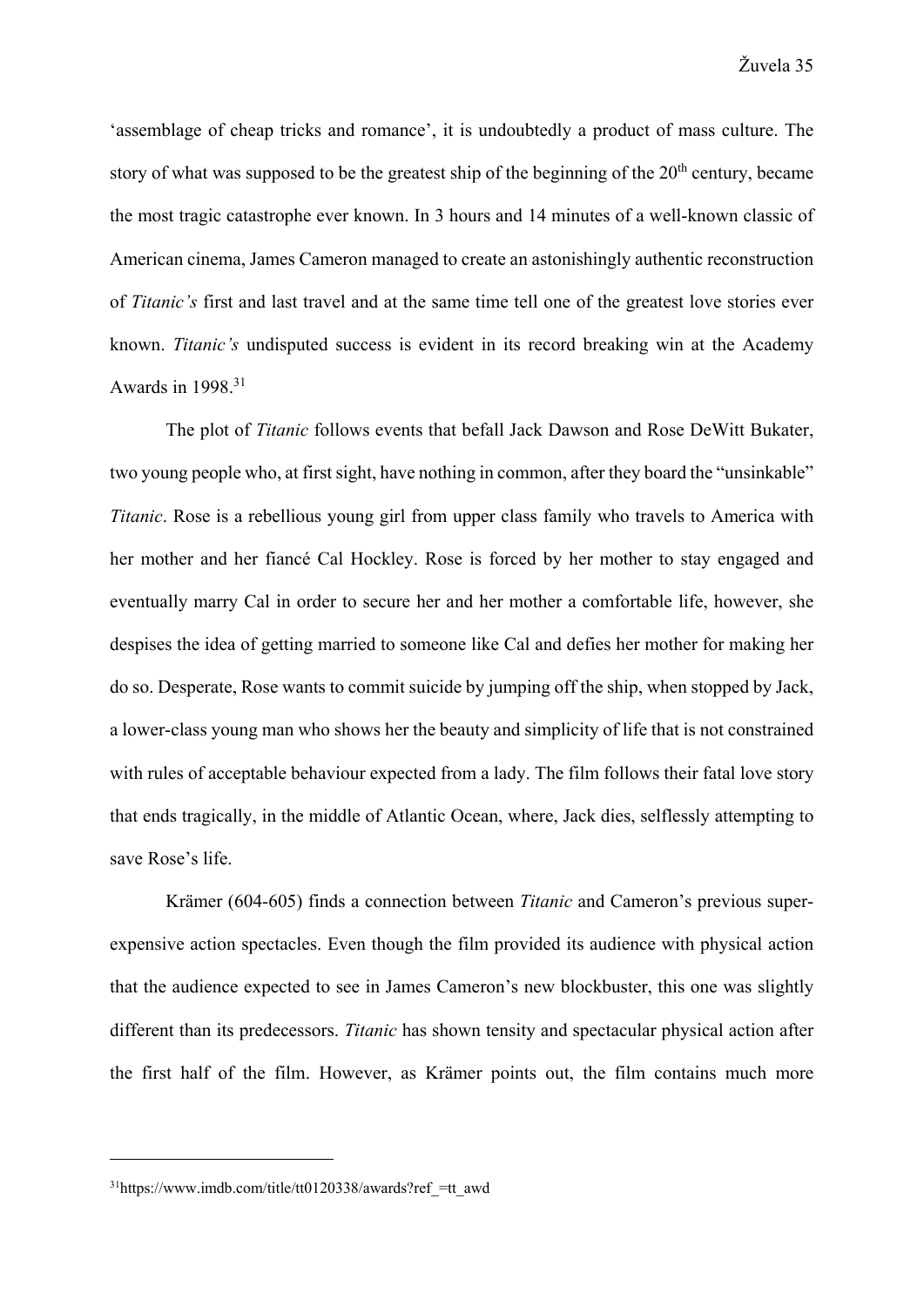characteristics of the action film than it may seem at first. From the point at which *Titanic* hits the iceberg, Jack and Rose are constantly exposed to dangerous situations, with little or no control over events that befall them. However, due to their courageous spirits, intelligence, Jack's infallible instincts and Rose's ability to physically keep up with him, and complete trust in Jack, the couple ends up on the right place, seconds before *Titanic* disappeared forever beneath the surface of Atlantic Ocean. The next scene, following the sinking of the 'unsinkable ship', shows the cruelty of nature and human vulnerability. At this point, societal rankings and conventions concerning classes cease to exist. What comes to surface now is the true feelings the main protagonists have for each other and at the same time, this is what Krämer finds in common to numerous films made by James Cameron. It's not 'professionalism, nor the desire for public recognition, nor a general selflessness (although all of these might play a part at one point or another), what drives heroic women in Cameron's films, but primarily, it would seem, the intense emotional bond they have established with one particular person' (605). For example, Rose gets the chance to leave the ship twice, however, she refuses and stays with Jack instead, aware of the terror she was about to experience. Similarly, Ripley in *Aliens*, comes back for Newt, a child with whom she forges an intense emotional bond. Finally, Sarah Connor in *The Terminator* and *Terminator 2* does everything that is in her power to protect her son.

Although it is evident that Cameron's female characters are depicted as active participants in the plot, they are, however, still shown in their expected roles as wives and mothers. Furthermore, even though Rose was an active character who defied her mother and her fiancé and disobeyed the rules of behaviour that are expected from a young lady from higher class, she was still dependent of Jack's help and eventually was the one that needed to be saved.

Similar to Hitchcock, who used the Bates Motel as a setting where traditional gender roles can be challenged, Cameron uses a ship as a setting where societal and class rules can be disregarded. As Krämer (607) points out: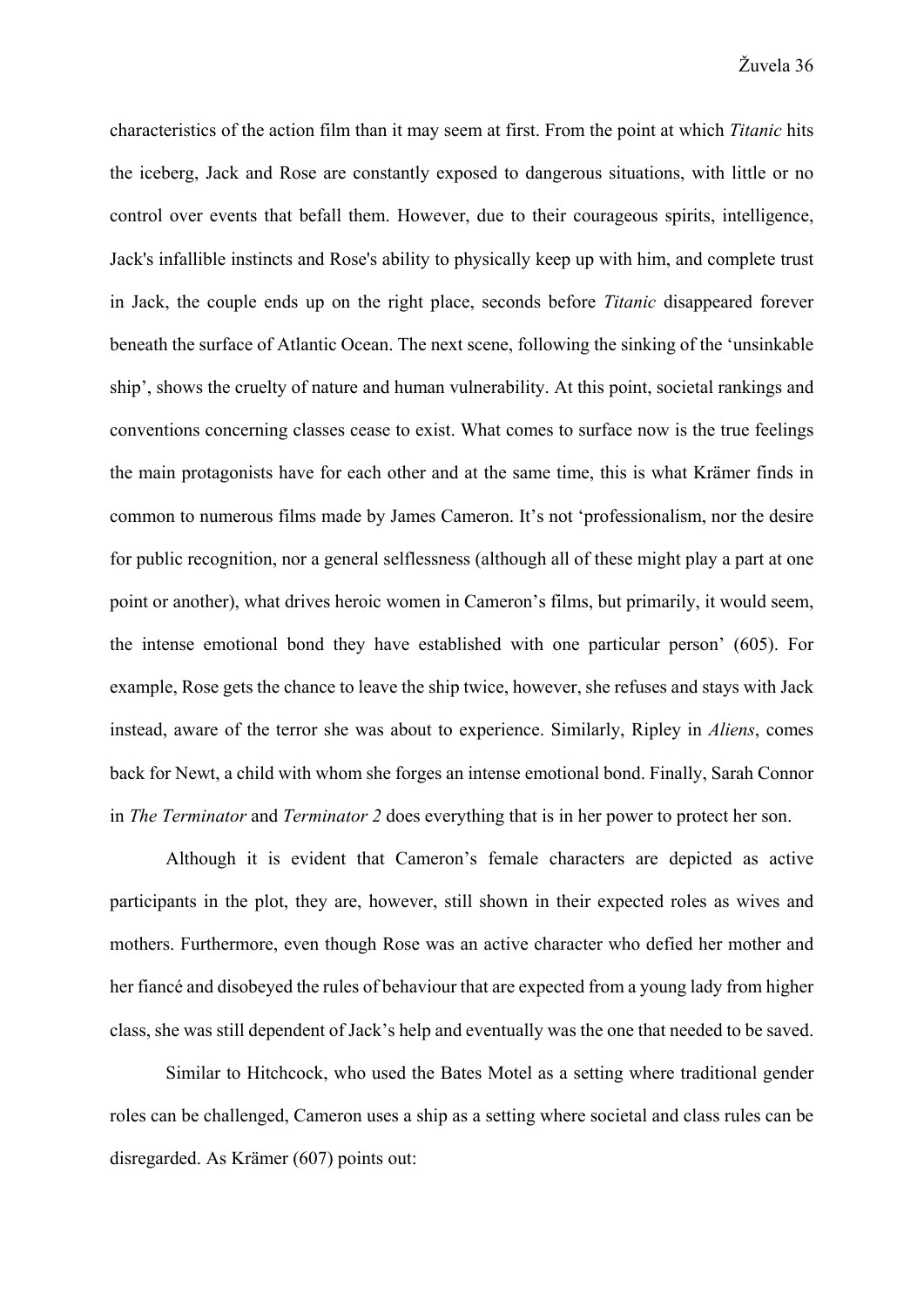'While their class differences are likely to have kept them apart if they had stayed on solid earth or, indeed, if they had returned to it (after their meeting on the ship), these differences are magically overcome on the floating microcosm of the *Titanic* and are erased forever precisely by the young man's death. While disaster and death appear to come between them, they actually are that which makes their love eternal, keeps them together forever, at least in the woman's heart.'

As mentioned previously, Rose is a rebellious young lady, uncomfortable in her role of a respectable lady and feels trapped in a relationship that she was forced to consent to by her mother. Namely, after her father died, Rose and her mother were stuck in paying off his debts. In order to secure her and her mother a comfortable life, Rose is forced to get engaged and eventually marry Cal. The fact that Rose had to marry a wealthy man in order to secure her life, suggests that women are incapable of earning money and supporting themselves and that the only way out of money issues it to marry a capable, rich man, who can support her. However, Rose is not just another girl who wants to live by rules set by society. Rather, she makes her own rules, falls in love with Jack and leaves everything behind, even a privilege to enter the life-boat among the first passengers, as a member of a higher social class. According to McGee (47), at first, Rose is not attracted to Jack, possibly due to him belonging to lower class, however, once she sees a little girl being taught how to act as a lady, which reminds her of her childhood 'training', she decides she doesn't want to be moulded and surrenders herself to her desires to experience freedom.

According to Krämer (608), at one point of the film, Rose tells that while for most of the people *Titanic* was 'the ship of dreams', for her it was 'a slave ship' that was about to take her 'back to America in chains'. Chains that Rose referred to were her 'obligation' to marry Cal who will eventually break her rebellious spirit (McGee 41). Furthermore, Rose and Cal's relationship is not a relationship based on unconditional love, but on the fact that he is a wealthy man who can give her a luxurious life and sees her as a trophy who will always have to do as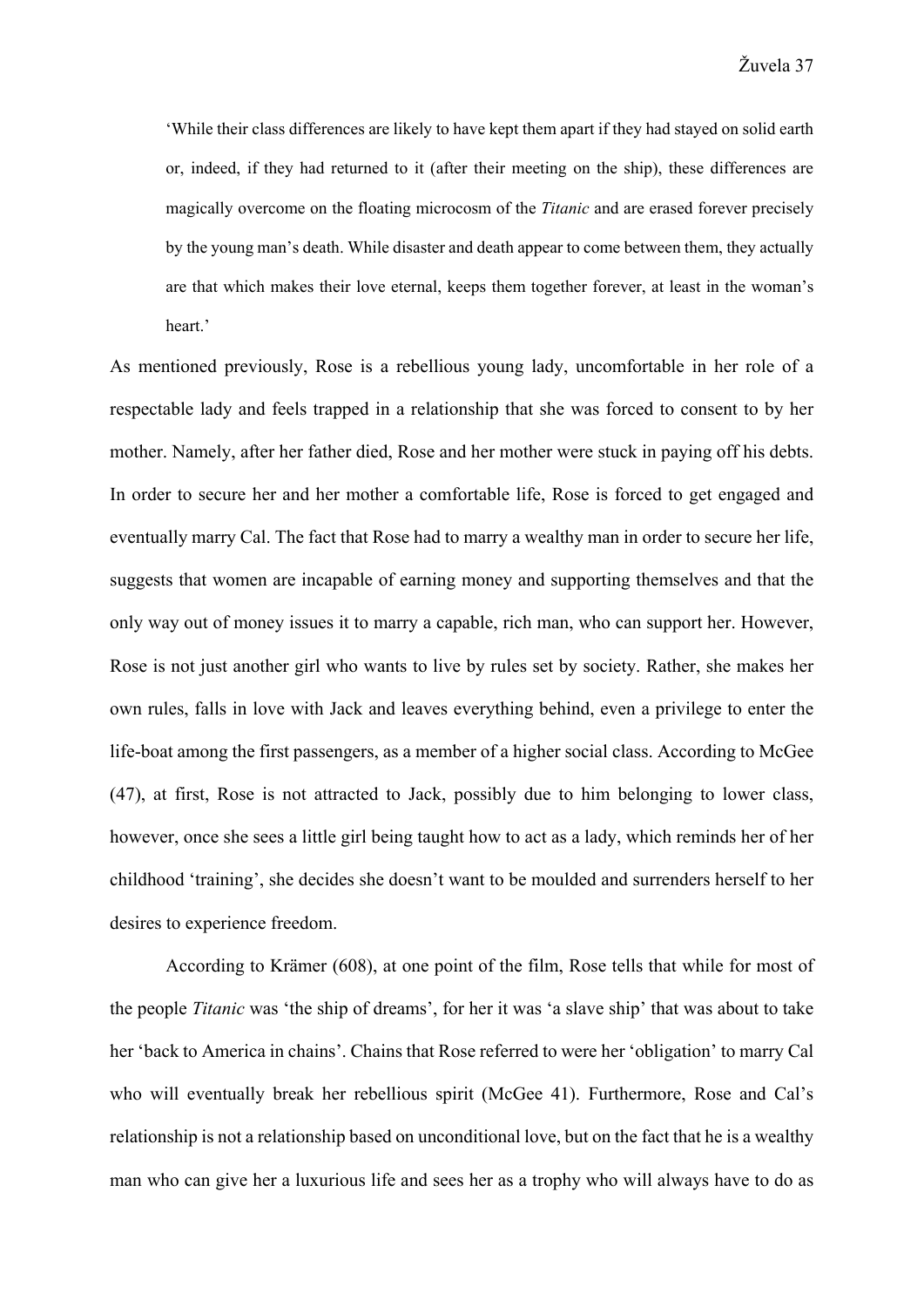he says in return. For Rose, the price for that way of life is too big and she refuses to consent, she rather chooses poor, but free life with Jack which is evident in a scene when she decides to join him on a party on the lower deck. As Krämer (607) points out, the lower deck party 'provides her a glimpse of the life that Rose seems to be longing for – unrestrained, full of energy, fun and excitement'. The audience supports Rose's rebellion and we want her and Jack's romantic love story to have a happy ending, at the same time condemning the society that put women in such a position in which they are forced to consent to a marriage, without much respect for their feelings or desires.

This suggests that women are objects in possessions of their husbands, which again brings us to objectification that was discussed in the previous chapters of this thesis. As McGee (42) puts it: 'The future trophy wife of Cal Hockley has been chosen precisely for her ability to capture and mesmerize the gaze of other men and thus to bring honour and social distinction on a man who considers himself to be one of 'the masters of the universe''. According to Krämer (610), Cal gives Rose 'The Heart of the Ocean', an expensive diamond necklace, thereby showing her his wealth and 'reminding her of the right he has over her body'. In other words, he thinks of her as of his property. However, Rose shows her rebellious spirit again and reclaims her body when she poses naked for Jack while he draws her in Cal's cabin, wearing only the diamond around her neck. By doing that, she shows Cal that he can't own her, and reaffirms in the scene in which she refuses to enter the life-boat with her mother and says to Cal: 'I'd rather be his whore, than your wife', and spits on his face when he attempts to stop her. Although the film shows a famous sex scene in a car in *Titanic's* garage, the most erotic scene of the film is the previously mentioned scene in which Jack draws nude Rose. The scene is intense and although the two characters aren't in direct physical contact, Jack's desire is transformed to the piece of paper and his graphite pencil, and when he sketches her body, and measuring how to draw her waistline, it seems like he caresses her body. The scene is very intimate and Rose's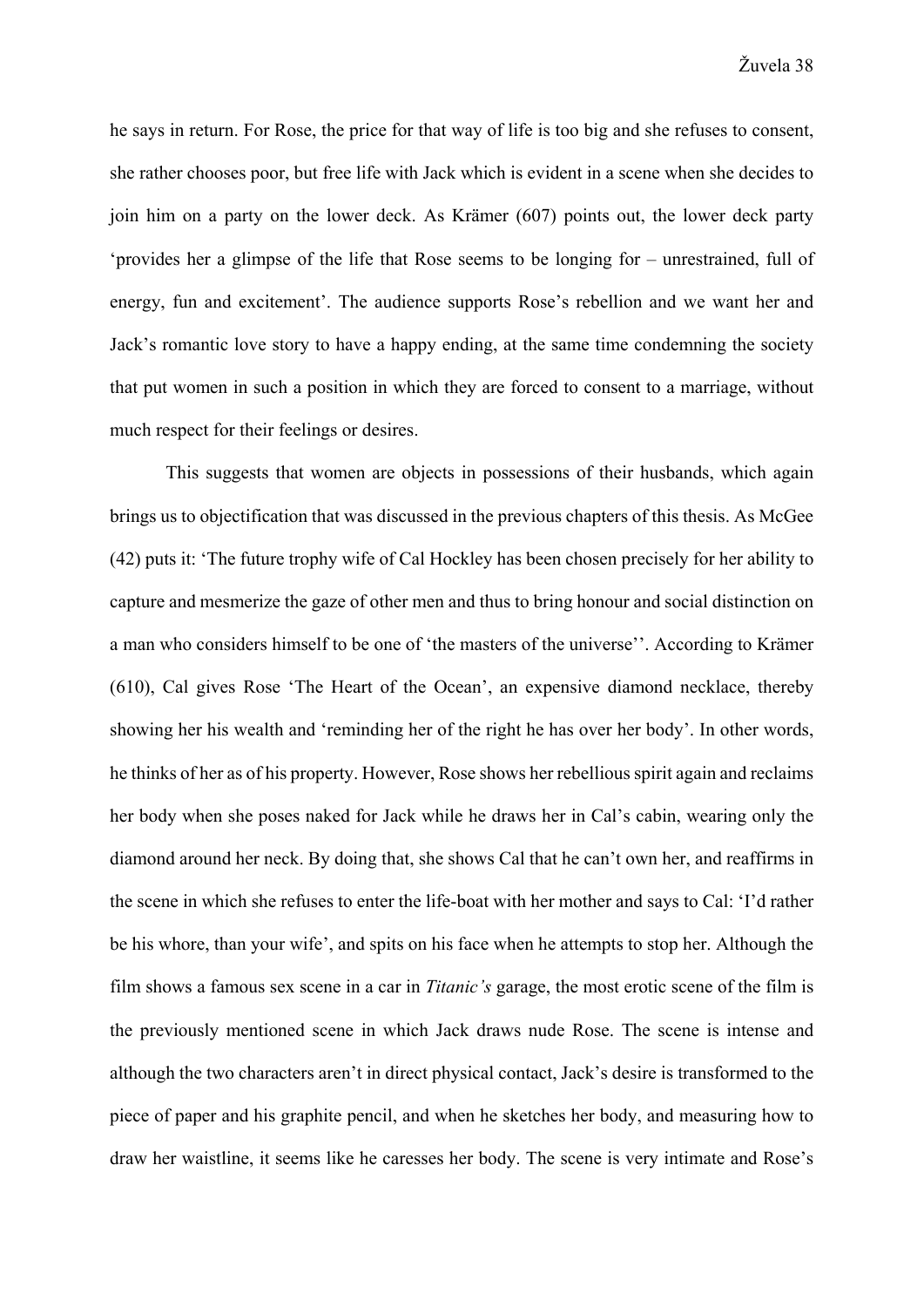removal of her clothes and completely revealing herself symbolizes her being able to open to somebody that can truly see her and understand her for the first time in her life. Although the scene shows naked female body, the male gaze is different than what it usually represents. Due to special intimate bond the two characters share, Rose, although naked, is not pictured as a sexual object.

Throughout the film, Cameron shows different treatments for higher and lower class passengers on *Titanic*. At one point of the film, following *Titanic's* collision with the iceberg, panic arises on the ship. While the crew acts politely and with respect towards higher class passengers, they are rude and even inhuman towards lower class ones (at one point of the film, the gate leading from lower to higher deck is locked), suggesting that money not only buys happiness, but lives as well and suggests that one life has more value over another. After estimating the damage caused by the collision and establishing that 'the unsinkable ship' will indeed end up at the bottom of Atlantic Ocean, the crew begins to board passengers on the lifeboats. However, advantage is given to women and children from the higher class, thereby suggesting a societal belief that women (and children) are vulnerable and fragile human beings who are not capable of saving themselves, but need to be saved. This is again reaffirmed in the fact that, although Rose was brave and decided to stay with Jack on the sinking ship, she needed Jack in order to survive, which is evident in multiple scenes following the catastrophe (Jack brings her to the stern and tells her what to do once the ship sinks, he saves her from drowning afterwards by punching the man who held on to her as to a life-jacket and helps her climb the piece of wood in order to keep her out of the freezing water).

#### *4.4. Skyfall (2012)*

The James Bond franchise is one of the most popular and successful film franchises ever made. From its beginning in 1962 to nowadays, it has assembled 26 films: *Dr. No* (1962), *From*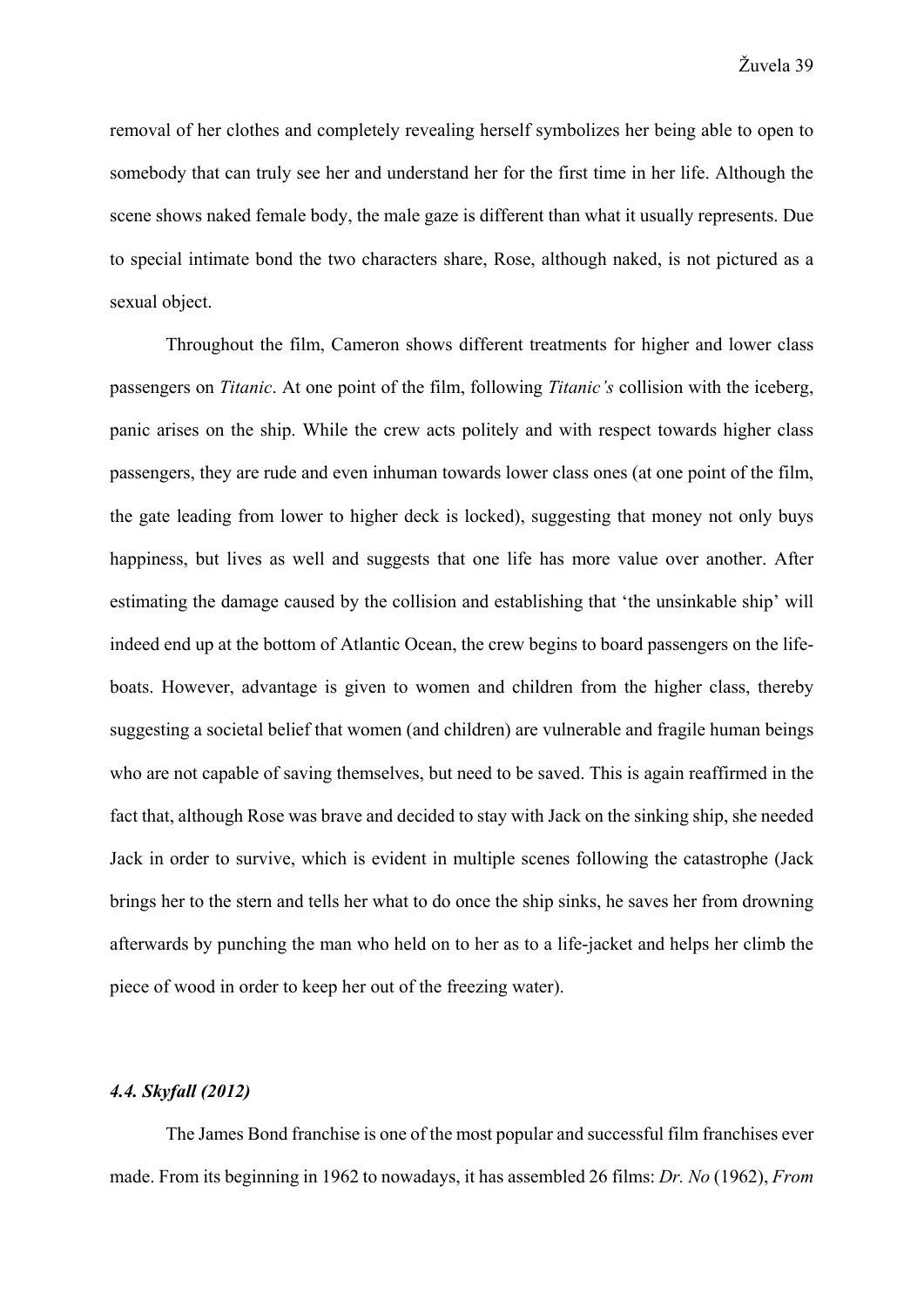*Russia with Love* (1963), *Goldfinger* (1963), *Thunderball* (1965), *Casino Royale* (1967), *You Only Live Twice* (1967), *On Her Majesty's Secret Service* (1969), *Diamonds Are Forever*  (1971), *Live and Let Die* (1973), *The Man with the Golden Gun* (1974), *The Spy Who Loved Me* (1977), *Moonraker* (1979), *For Your Eyes Only* (1981), *Octopussy* (1983), *Never Say Never Again* (1983), *A View to a Kill* (1985), *The Living Daylights* (1987), *Licence to Kill* (1989), *GoldenEye* (1995), *Tomorrow Never Dies* (1997), *The World is Not Enough* (1999), *Die Another Day* (2002), *Casino Royale* (2006), *Quantum of Solace* (2008), *Skyfall* (2012) and *Spectre* (2015).<sup>32</sup> According to Neuendorf, Gore, Dalessandro et al. (747), many authors and film critics (Brosnan 1972; Dodds 2005; Pfeiffer and Worral 2000), discussed the usual 'Bond formula' that includes 'espionage, innovative gadgets, alcoholic beverages, fast cars, a demonic villain and a plethora of attractive women'. Due to a specific way of depicting female characters throughout the years of its existence, the franchise has often been labelled as sexist. This chapter will focus on one film of the franchise: *Skyfall* (2012). Out of the list of 26 films, this one was chosen due to the highest Box Office gross in the whole franchise.<sup>33</sup>

The plot follows Bond on his mission to secure a computer drive that contains a list of British agents from falling into wrong hands, which may cause severe problems and endanger the lives of the agents on the list. Fighting with the bad guy on the top of the train in attempts to restore the drive and successfully accomplish his mission, Bond gets shot by mistake by his co-worker Eve, to whom M gave order to shoot the man he was fighting with. MI6 loses the drive and Bond, as presumed after seeing him getting shot and falling from the train in a river, ends up dead. A couple of months following Bond's presumed death, MI6 decide to retire M, thereby declaring her as incompetent for her position. In the meantime, Bond returns alive in

 $32$  Data collected from IMDb (International Movies Database). https://www.imdb.com/?ref =nv\_home

<sup>33</sup> http://www.boxofficemojo.com/franchises/chart/?id=jamesbond.htm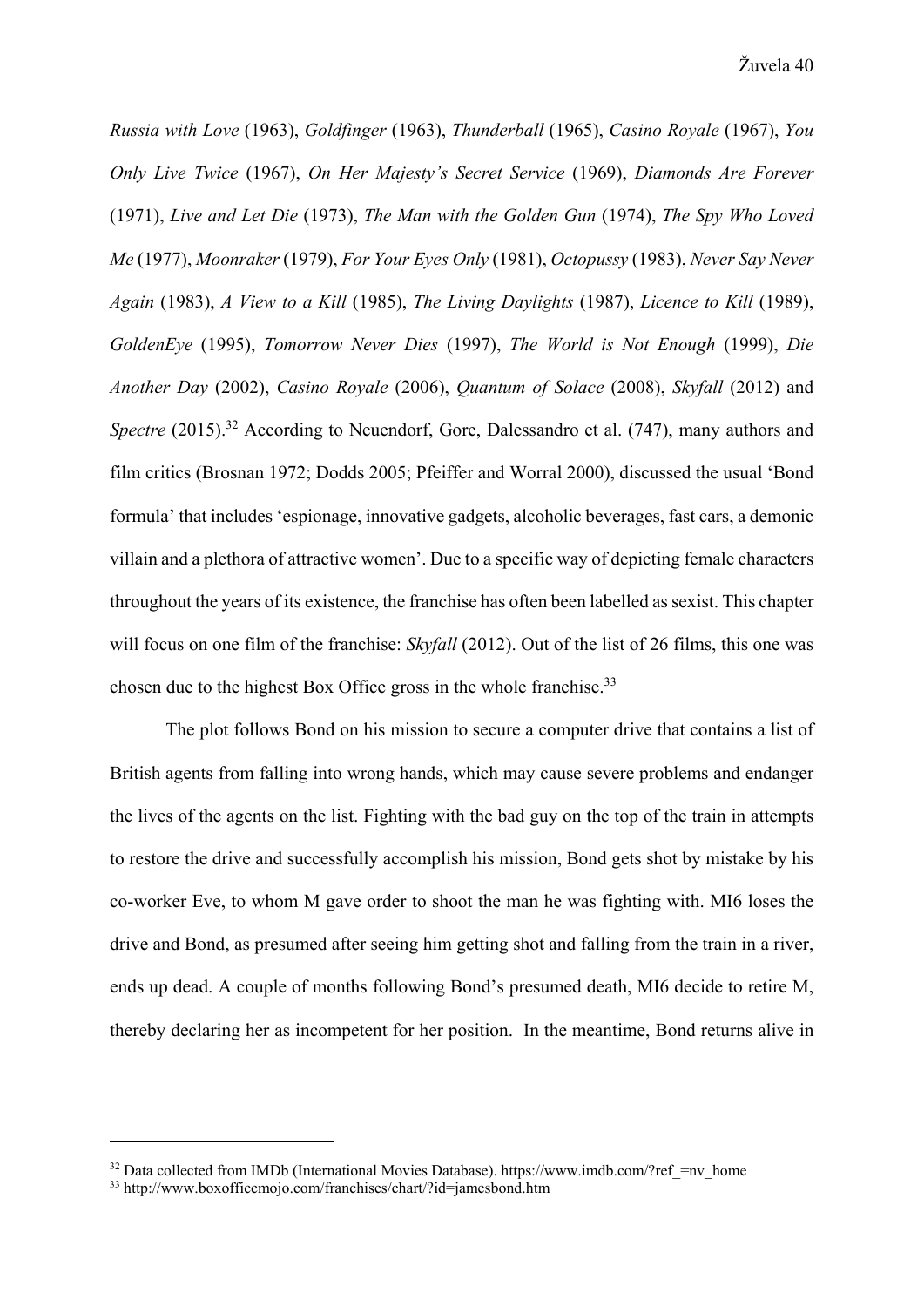time to protect M from the former MI6 agent who is the main villain of the film and wants to revenge M. Bond leaves everything and takes M to safety on a farm that he grew up in.

*Skyfall* (2012) is the 3<sup>rd</sup> film of the franchise with Daniel Craig's portrayal of James Bond. According to Bayard (7), actors who embodied Bond changed over time and so has Bond's character. For example, while Bond portrayed by Pierce Brosnan was 'self-confident, intelligent, witty and physically capable' (Bayard 7) and true British gentleman, Daniel Craig is 'more human, vulnerable and struggles between love and duty', however, he is rude and in some situations less a gentleman and more an action hero who, instead of relying on gadgetry, as his predecessors used to, uses his physical strength and skills (Funnell 258).<sup>34</sup> While Bond is always depicted as physically strong, with constant displays of his muscular body, his opponents, on the other hand, frequently suffer from some physical defects.<sup>35</sup> It is possible to apply Roland Barthes's notion of *myths* from his book *Mythologies* (1972) on this characteristic of the franchise, by implying that the audience should favour physically healthy Bond instead of 'disabled' villains.

Furthermore, according to Funnell (258), 'Craig's Bond is youthful, spectacular, and feminized relative to the gaze through the passive positioning of his exposed muscular body in scenes where he is disengaged from physical activity'. In other words, films with Daniel Craig's portrayal of Bond have introduced an alternative for 'female' gaze, by exposing Bond's body as an object, for example, in the scene in which Eve Moneypenny pays him a visit at his hotel room. She is fully dressed during the scene, while Bond is bare-chested, with towel around his waist, suggesting complete nakedness under the towel. Bond's character is objectified in this scene and stands as a passive object.

<sup>34</sup> For example, in *Casino Royale* (2006), he shoots an unarmed man in front of the embassy and blows everything up and, following the incident, breaks into M's apartment, thereby violating his superior's privacy; in *Skyfall*  (2012) in the scene from the beginning of the film where he chases the villain and fights with him on the roof of a moving train.

<sup>35</sup> For example, Le Chiffre in *Casino Royale* (2006)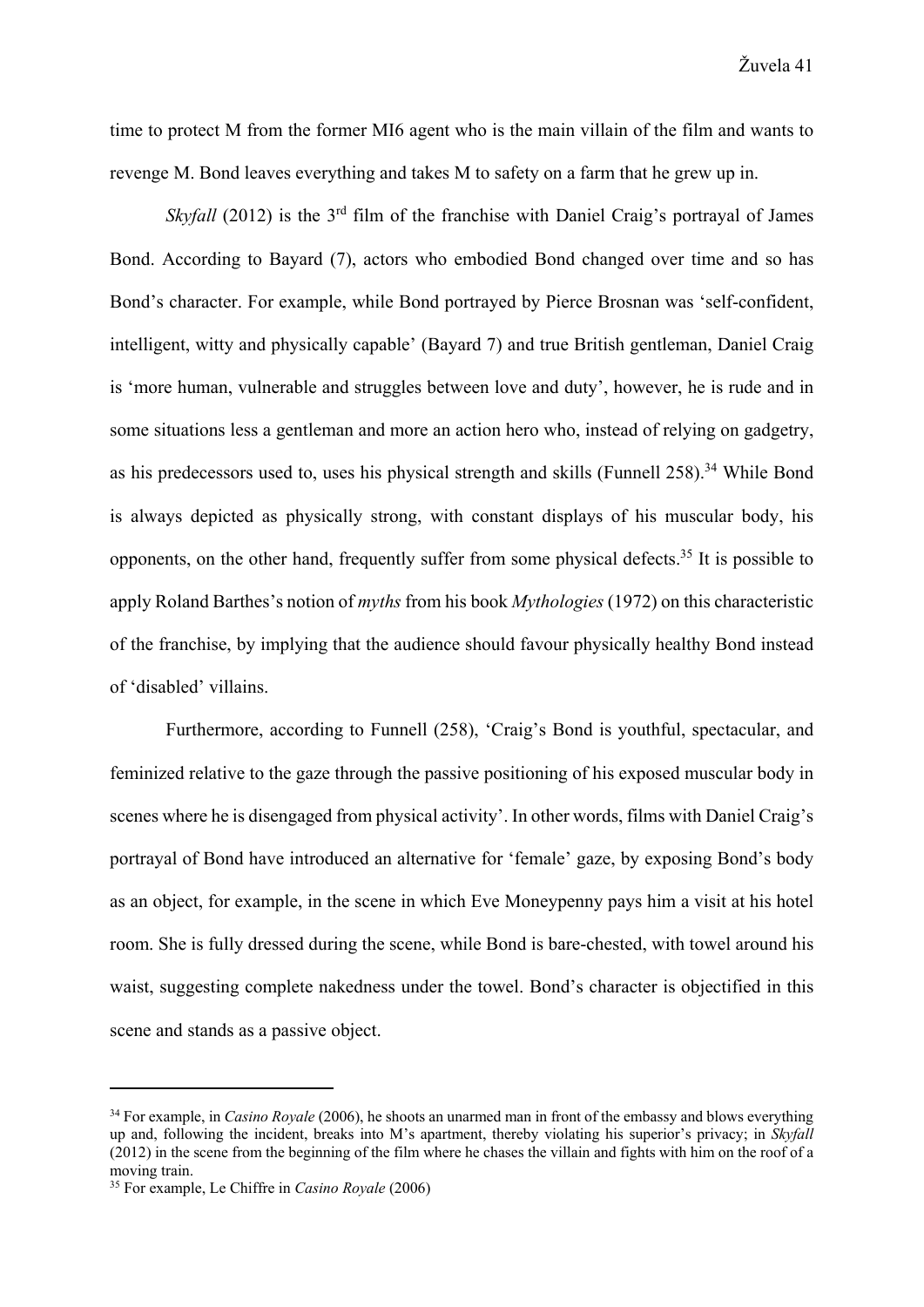Ever since the introduction of Judi Dench in the role of M in *GoldenEye* (1995), the franchise, in a way, responded to accusations of sexism. Namely, the films prior to *GoldenEye*  (1995) were frequently attacked due to superficial and passive female roles, for example officebound Miss Moneypenny, sexualized and objectified 'Bond women' or femme fatales (Funnell 126). However, after introducing Judi Dench as M and changing the role of Miss Moneypenny, the franchise changed in accordance with cultural changes, but within the boundaries of its conventions. While other women Bond associates with throughout the film represent objects of his desire to satisfy his sexual urges, while at the same time maintaining a superficial relationship based on physical attraction, without establishing any deeper bonds, Bond's connection with M reminds of a mother-son relationship.

M is his supervisor, his boss, who scolds him very often for behaving in a certain manner she doesn't approve, however, the two had been able to establish a certain relationship based on mutual respect. Moreover, in several situations a glimpse of mutual feelings was evident in M and Bond's relationship. This is especially shown in *Skyfall* (2012) where Bond leaves London and puts his own life at risk in order to take M to the farm where he grew up in so that he could protect her from vengeful Silva. The fact that he takes her to a place that he is emotionally connected to, proves how profound their relationship actually is.

Although positioning a female character on a deciding and important position, which M was more than successful and powerful at, in a way silenced sexism accusations, it seems like M's position as a head of MI6 was expected to end swiftly, almost as if it was expected for a woman not to last long on such an important position. By the end of the film, M's unquestionable authority is completely denied and she is left alone to try and save herself if there hadn't been for Bond. However, as the climax of the film approaches, despite all Bond's efforts to save her, M is shot and succumbs to injuries. At the end of the film, new M is introduced, again in the male role (Ralph Fiennes). It is interesting to point out that one female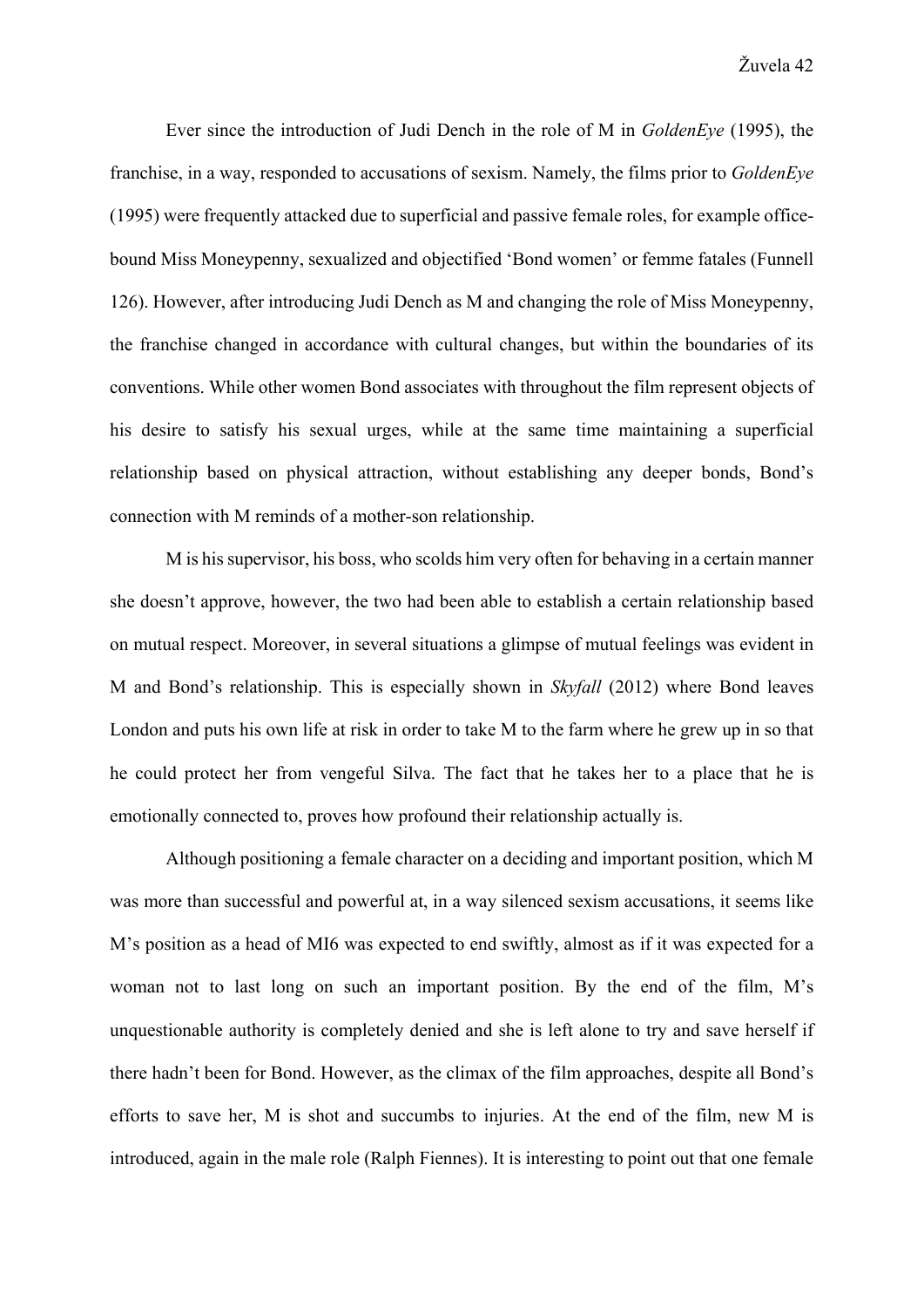role that was always franchise's alternative to its 'sexist' depiction of women as passive and objectified characters, dies in the film that reached the greatest Box Office grossing in the whole franchise.

Aside from M, another female character in *Skyfall* (2012) is shown as an active participant and creator of action, to some extent – Eve Moneypenny. However, although Eve is MI6 agent who works on the field, she is the one that at the beginning of the film shoots at the villain fighting with Bond on a moving train, misses and hits Bond instead. It seems like the franchise doesn't intentionally allow itself to completely equalize male and female characters. For example, Bond is always successful in his missions, even in the situations that at first sight seem impossible for him to succeed. Thus, we must ask ourselves a question, whether Eve's miss and instead shot at Bond by mistake, that eventually led to losing the drive, which resulted in attack at MI6 and later on in M's death, was a subtle message that women can't be as successful and precise as men at espionage that is thought of as a man's job in the first point? If Bond held the gun at the beginning of the film and if he was the one who had to shoot at the villain, would he be more successful in that assignment than Eve was?

#### **5. Conclusion**

The films that were analysed for the purpose of this thesis (*Psycho* (1960), *The Silence of the Lambs* (1991), *Titanic* (1997) and *Skyfall* (2012)) were and still are significant for the film industry and have established some ground rules of the genres they belong to and filmmaking in general. This is why I believe they stand as a credible sample for analysing the representation of women roles in films. Due to their success, it is possible to conclude that all of them had a significant impact on their undoubtedly great audience. However, when it comes to representation of women in those films, it is possible to conclude that, although to some extent, they do strengthen female positions in society, and help reduce gender stereotypes, the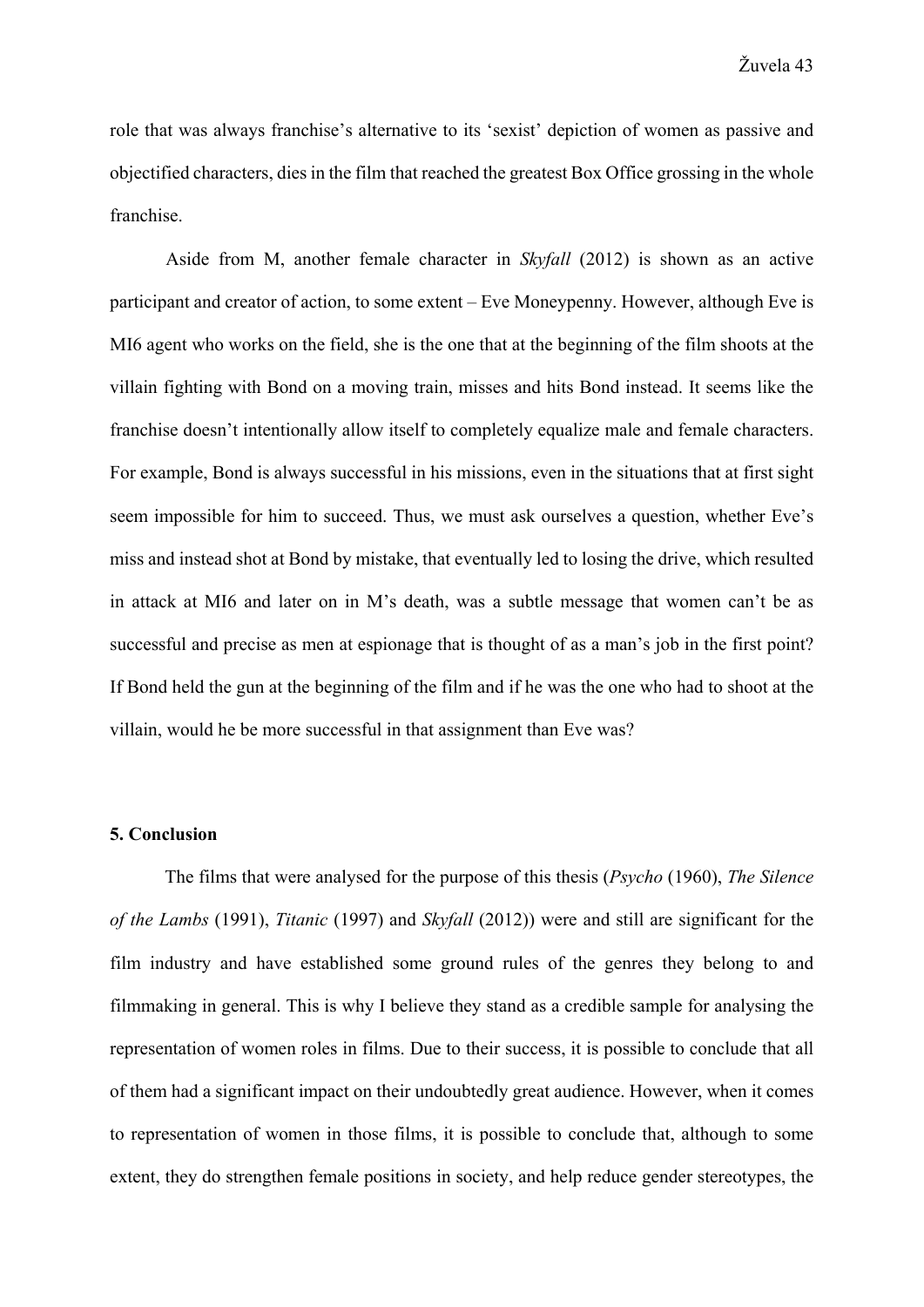overall message that can be drawn from the previous analyses is that male characters are generally presented as dominant characters in creating and forming the action of the film. This argument especially applies to *The Silence of the Lambs* (1991) and *Titanic* (1997). While *The Silence of the Lambs* does in fact include woman as the main hero of the film, her 'emancipation' is constantly challenged, to the extent that the audience begins to question whether Clarice is actually suitable for an FBI agent. Even though she proves her worth, the overall impression it leaves on its audience. Similarly, although *Titanic* depicts Rose as an active participant of the action of the film, her survival depended on Jack's resourcefulness and knowledge and finally, his ultimate sacrifice. However, it can be concluded that, when compared to representation of women in Classical Hollywood, that was briefly discussed in the introductory parts of this paper, women in films of the contemporary Hollywood are depicted as more active and, to some extent, less objectified and sexualised than they used to be.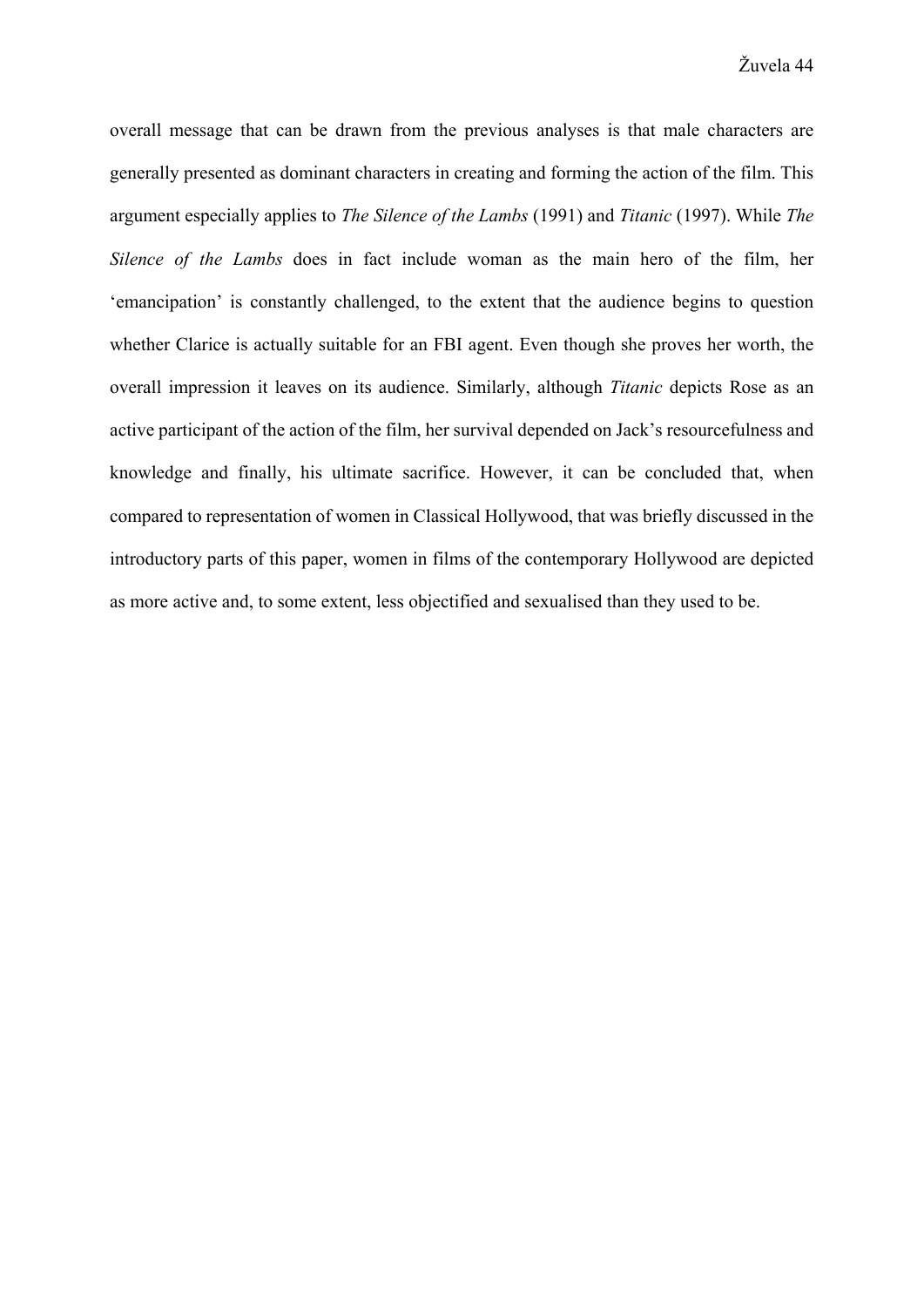#### **6. Works cited**

Althusser, Louis. *On the Reproduction of Capitalism. Ideology and Ideological State Apparatuses.* Verso, 2014.

Balio, Tino. *Grand Design. Hollywood as a Modern Business Enterprise, 1930-1939.* Charles Scribner's Sons, 1993.

Barthes, Roland. *Mythologies.* The Noonday Press, 1972.

Basinger, Jeanine. *A Woman's View. How Hollywood Spoke to Women, 1930-1960.* University Press of New England, 1993.

Bayard, Sarah. *The Evolution of Female Gender Roles in James Bond Films*. Honors Thesis*.*  Ball State University, 2016.

Bell, Philip and Milic, Marko. (2014). "Goffman's Gender Advertisements Revisited: Combining Content Analysis With Semiotic Analysis". *Visual Communication.* 1(2): 203-222 Benshoff, Harry M., Griffin, Sean. *America on Film: Representing Race, Class, Gender, and Sexuality at the Movies.* Wiley-Blackwell, 2009.

Bordwell, David, Staiger, Janet, Thompson, Kristin. *The Classical Hollywood Cinema. Film Style and Mode of Production to 1960.* Routledge, 1998.

Bynum, Matt. (2008) "The Motion Picture Production Code of 1930 (Hays Code)" *ArtsReformation.com.* Online source: http://www.artsreformation.com/a001/hays-code.html, last accessed July 4, 2018

Dubois, Diane. (2001). "Seeing the Female Body Differently: Gender Issues in 'The Silence of the Lambs'". *Journal of Gender Studies.* 10:3 297-310

Dutt, Reema. (2014). "Behind the Curtain: Women's Representation in Contemporary Hollywood". *Media@LSE, London School of Economics and Political Science* 

Elsaesser, Thomas, Buckland, Warren. *Studying Contemporary American Film. A Guide to Movie Analysis.* Oxford University Press, 2002.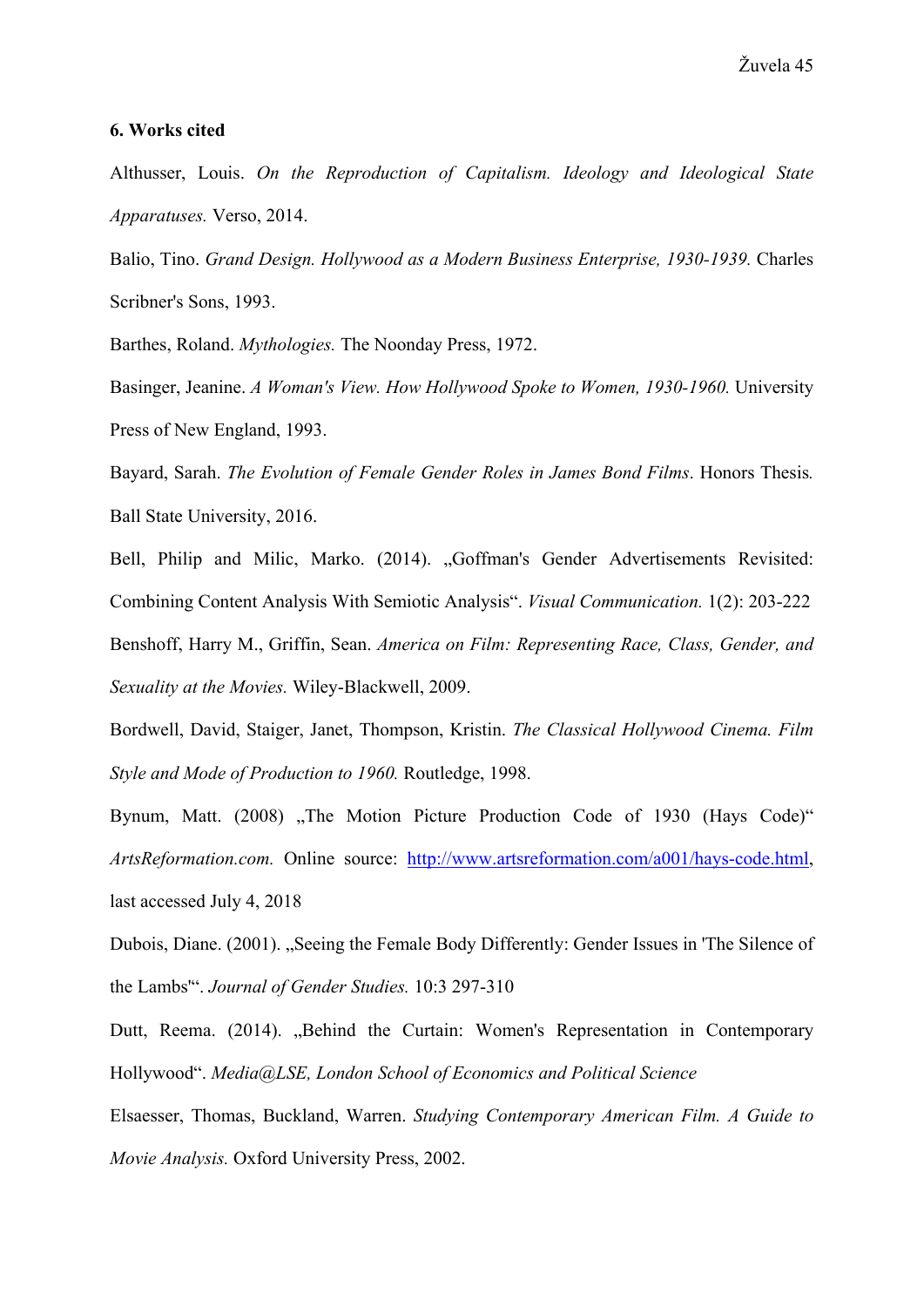Funnell, Lisa. *For His Eyes Only: The Women of James Bond.* Wallflower Press, 2015. Gauntlett, David. *Media, Gender and Identity. An Introduction.* Routledge, 2002.

Goffman, Erving. *Gender Advertisements.* Harper & Row, 1987.

Gomm, Roger, Hammersley, Martyn, Foster, Peter. *Case Study Method.* SAGE Publications, 2000.

Krämer, Peter. (1998). "Women First: 'Titanic' (1997), Action-Adventure Films and Hollywood's Female Audience". *Historical Journal of Film, Radio and Television.* 18(4): 599- 618.

Lauzen, Martha M. (2015). "The Celluloid Ceiling: Behind the Scenes. Employment of Women on the Top 100, 250 and 500 films of 2015". Center for the Study of Women in Television and Film.

Li, Dan. (2014). "Grand Hotel: Portrayal of Women in Golden Age Hollywood". *International Journal of Social Science and Humanity.* 4(4).

McGee, Patrick. *Bad History and the Logics of Blockbuster Cinema.* Palgrave Macmillan, 2012. McRobbie, Angela. *Postmodernism and Popular Culture.* Routledge, 1994.

Mulvey, Laura. "Visual Pleasure and Narrative Cinema". *Film Theory and Criticism: Introductory Readings.* Oxford UP, 1999.

Murphy, Jocelyn Nicole. (2015). "The Role of Women in Film: Supporting the Men. An Analysis of How Culture Influences the Changing Discourse on Gender Representations in Film". *Journalism Undergraduate Honors Theses.* 2

Neuendorf, Kimberly A., Gore, Thomas D., Dalessandro, Amy, et al. (2010). "Shaken and Stirred: A Content Analysis of Women's Portrayals in James Bond Films". *Sex Roles.* 62: 747- 761

Nulman, Eugene. (2016). "Representation of Women in the Age of Globalized Film". *ResearchGate.*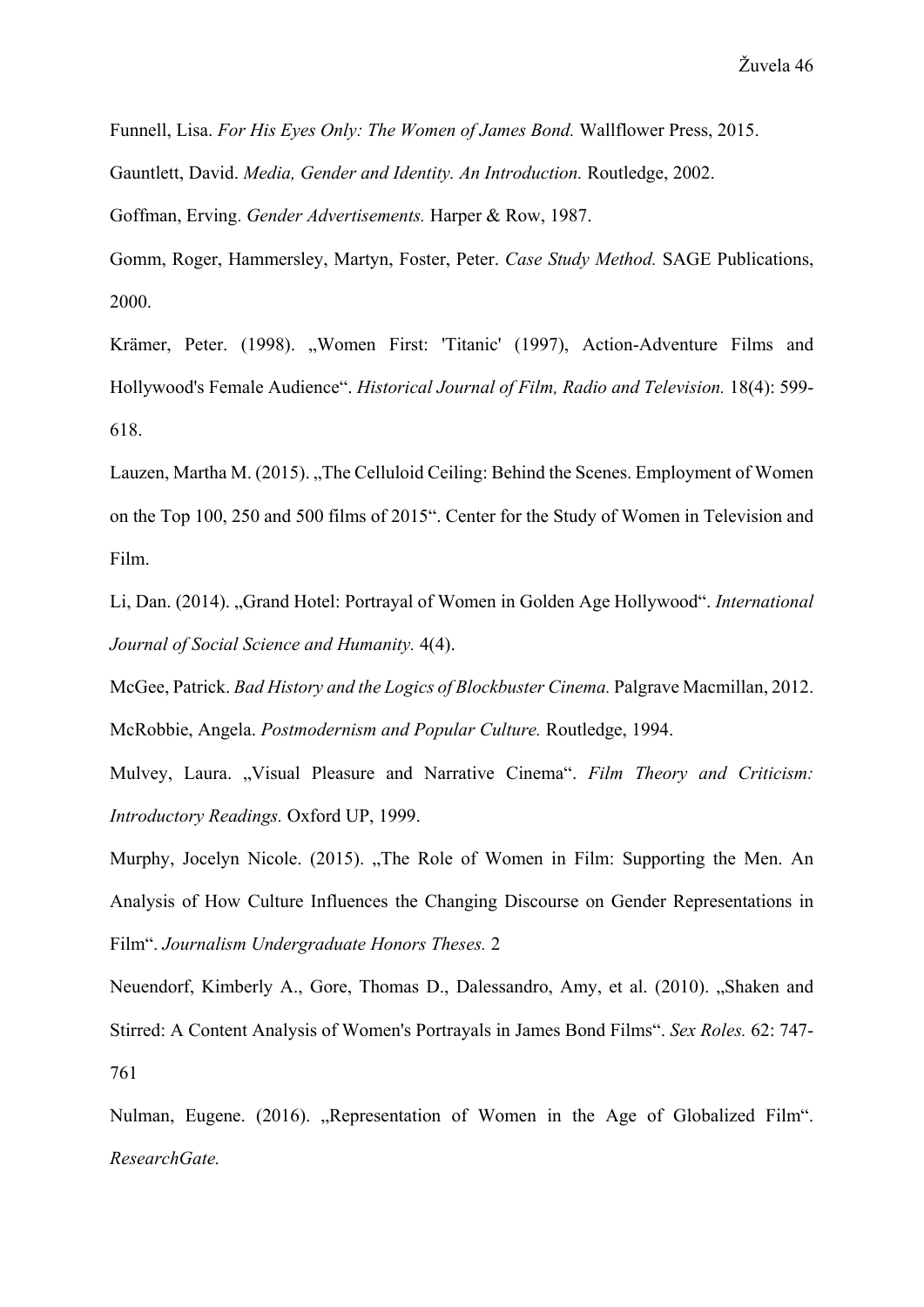Smelik, Anneke. *And the Mirror Cracked. Feminist Cinema and Film Theory.* MacMillan Press LTD, 1998.

Smith, S., Choueiti, M., Pieper, K. (2016). "Inequality on 800 Popular Films: Examining Portrayals of Gender, Race/Ethnicity, LGBT and Disability From 2007-2015". *Media, Diversity and Social Change Initiative.* 

Stille, Alexander. (2001). "Globalization and Cinema". *Correspondence: An International Review of Culture and Society.* 8

Thornham, Sue. *Feminist Film Theory. A Reader.* Edinburgh University Press, 1999.

Wall, Faith. "Silencing Sexism". Online source: http://www.nwacc.edu

Yin, Robert K. *Case Study Research. Design and Methods.* SAGE Publication, 2003.

#### INTERNET SOURCES:

http://theguardian.com http://variety.com https://www.imdb.com https://stuff.mit.edu/ http://artsreformation.com https://eng3122.wordpress.com http://boxofficemojo.com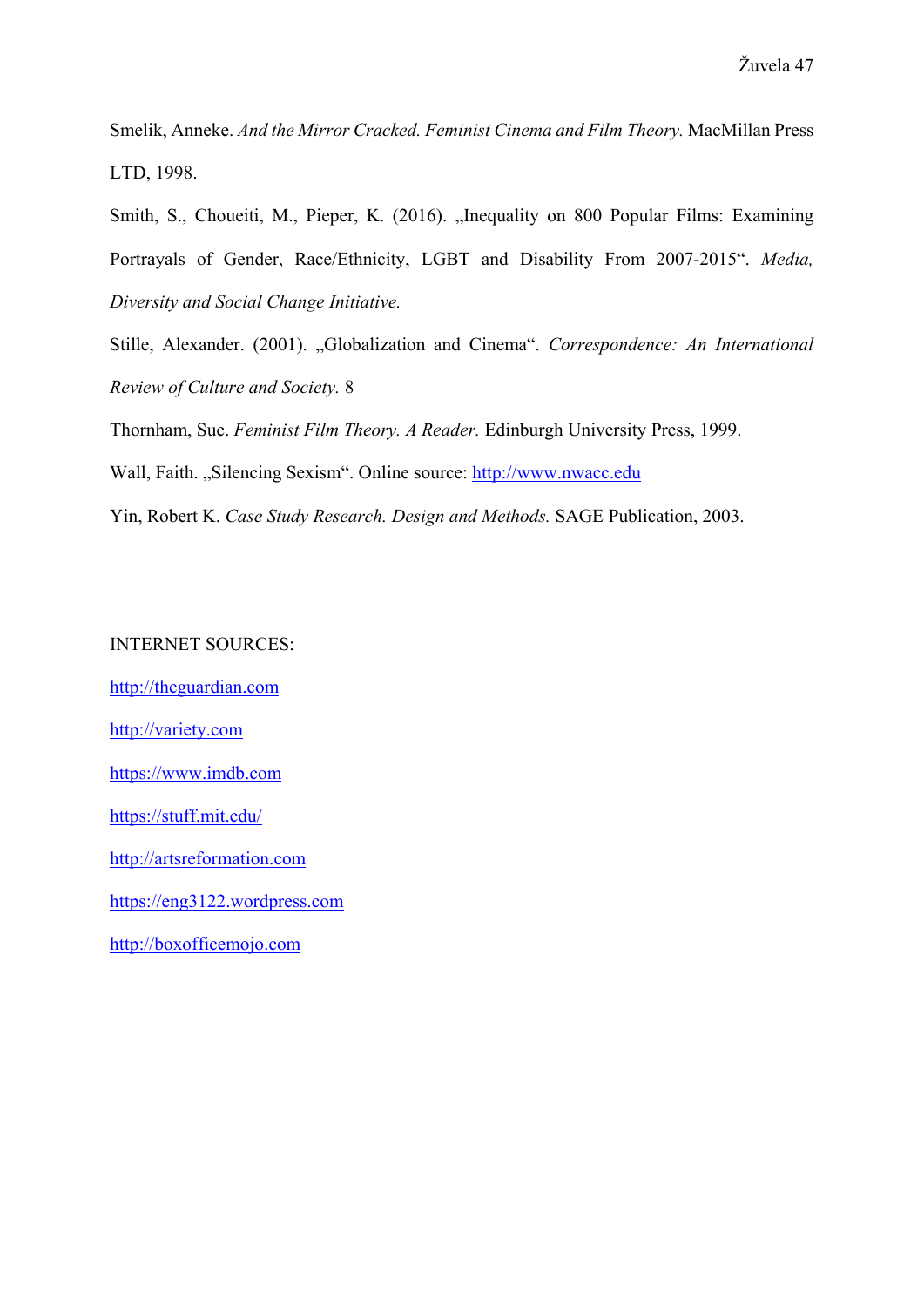## **Representation of Women in Films:** *Psycho* **(1960),** *The Silence of the Lambs* **(1991),**  *Titanic* **(1997) and** *Skyfall* **(2012): Summary and key words**

This thesis deals with the representation of women in the following films: *Psycho* (1960)*, The Silence of the Lambs* (1991)*, Titanic* (1997) and *Skyfall* (2012). After a thorough case study analyses of these films, the thesis attempts to determine if there are any differences in presenting women and men and whether the films in question strengthen or deny social stereotypes about women and women roles in films. Although the depiction of women in films has changed over time, if we think of representation of female characters in Classical Hollywood that was restricted to two opposite poles - housewives or femme fatales - to nowadays, we should ask ourselves to which extent do contemporary films, and especially those made in the end of the  $20<sup>th</sup>$  and the beginning of the  $21<sup>st</sup>$  century, work in favour or at the expense of emancipation of women, which is, after all, the main focus of this paper.

Key words: representation of women, gender stereotypes, contemporary Hollywood, Classical Hollywood, *Psycho*, *The Silence of the Lambs*, *Titanic*, *Skyfall*